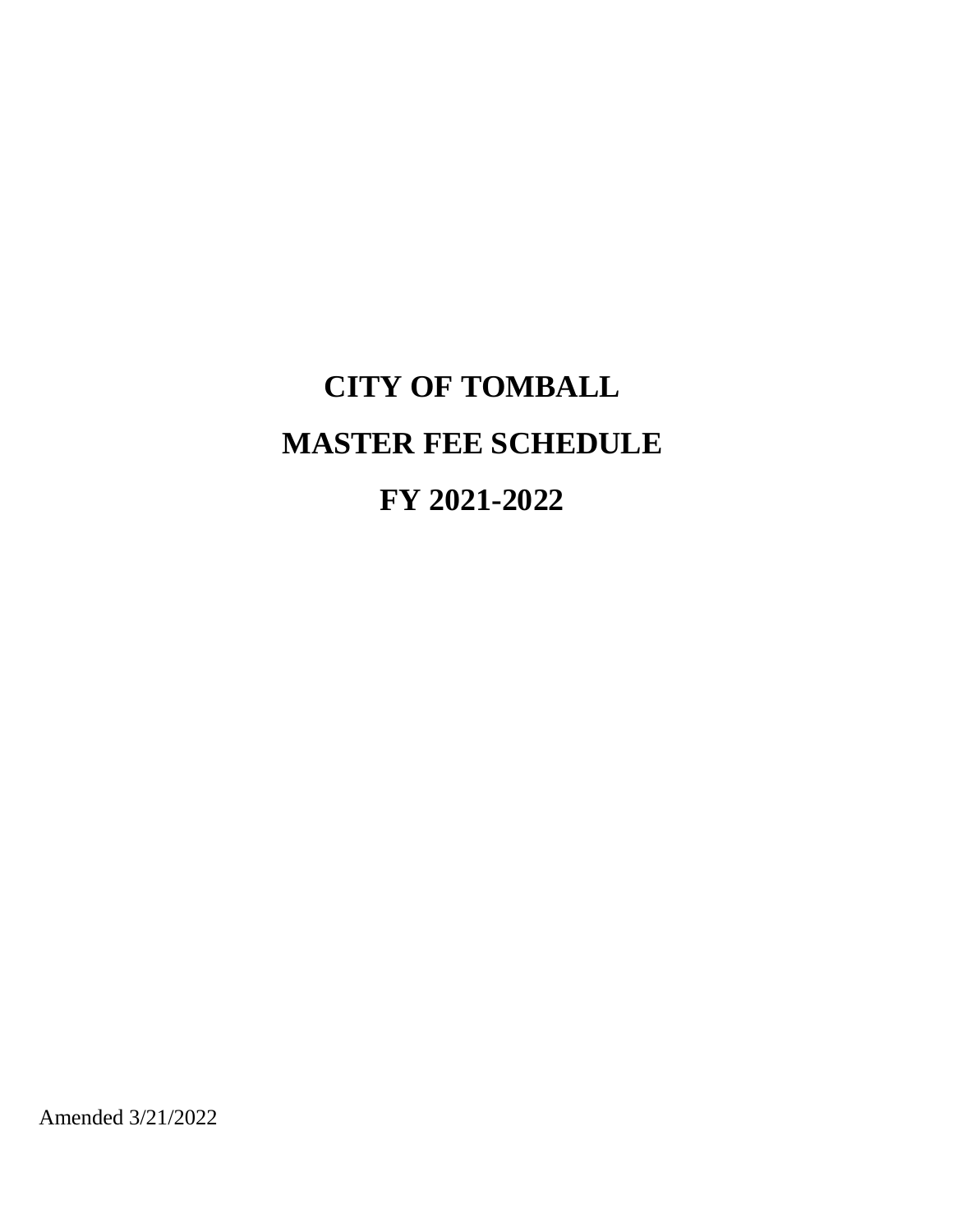## **TABLE OF CONTENTS**

### **Page**

| General Penalty for Violations of Code (Chapter 1)                                                                       | 5                   |
|--------------------------------------------------------------------------------------------------------------------------|---------------------|
| Accounts Receivable Fees (Sec. 2-240, Code of Ordinances)<br>Accounts Receivable Fees - Bank/Debit/Credit Cards Accepted | 6<br>6              |
| Alarm Permit Application Fee and<br><b>False Alarm Notification</b>                                                      | 7<br>$\overline{7}$ |
| <b>Ambulance Permit Fees</b>                                                                                             | 8                   |
| <b>Banner Display Fees</b>                                                                                               | 9                   |
| <b>Building Permit Fees</b>                                                                                              |                     |
| <b>Ordinary Fees</b>                                                                                                     | 10                  |
| <b>Building Fees</b>                                                                                                     | 10                  |
| <b>Plan-Checking Fees</b>                                                                                                | 10                  |
| <b>Residential Dwelling Building Permit Fees</b>                                                                         | 10                  |
| <b>Residential Dwelling Plan-Checking Fees</b>                                                                           | 10                  |
| Moving Fee                                                                                                               | 10                  |
| <b>Demolition Fee</b>                                                                                                    | 10                  |
| Penalties                                                                                                                | 10                  |
| Fee for Re-Inspection                                                                                                    | 10                  |
| <b>Building (Electrical) Permit Fees</b>                                                                                 |                     |
| Permit Fees                                                                                                              | 11                  |
| Plus the Following when Provided                                                                                         | 11                  |
| <b>Services</b>                                                                                                          | 11                  |
| Outlets                                                                                                                  | 11                  |
| <b>Electrical Appliances - Domestic</b>                                                                                  | 11                  |
| Motors - Permanently Installed                                                                                           | 11                  |
| Transformers                                                                                                             | 11                  |
| Slab Inspections                                                                                                         | 11                  |
| Miscellaneous Items                                                                                                      | 12                  |
| <b>Temporary Installations</b>                                                                                           | 12                  |
| Fee for Electrical Re-inspection                                                                                         | 12                  |
| <b>Building (Mechanical) Permit Fees</b>                                                                                 |                     |
| <b>Initial Fee</b>                                                                                                       | 13                  |
| <b>Additional Fees</b>                                                                                                   | 13                  |
| Fee for Re-inspection                                                                                                    | 13                  |
| <b>Temporary Operation Inspection Fee</b>                                                                                | 13                  |
| Self-Contained Units Less than Two Tons                                                                                  | 13                  |
| <b>Building (Plumbing) Permit Fees</b>                                                                                   |                     |
| Permit Fees                                                                                                              | 14                  |
| Plus the Following when Provided                                                                                         | 14                  |
| Fee for Plumbing Re-inspection                                                                                           | 14                  |
| <b>Irrigation Permit Fees</b>                                                                                            | 14                  |
| Permits/Miscellaneous                                                                                                    | 14                  |
| Domestic and Commercial Water Tap Fees                                                                                   | 15                  |
| Boring Fee for Water Tap                                                                                                 | 15                  |
| <b>Reconnection Fee</b>                                                                                                  | 15                  |
|                                                                                                                          |                     |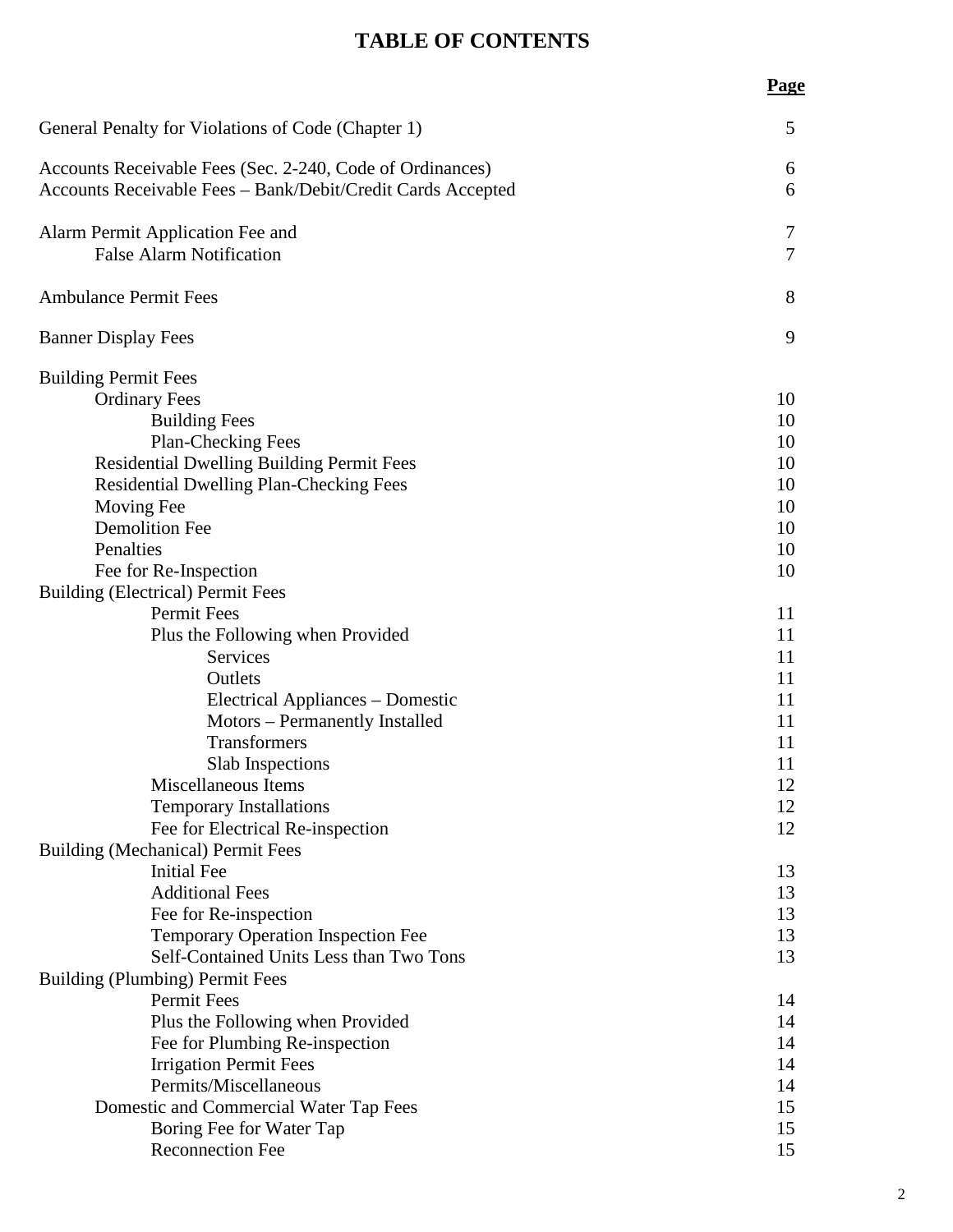| <b>Bulk Water Sales</b>                                                                                                                                             | 15        |
|---------------------------------------------------------------------------------------------------------------------------------------------------------------------|-----------|
| Domestic and Commercial Sewer Tap Fees                                                                                                                              | 16        |
| Boring Fee for Sewer Tap                                                                                                                                            | 16        |
| Sewer Line Maintenance and Construction                                                                                                                             | 16        |
| Domestic and Commercial Gas Tap Fees                                                                                                                                | 16        |
| Boring Fee for Gas Tap                                                                                                                                              | 16        |
| Impact Fees Per City of Tomball Ordinance No. 2019-24                                                                                                               | 17        |
| Drainage effective August 18, 2014                                                                                                                                  | 17        |
| <b>Building Standards Commission Fee to Appeal Decision</b>                                                                                                         | 18        |
| <b>Chauffeur's Driver Fees</b>                                                                                                                                      | 19        |
| <b>Community Center Fees</b>                                                                                                                                        | 20        |
| <b>Community Development Fees</b>                                                                                                                                   | $21 - 22$ |
| <b>Correctional Facility Permit Application Fee</b>                                                                                                                 | 23        |
| <b>Donation Container Permit Fees</b>                                                                                                                               | 24        |
| <b>Filming Application Fees</b>                                                                                                                                     | 25        |
| Fire Marshal's Office Fees                                                                                                                                          | 26-28     |
| Garbage Bag Fees                                                                                                                                                    | 29        |
| Kennel License Fees and Impounded Animal Fees                                                                                                                       | 30        |
| Liquor License/Permit Fees                                                                                                                                          | 31        |
| Manufactured Home Park or Recreational Vehicle Park Construction or Enlargement Fees<br>Manufactured Home Park or Recreational Vehicle Park Operations License Fees | 32<br>32  |
| <b>Municipal Court Fines/Fees</b>                                                                                                                                   |           |
| <b>Class C Violations and Prior Convictions</b>                                                                                                                     | 33        |
| Offense: Speeding (Not in School Zone)                                                                                                                              | 33        |
| Speeding in a School Zone                                                                                                                                           | 34        |
| Speeding in a Construction Zone                                                                                                                                     | 35        |
| <b>Collection Fee for Municipal Court</b>                                                                                                                           | 35        |
| Charge of Additional 30% Collection Fee on Delinquent Cases                                                                                                         | 35        |
| Time Payment Fee                                                                                                                                                    | 35        |
| Failure to Appear/Violate Promise to Appear                                                                                                                         | 35        |
| Offenses: Fire Marshal Filed in Tomball Municipal Court                                                                                                             | 36        |
| Parking Enforcement Violation Handicap                                                                                                                              | 36        |
| <b>Offense Codes and Fines</b>                                                                                                                                      | 37-45     |
| (NSF) Insufficient Check Charge Fees                                                                                                                                | 46        |
| <b>Notary Public Fees</b>                                                                                                                                           | 47        |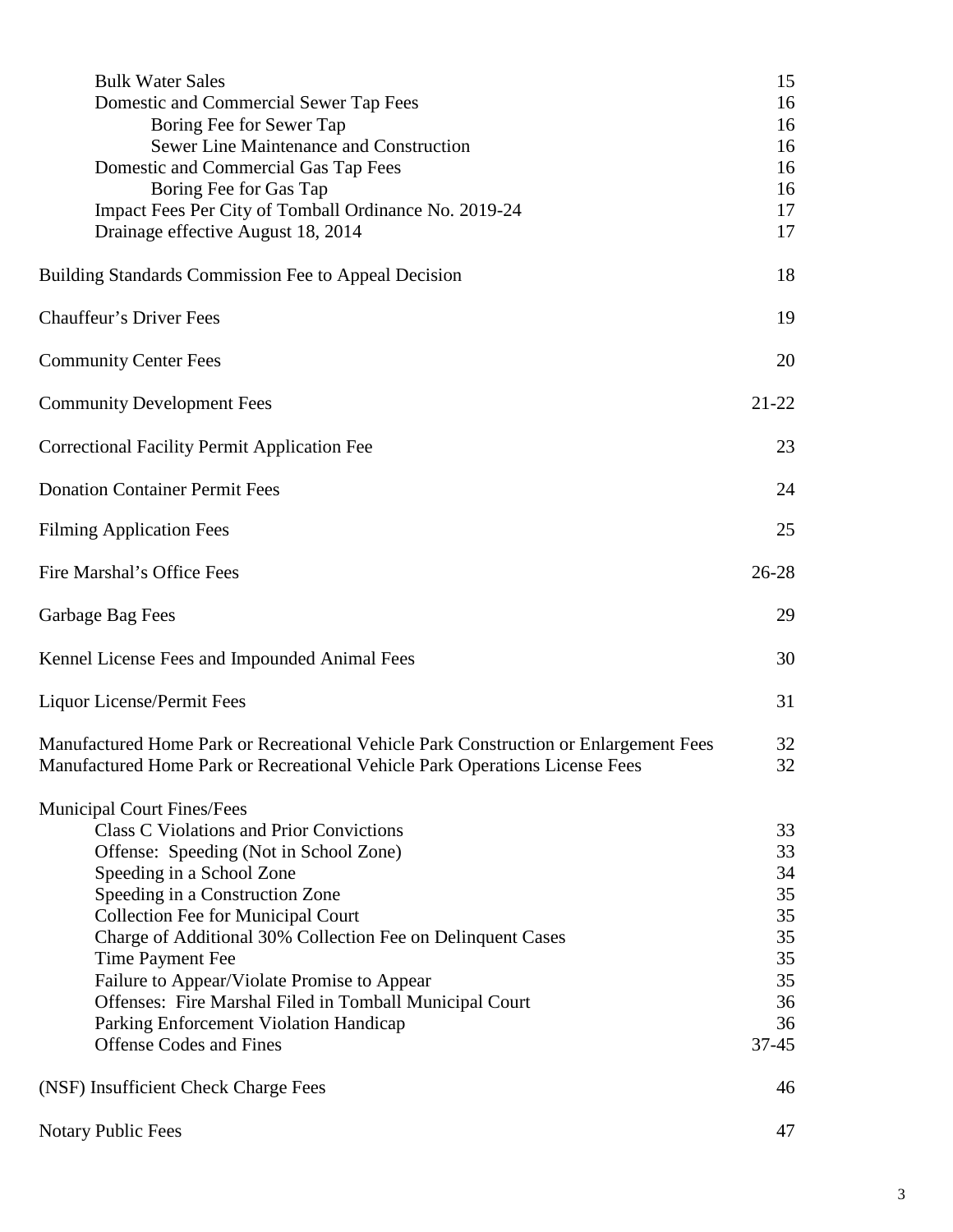| <b>Outdoor Sound Amplification Equipment</b>                                                                                                                                                                                                                                                                                                                                                                                                                                                                                                                                                                                                              | 48                                                                                                     |
|-----------------------------------------------------------------------------------------------------------------------------------------------------------------------------------------------------------------------------------------------------------------------------------------------------------------------------------------------------------------------------------------------------------------------------------------------------------------------------------------------------------------------------------------------------------------------------------------------------------------------------------------------------------|--------------------------------------------------------------------------------------------------------|
| Park Reservation Fee<br>(Railroad Depot Gazebo and Plaza, Juergens Park,<br>Jerry Matheson Park, Theis Attaway Nature Center)                                                                                                                                                                                                                                                                                                                                                                                                                                                                                                                             | 49                                                                                                     |
| <b>Police Department Fees</b><br><b>Impounded Vehicles</b>                                                                                                                                                                                                                                                                                                                                                                                                                                                                                                                                                                                                | 50                                                                                                     |
| <b>Public Information Charges</b>                                                                                                                                                                                                                                                                                                                                                                                                                                                                                                                                                                                                                         | 51                                                                                                     |
| <b>Sexually Oriented Business Fees</b>                                                                                                                                                                                                                                                                                                                                                                                                                                                                                                                                                                                                                    | 52                                                                                                     |
| <b>Taxicab Fees</b>                                                                                                                                                                                                                                                                                                                                                                                                                                                                                                                                                                                                                                       | 53                                                                                                     |
| Tennis Court Fees (Matheson Park at 1240 Ulrich)                                                                                                                                                                                                                                                                                                                                                                                                                                                                                                                                                                                                          | 54                                                                                                     |
| <b>Tow Truck Rotation Driver Fees</b><br><b>Tow Truck Rotation Company Fees</b>                                                                                                                                                                                                                                                                                                                                                                                                                                                                                                                                                                           | 55<br>56-57                                                                                            |
| <b>Utility Fees</b><br><b>Administrative Service Charge</b><br><b>Utility Deposit Computation</b><br><b>Water Rates</b><br><b>Bulk Sales</b><br>North Harris County Regional Water Authority Surcharge<br><b>Water Meter Testing Fee</b><br>Meter Box Repair Fee<br>Sanitary Sewer Rates (With Potable Water Service)<br>Sanitary Sewer Rates (Without Potable Water Service)<br>Garbage and Trash Collection/Disposal Service Rates<br><b>Natural Gas Rates</b><br><b>Gas Meter Testing Fee</b><br><b>Connection and Disconnection Fees</b><br><b>Excess Flow Valve</b><br>Damages to Utility Functions/Tampering Fees<br><b>Delinquent Account Fees</b> | 59<br>59<br>59<br>59<br>59<br>59<br>59<br>59<br>59-60<br>$60 - 62$<br>63<br>63<br>63<br>63<br>63<br>64 |
| Vendor/Peddler Permit Fees                                                                                                                                                                                                                                                                                                                                                                                                                                                                                                                                                                                                                                | 65                                                                                                     |
| Vital Statistics Records (Birth and Death) Fees<br><b>Birth Certificates</b><br><b>Death Certificates</b><br>Fee for Certified Service<br>Fee for Searching Record (Unsuccessful)<br>Birth Certificate for Election Identification Certification                                                                                                                                                                                                                                                                                                                                                                                                          | 66<br>66<br>66<br>66<br>66                                                                             |
| Well and Seismic Activities Permits (Chapter 18)<br><b>Pipeline Permits</b><br>Nonconforming Wells                                                                                                                                                                                                                                                                                                                                                                                                                                                                                                                                                        | 67<br>67                                                                                               |
| Wired Telecommunications Services - Provider License Fees                                                                                                                                                                                                                                                                                                                                                                                                                                                                                                                                                                                                 | 68                                                                                                     |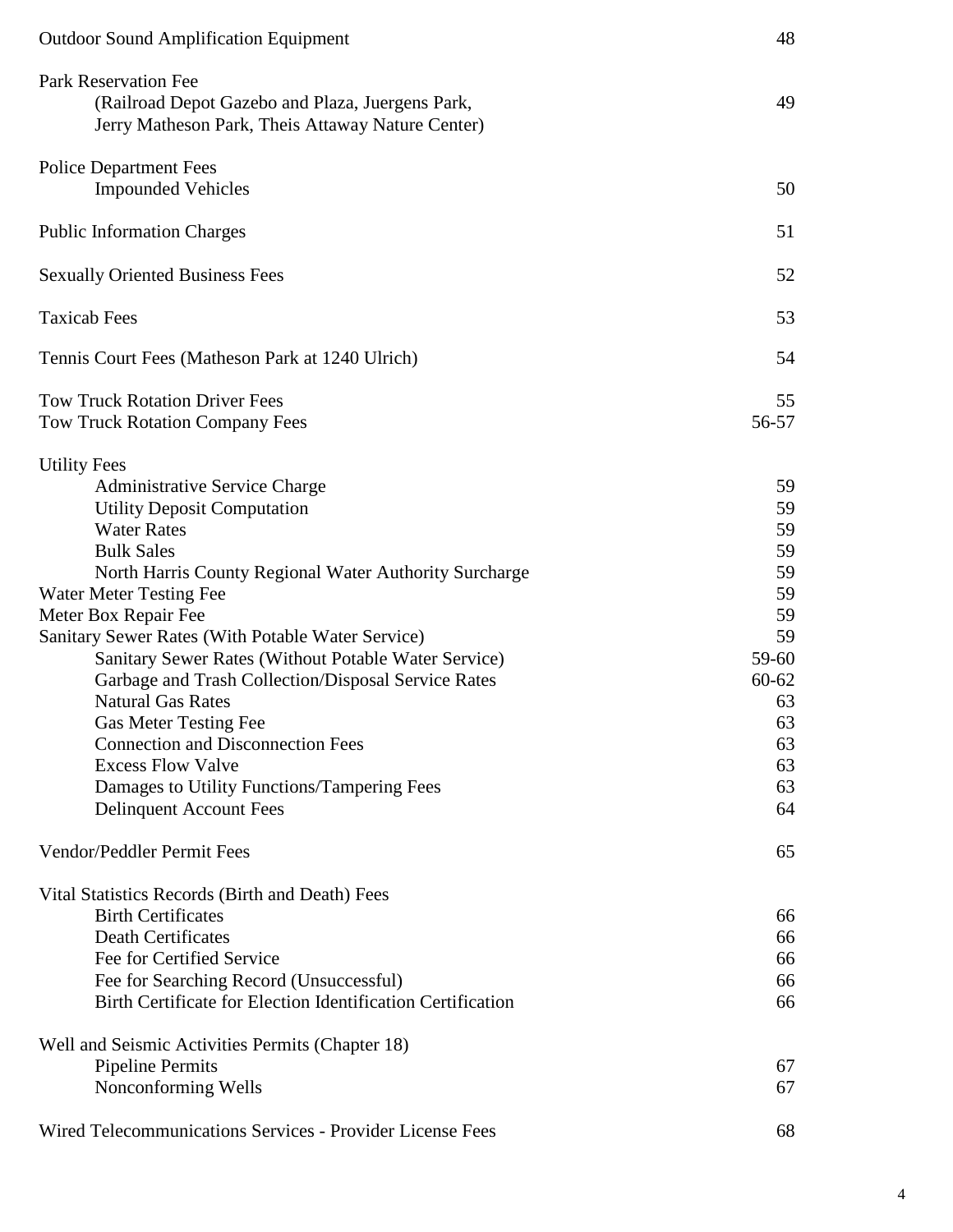## **GENERAL PENALTY FOR VIOLATIONS OF CODE (CHAPTER 1)**

- I. Violation of Ordinances shall be punished by a fine not exceeding \$500.00
- II. Violations of ordinances that govern fire, safety, zoning, public health and sanitation shall be punished by a fine not exceeding \$2,000.00
- III. Violations of traffic laws which are punishable as a Class C misdemeanor shall be punished by a fine not exceeding \$200.00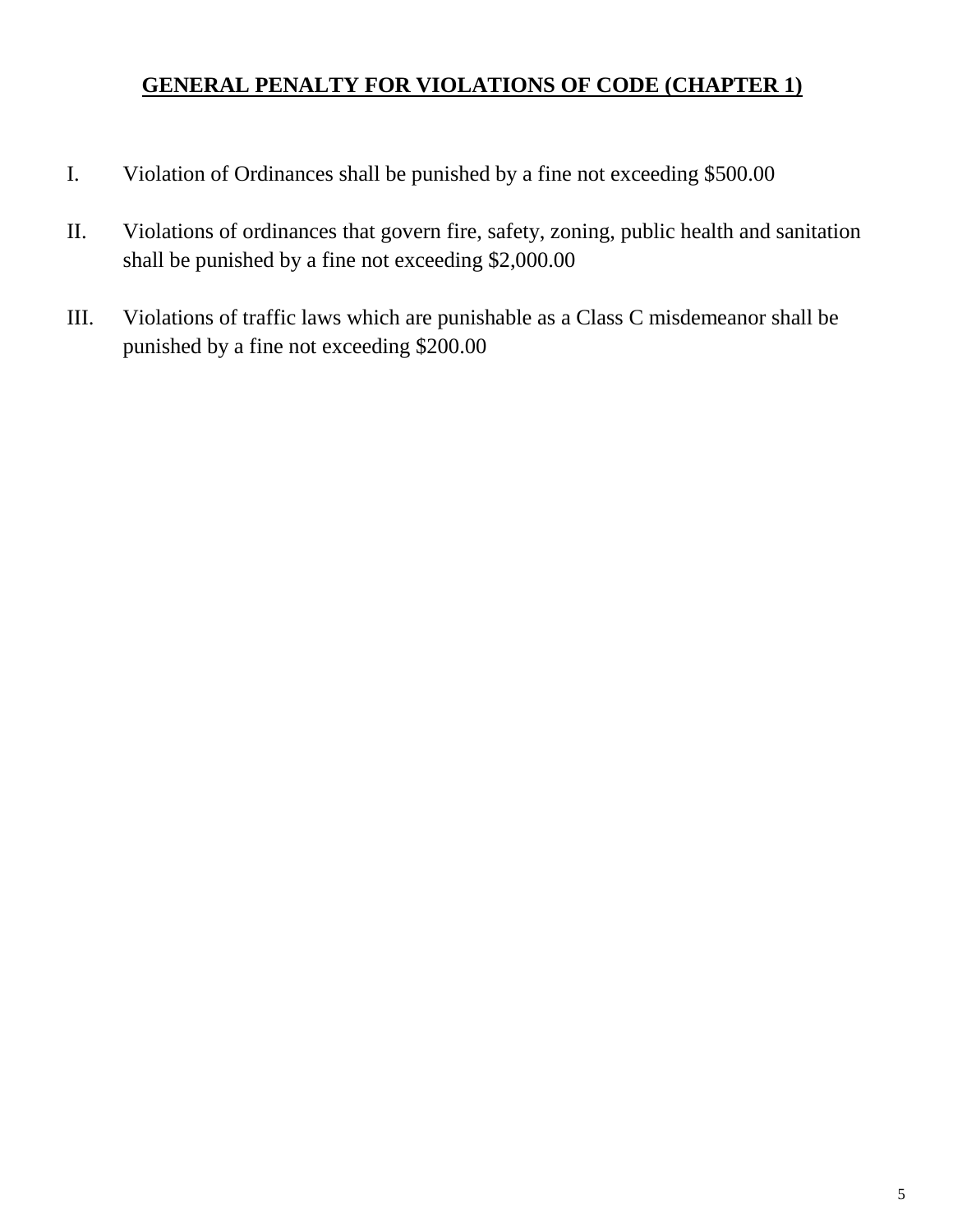## **ACCOUNTS RECEIVABLE FEES**

(Sec. 2-240, Code of Ordinances)

In accordance with V.T.C.A., Code of Criminal Procedure art. 103.0031, there shall be imposed an additional fee of 30 percent (30%) on all debts and accounts receivable, i.e.: fines, fees, restitution, other debts, and costs that are more than 60 days past due and have been referred to a private firm for collection.

## **ACCOUNTS RECEIVABLE FEES – BANK/DEBIT/CREDIT CARDS ACCEPTED**

Bank/Debit/Credit Cards are accepted for payment of City fees in all departments. Cards accepted are Visa and MasterCard; however, if the City's Depository Bank provides additional cards through their system, the City may also accept those cards.

Credit Card Fee – 3%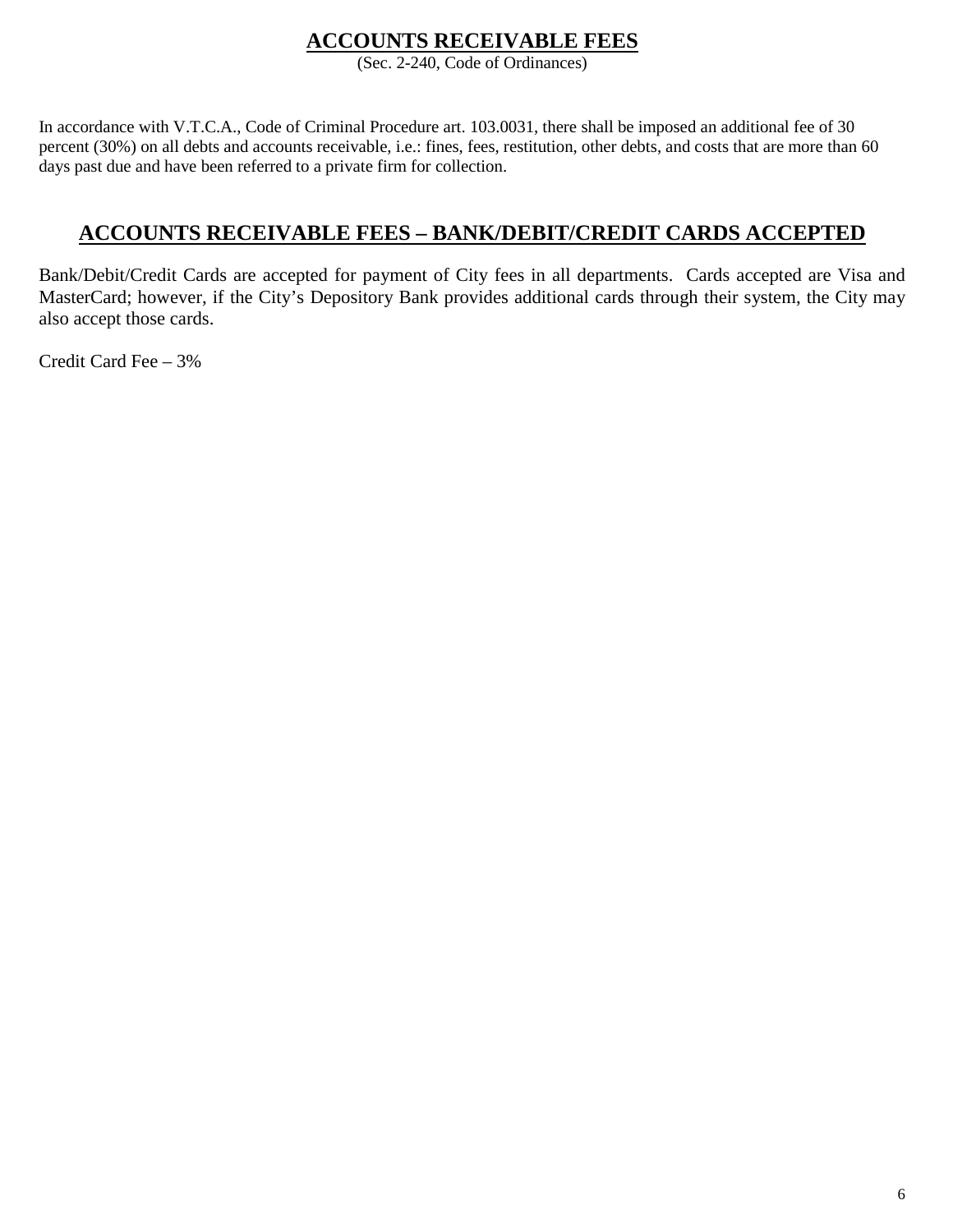## **ALARM PERMIT APPLICATION FEE**

(Sec. 16-49, Code of Ordinances)

| Residential properties                                                                                                                    | No Fee  |
|-------------------------------------------------------------------------------------------------------------------------------------------|---------|
| Individual apartment units                                                                                                                | \$50.00 |
| Nonresidential areas of an apartment complex equipped with a burglary alarm,<br>hold up, panic, duress alarm system, or fire alarm system | \$50.00 |
| Commercial alarm sites equipped with a burglary alarm, hold up, panic alarm,<br>or fire alarm system                                      | \$50.00 |

## **FALSE ALARM NOTIFICATION (CHAPTER 16)**

(Sec. 16-59, Code of Ordinances)

If an alarm system transmits more than three false burglar alarms or fire alarm notifications within a 12-month period, the permittee shall pay a service fee for the fourth and each subsequent false alarm notification.

### **Residential Alarms**

First through Third False Alarm – No Fee For each response after the third through the fifth--\$25.00 For each response after the fifth through the eighth--\$50.00 For each response after the eight--\$100.00

### **Commercial Alarms**

First through Third False Alarm – No Fee For each response after the third through the fifth--\$50.00 For each response after the fifth through the eight--\$75.00 For each response after the eighth--\$100.00

### **Panic Alarms**

First and Second False Alarm – No Fee

For each response after the second false alarm – \$100.00 each

If an alarm system transmits more than two false panic alarm notifications within a 12-month period, the permittee shall pay the maximum service fee permitted by state law, but not more than \$100.00, for the third and each subsequent false panic alarm notification.

### **Operating an Alarm System without Permit or that Automatically Dials 911**

(Sec. 16.77, Code of Ordinances)

Class C Misdemeanor – Punishable by a fine of not more than \$500.00, plus fee for each Police or Fire Department response to the activation of an unpermitted alarm system.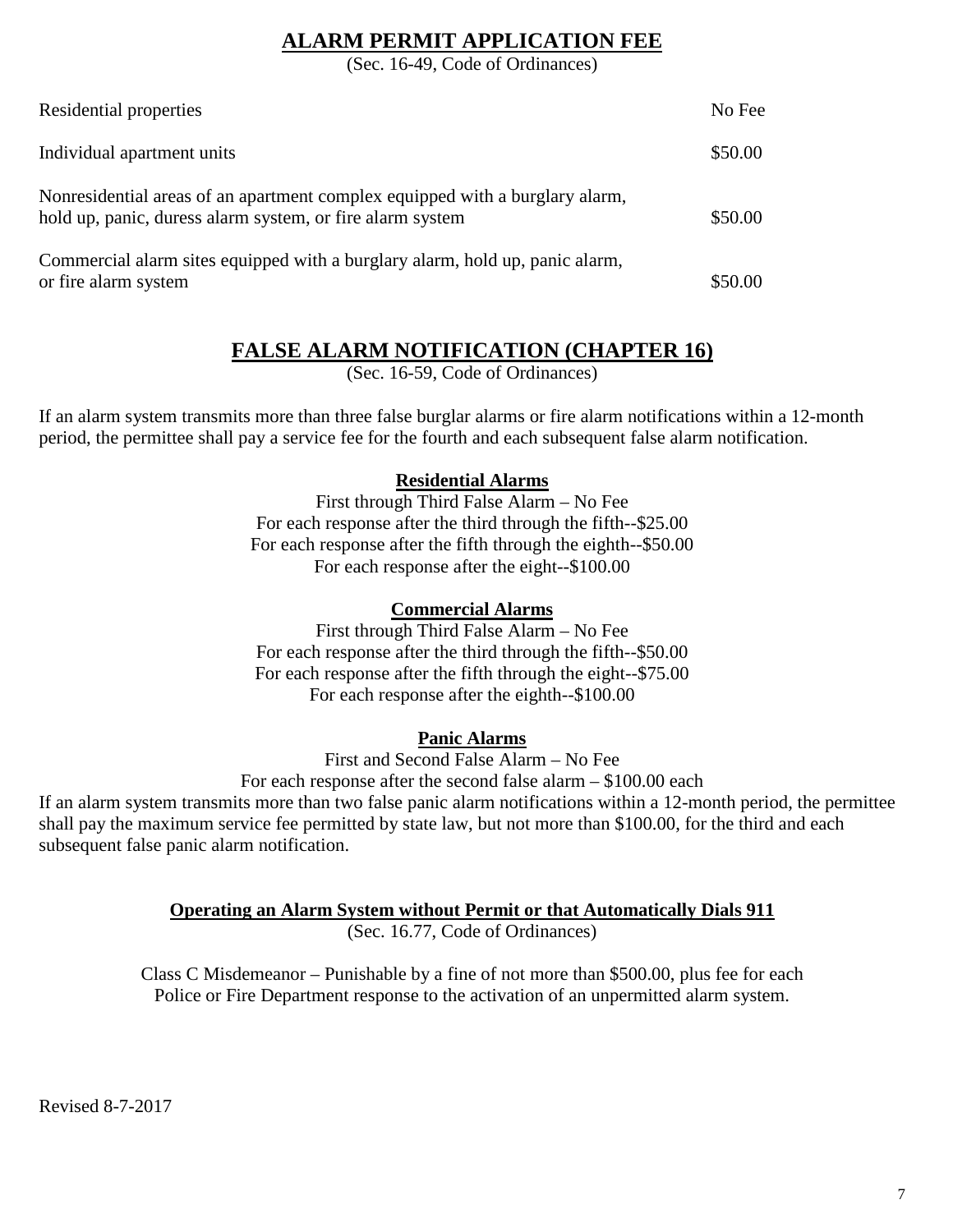## **AMBULANCE PERMIT FEES**

ANNUAL COMPANY PERMIT FEE: \$500.00 per year

VEHICLE INSPECTION FEE: \$100.00 per vehicle

VEHICLE RE-INSPECTION FEE: \$100.00 per vehicle

Chapter 16, Article III. (Ord. 2012-47)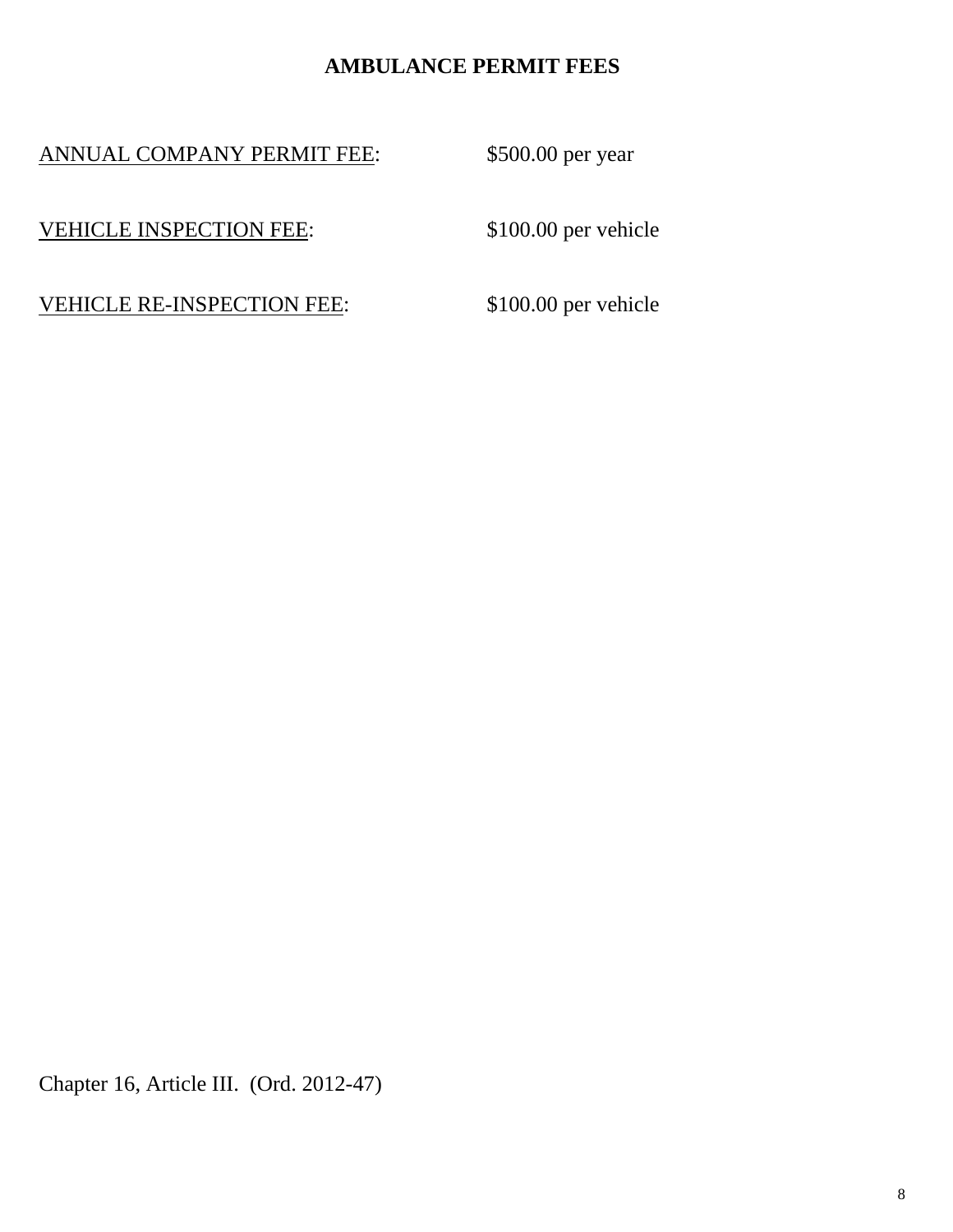## **BANNER DISPLAY FEES**

Application to display a banner must be made at Public Works, 501 James Street at least one (1) month in advance.

Banners will be displayed in the 700 block of W. Main Street. Only one (1) banner will be displayed at a time. A banner may hang for a maximum of two (2) weeks.

### **APPLICATION FEE**

The application fee is **\$75.00 per week;** payment is required when the application is presented.

Application must be made at least one (1) month in advance but not more than twelve (12) months advance. Applications are on a "first come-first served" basis. A TxDOT application for "Use of State of Texas Right-of-Way for Temporary Signs for Special Events" must be filled out and submitted along with City of Tomball reservation application and fees.

### **STORAGE FEE**

Banner shall be picked up within one (1) week after expiration date. Owner will be assessed **\$2.00/day storage fee** if not picked up within the one (1) week period.

Rev. 11-26-2012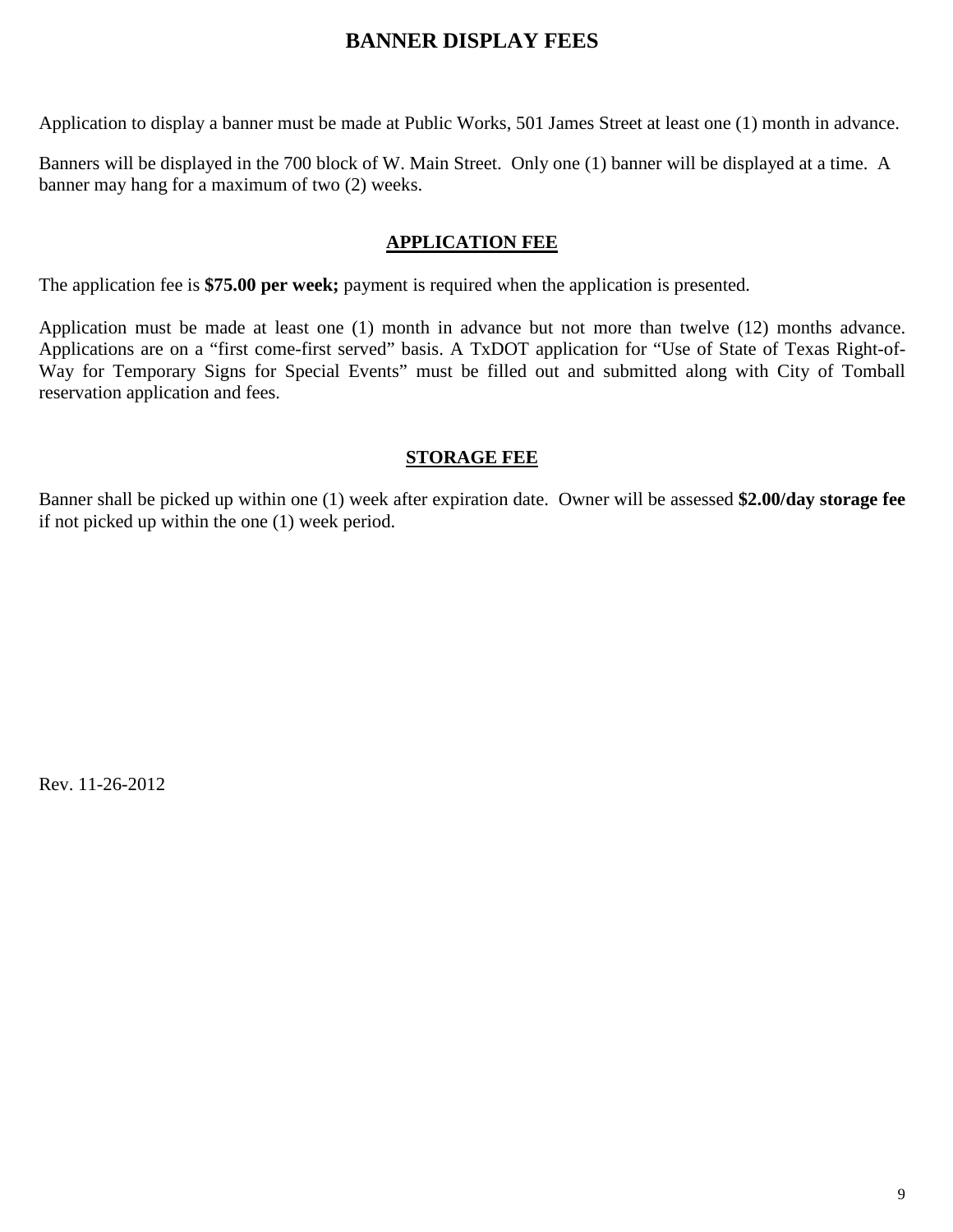## **BUILDING PERMIT FEES**

#### **Ordinary fees for work commencing before permit issuance or after the work has been partially completed or concealed shall be double the fee set forth in the fee schedule adopted by the City.**

(Chapter 10, Code of Ordinances)

| <b>TOTAL VALUATION</b><br>\$1,000.00 and less | EEE<br>No fee, unless inspection is required, in which case, a \$15.00 fee for each<br>inspection shall be charged.                 |
|-----------------------------------------------|-------------------------------------------------------------------------------------------------------------------------------------|
| \$1,001.00 to \$50,000.00                     | \$15.00 for the first \$1,000.00 plus \$5.00 for each additional thousand or fraction<br>thereof, to and including \$50,000.00.     |
| \$50,001.00 to \$100,000.00                   | $$260.00$ for the first \$50,000.00 plus \$4.00 for each additional thousand or<br>fraction thereof, to and including \$100,000.00. |
| \$100,001.00 to \$500,000.00                  | \$460.00 for the first \$100,000.00 plus \$3.00 for each additional thousand or<br>fraction thereof, to and including \$500,000.00. |
| \$500,001.00 and up                           | $$1,660.00$ for the first \$500,000.00 plus \$2.00 for each additional thousand or<br>fraction thereof.                             |

#### **PLAN-CHECKINGFEES**

When the valuation of the proposed construction exceeds \$1,000.00 and a plan is required to be submitted, a plan-checking fee shall be paid equal to one-half of the building permit fee. Such plan-checking fee is in addition to the building permit fee.

#### **\*RESIDENTIAL DWELLING BUILDING PERMIT FEES**

\$0.35 per square foot of building area for new construction and/or remodels (\$100.00 minimum fee). \$100.00 fee for roof repair/replacement and foundation repairs.

#### **\*RESIDENTIAL DWELLINGPLAN-CHECKINGFEES**

When a plan is required to be submitted, a plan-checking fee shall be paid equal to one-half of the residential dwelling building permit fee. Such plan-checking fee is in addition to the residential dwelling permit fee.

#### **MOVINGFEE**

For the moving of any building or structure, the fee shall be \$110.00.

#### **DEMOLITION FEE**

For the demolition of any building or structures, the fee shall be:

 $0 - 100,000$  cu. ft.  $$60,00$ 100,000 cu. ft. and over \$0.50/1,000 cu. ft. **\$60.00 up to 100,000 cubic feet of demolition \$0.50 per 1,000 cubic feet for volume greater than 100,000 cubic feet. For example, a 120,000 cubic foot demolition would cost \$70.00**

#### **PENALTIES**

Where work for which a permit is required by this Code is started or proceeded prior to obtaining said permit, the fees herein specified shall be doubled, but the payment of such double fee shall not relieve any persons from fully complying with the requirements of this Code in the execution of the work nor from any other penalties prescribed herein.

A Certificate of Occupancy must be issued before moving in or a \$250.00 penalty, payable by the permit holder, and disconnection of all City utilities will apply.

The re-inspection fee shall be \$25.00.

*\*Approved 6/17/2019; HB 852*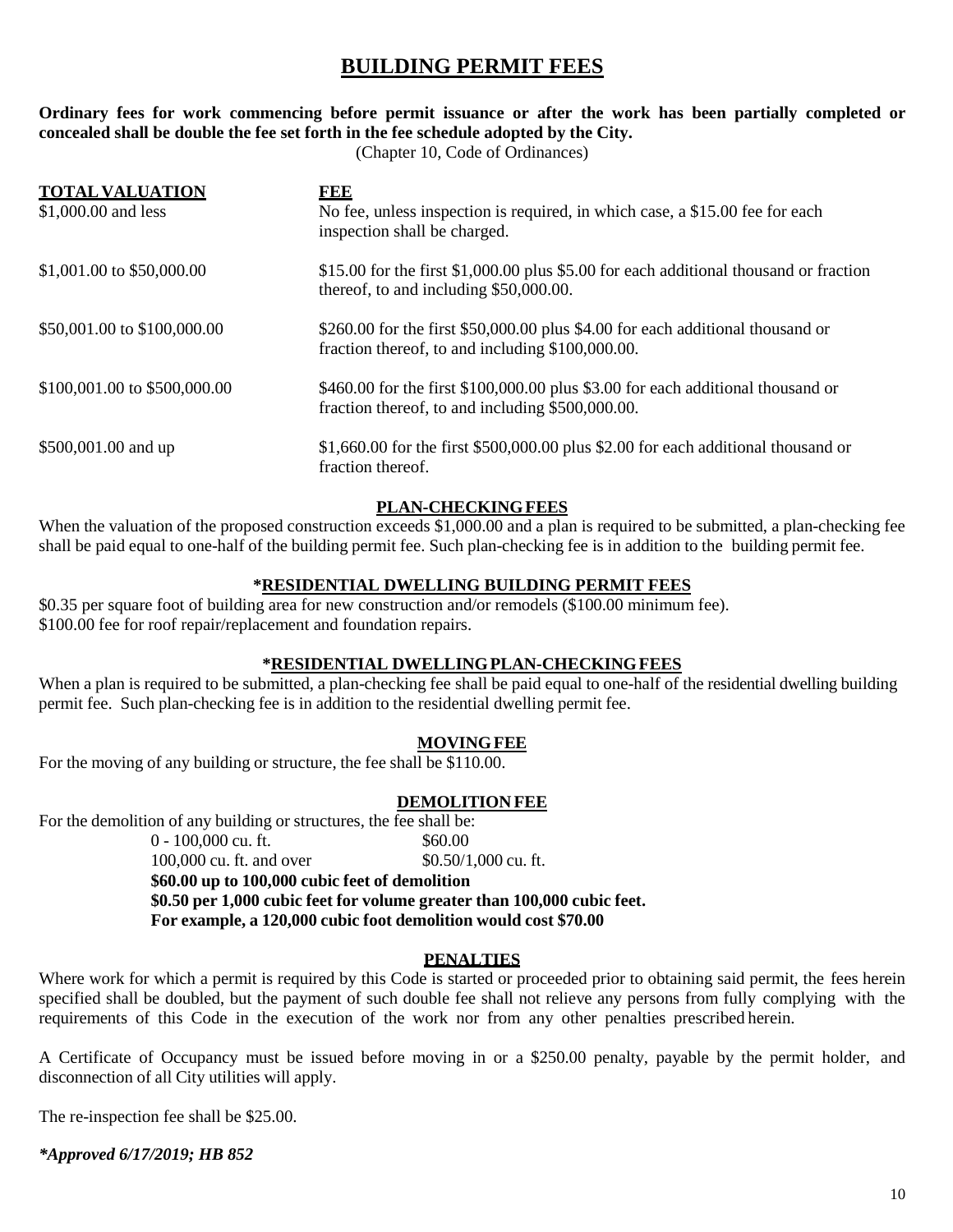## **BUILDING PERMIT (ELECTRICAL) FEES**

### **PERMIT FEES:**

| For issuing each permit                                                                                                                                   | \$20.00           |
|-----------------------------------------------------------------------------------------------------------------------------------------------------------|-------------------|
| PLUS THE FOLLOWING WHEN PROVIDED:                                                                                                                         |                   |
| <b>SERVICES</b>                                                                                                                                           |                   |
| Signs, Serv. $< 100$ amp with meter loop                                                                                                                  | \$15.00           |
| Service $<$ 125 amp with meter loop                                                                                                                       | \$15.00           |
| Service $<$ 200 amp with meter loop                                                                                                                       | \$20.00           |
| Service $> 400$ amp with meter loop                                                                                                                       | \$27.00           |
| Service $<$ 400 amp with meter loop                                                                                                                       | \$30.00           |
| Plus - \$5 per each 100 amp                                                                                                                               | \$5.00            |
| Subpanels with 2 or more circuits                                                                                                                         | \$5.00            |
| Panel with 8 or more circuits                                                                                                                             | \$5.00            |
| <b>OUTLETS</b> – (Includes all light switches and receptacle openings)                                                                                    |                   |
| Outlets/Fixtures                                                                                                                                          | \$.50             |
| <b>ELECTRICAL APPLIANCES - Domestic</b>                                                                                                                   |                   |
| Range Receptacle                                                                                                                                          | \$3.00            |
| <b>Clothes Dryer</b>                                                                                                                                      | \$3.00            |
| <b>Cooking Tops</b>                                                                                                                                       | \$3.00            |
| Ovens                                                                                                                                                     | \$3.00            |
| Garbage Disposals                                                                                                                                         | \$3.00            |
| Dishwashers                                                                                                                                               | \$3.00            |
| Window air conditioner receptacle                                                                                                                         | \$2.00            |
| Central A/C and Heat                                                                                                                                      | \$6.00            |
| Electric Heat $<$ 1 kw                                                                                                                                    | \$3.00            |
| Over 1 kw and $< 10$ kw                                                                                                                                   | \$7.00            |
| Over 10 kw                                                                                                                                                | \$7.00            |
| Plus .25 per each kw                                                                                                                                      | \$1.00            |
| <b>MOTORS</b> – Permanently installed (Motor control equipment is                                                                                         |                   |
| included in motor fees)                                                                                                                                   |                   |
| Motors $<$ 3/4 h.p.                                                                                                                                       | \$3.00            |
| Over $\frac{3}{4}$ h.p. and < 10 h.p.                                                                                                                     | \$7.00<br>\$10.00 |
| Over 10 h.p.                                                                                                                                              |                   |
| Plus .25 per each h.p.                                                                                                                                    | \$1.00            |
| <b>TRANSFORMERS</b>                                                                                                                                       |                   |
| Up to and including 1kva                                                                                                                                  | \$2.00            |
| Over 1 kva and including 10 kva                                                                                                                           | \$10.00           |
| Over 10 kva                                                                                                                                               | \$12.00           |
| 1 kva to 10 kva transformer is \$12.00                                                                                                                    |                   |
| Over 10 kva transformer is \$10.00 plus \$1.00 for each kva over 10 kva                                                                                   |                   |
| <b>SLAB INSPECTIONS</b>                                                                                                                                   |                   |
| Slab inspection                                                                                                                                           | \$15.00           |
| Each additional slab inspection                                                                                                                           | \$7.00            |
| Electrical work to be covered by slab. One slab inspection is \$15.00, additional slab<br>inspections are \$7.00 each. The previous costs were incorrect. |                   |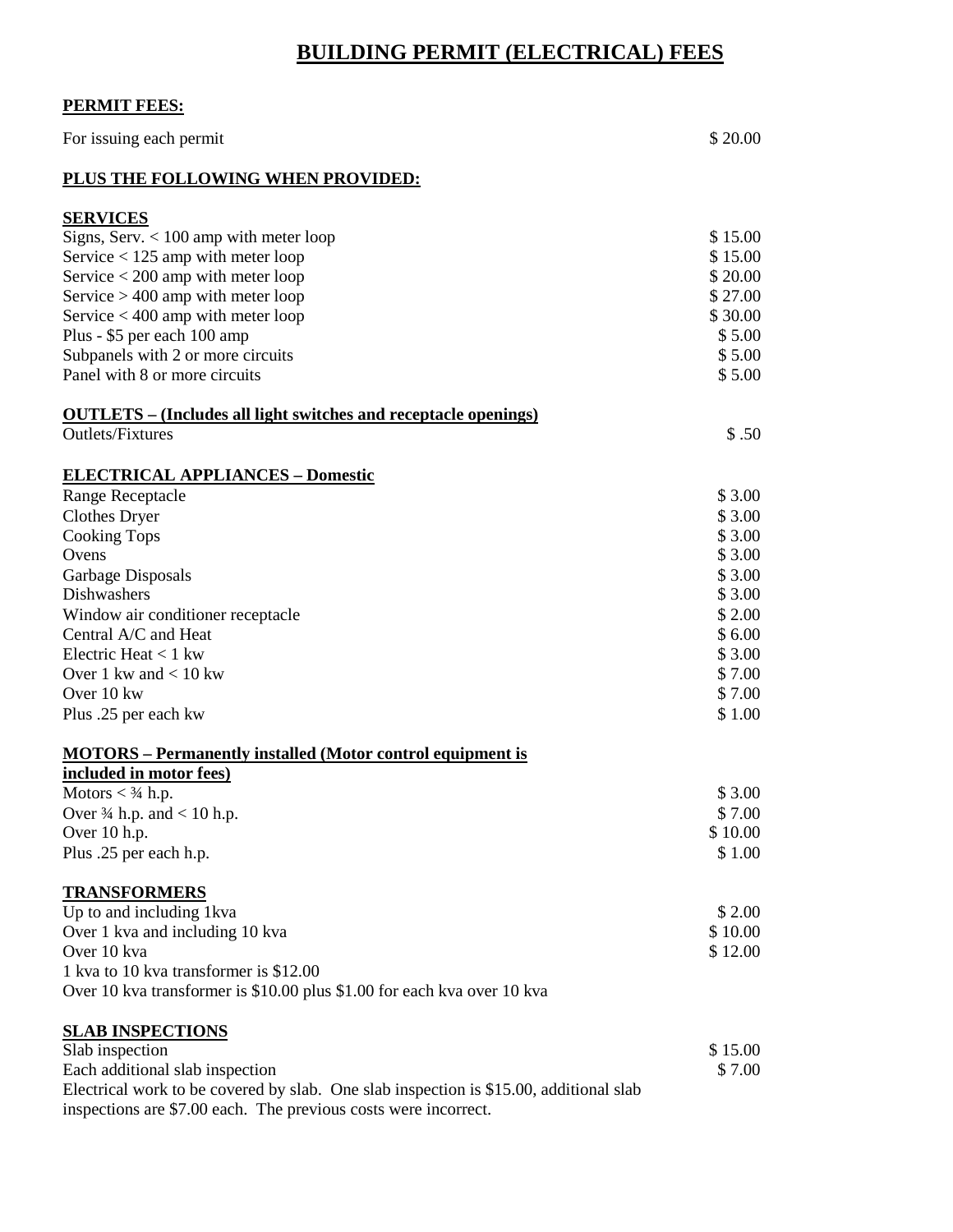## **BUILDING PERMIT (ELECTRICAL) FEES**

| <b>MISCELLANEOUS ITEMS</b>                                                  |         |
|-----------------------------------------------------------------------------|---------|
| Motion picture machines                                                     | \$5.00  |
| Commercial sound equipment                                                  | \$3.00  |
| Electric ranges                                                             | \$5.00  |
| Ballpark and parking lot light poles                                        | \$25.00 |
| Pole with guy wire                                                          | \$7.00  |
| <b>Electric Water Heaters</b>                                               | \$5.00  |
| Not exceeding 1500 watts                                                    | \$3.00  |
| Over 1500 Watts                                                             | \$5.00  |
| Plus \$1.00 per 1000 watts                                                  | \$7.00  |
| X-ray Machines                                                              | \$8.00  |
| Incandescent electric signs and Incandescent gas or vacuum tube signs       | \$7.00  |
| (shop inspection) per kva                                                   |         |
| Incandescent electric sign inspection and incandescent gas or vacuum tube   |         |
| sign is \$7.00 per kva.                                                     |         |
| Sign installation inspections, per kva                                      | \$8.00  |
| Streamers and festoon lighting, per circuit                                 | \$2.00  |
| Permanently connected electrical appliances and equipment                   |         |
| of any nature not otherwise specified shall be charges as follows:          |         |
| 5 kw or less, each                                                          | \$4.00  |
| Over 5 kw, each                                                             | \$5.00  |
| Partial cover-up, each                                                      | \$5.00  |
| Ditch cover-up <100 ft.                                                     | \$12.00 |
| Ditch cover-up $>100$ ft., per 100 ft.                                      | \$6.00  |
| Electric welders, each                                                      | \$6.00  |
| <b>TEMPORARY INSTALLATIONS – (must apply for TCI)</b>                       |         |
| Wood saws, floor surfacing machines, paint-spraying apparatus, etc.         | \$15.00 |
| Temporary lighting installations                                            | \$17.00 |
| Temporary saw pole - 90 days only                                           | \$17.00 |
| Temporary cut-ins made permanent                                            | \$25.00 |
| Temporary cut-ins MUST HAVE                                                 | \$25.00 |
| Temporary installation; i.e., carnivals, amusement, show, display or        |         |
| similar used installations. For this purpose: $1$ h.p. motor $load - 1$ kva |         |
| 10 kva or less                                                              | \$25.00 |
| Over 10 kva, per kva                                                        | \$2.00  |
|                                                                             |         |

Temporary cut-ins are for new businesses or home so they can get power on for final inspection.

Temporary installations are for temporary power.

#### **FEE FOR ELECTRICAL RE-INSPECTION**

The re-inspection fee shall be \$25.00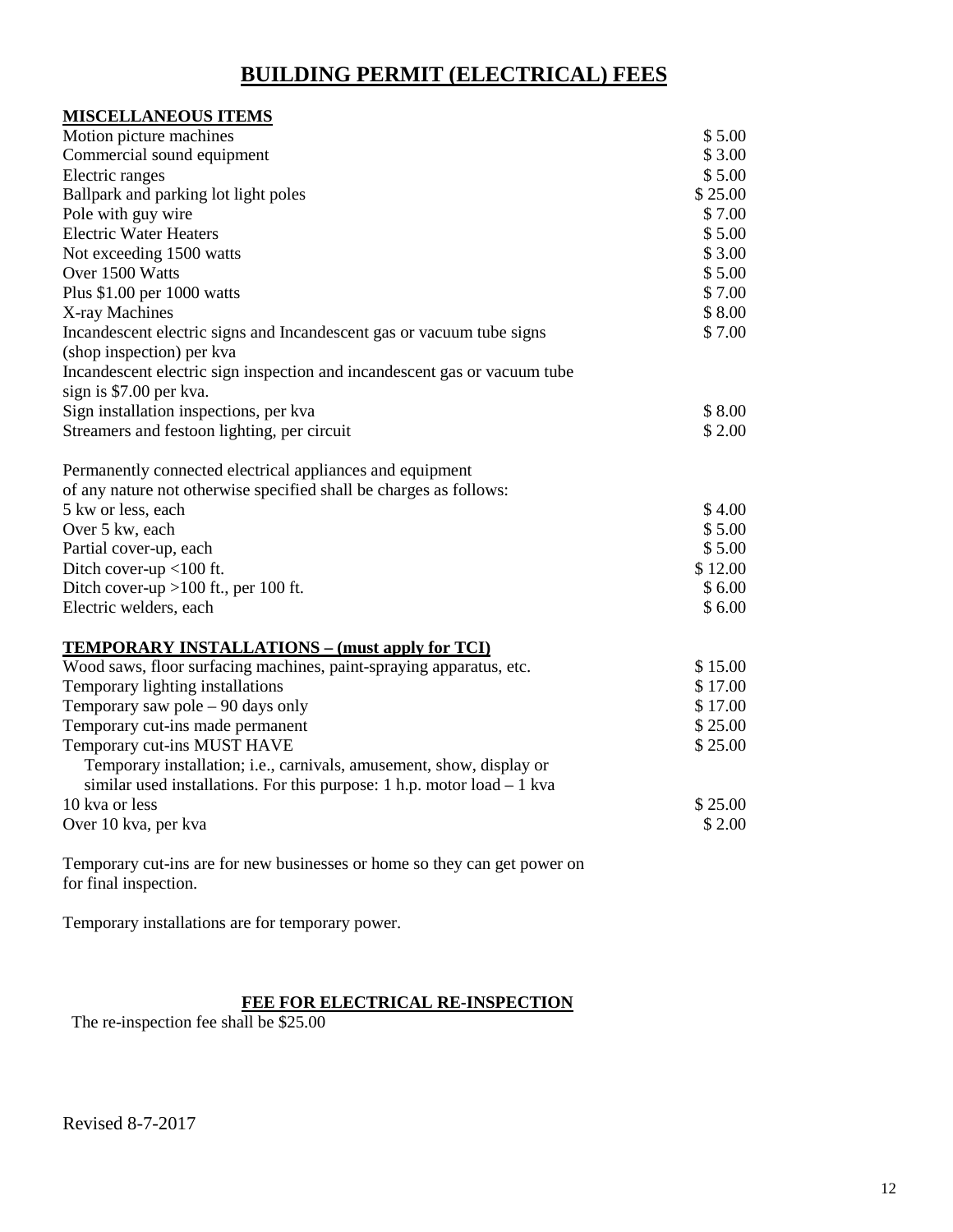## **BUILDING PERMIT (MECHANICAL) FEES**

#### **INITIAL FEE**

For issuing each permit \$15.00

#### **ADDITIONAL FEES**

Fee for inspecting heating, ventilating, ductwork, air-conditioning and refrigeration systems shall be \$20.00 for the first \$1,000.00, or fraction thereof, of valuation of the installation plus \$6.00 for each additional \$1,000.00 or fraction thereof.

Fee for inspecting repairs, alterations and additions to an existing system shall be \$6.00 plus \$3.00 for each \$1,000,00 or fraction thereof.

Fee for inspecting boilers (based upon Btu input):

| 33,000 Btu (1 Bhp) to 165,000 (5 Bhp)        | \$7.00  |
|----------------------------------------------|---------|
| 165,001 Btu (5 Bhp) to 330,000 (10 Bhp)      | \$12.00 |
| 330,001 Btu (10 Bhp) to 1,165,000 (52 Bhp)   | \$17.00 |
| 1,165,001 Btu (52 Bhp) to 3,300,000 (98 Bhp) | \$27.00 |
| Over 3,300,000 Btu                           | \$37.00 |

#### **FEE FOR REINSPECTION**

In case it becomes necessary to make a re-inspection of any heating, ventilation, air conditioning or refrigeration system, or boiler installation, the installer of such equipment shall pay a re-inspection fee of \$25.00

#### **TEMPORARY OPERATION INSPECTION FEE**

When preliminary inspection is requested for purposes of permitting temporary operation of a heating, ventilating, refrigeration or air conditioning system, or portion thereof, a fee of \$45.00 shall be paid by the contractor requesting such preliminary inspection. If the system is not approved for temporary operation on the first preliminary inspection, the usual re-inspection fee shall be charged for each subsequent preliminary inspection for such purpose.

#### **SELF-CONTAINED UNITS LESS THAN TWO TONS**

In all buildings, except one and two family dwellings, where self-contained air conditioning units of less than two tons are to be installed, the fee charged shall be that for the total cost of all units combined (see Additional Fees, above, for rate).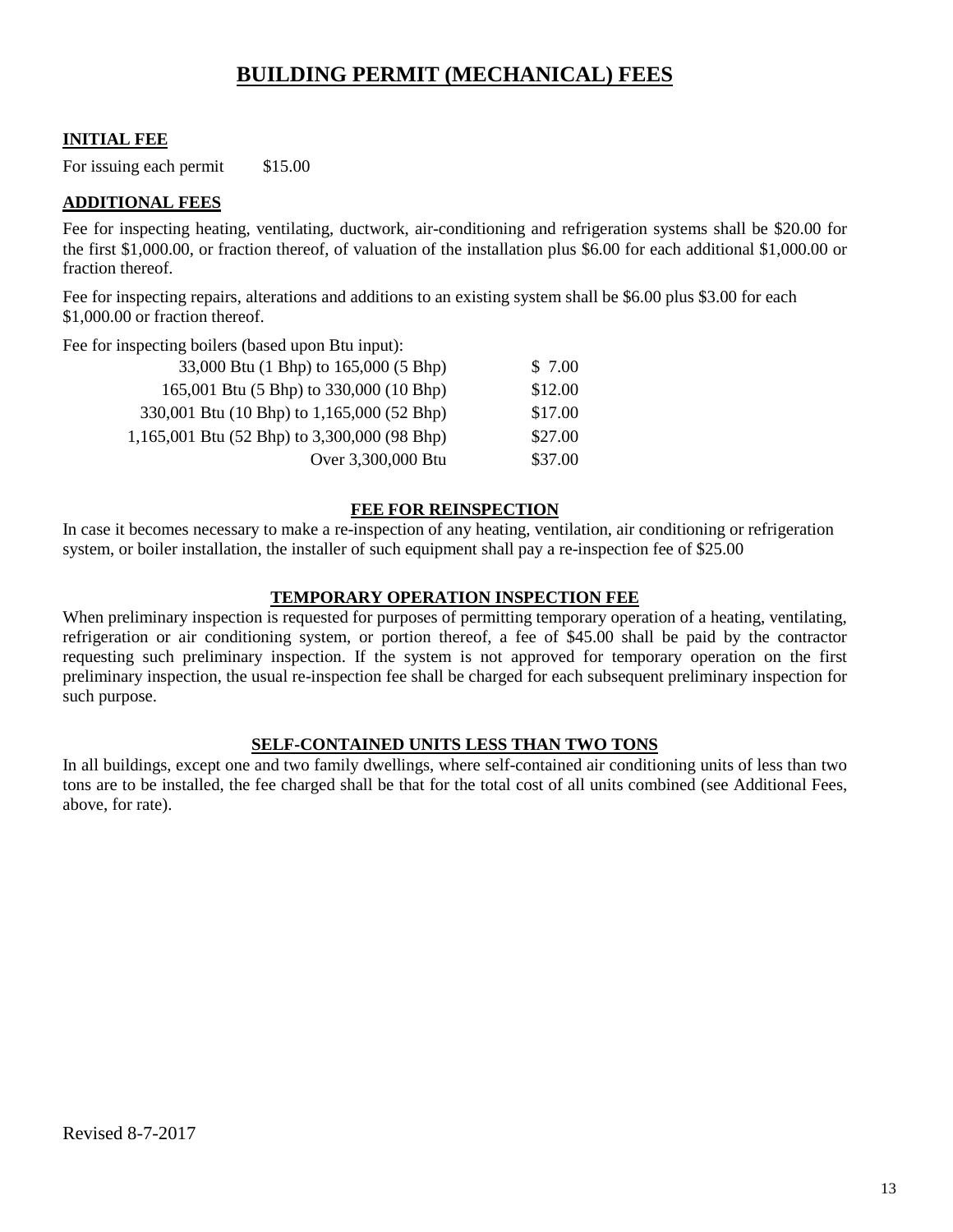## **BUILDING PERMIT (PLUMBING) FEES**

#### **PLUMBING PERMIT FEES**

| <b>PERMIT FEES:</b>                                                                       |         |
|-------------------------------------------------------------------------------------------|---------|
| For issuing each permit                                                                   | \$15.00 |
| PLUS THE FOLLOWING WHEN PROVIDED:                                                         |         |
| For each Plumbing Fixture, Floor Drain or Trap                                            |         |
| (Including Water and Drainage Piping)                                                     | \$3.00  |
| For each House Sewer                                                                      | \$6.00  |
| For each House Sewer having to be replaced or repaired                                    | \$6.00  |
| For each Water Heater and/or Vent                                                         | \$3.00  |
| For installation, alteration or repair of water piping and/or<br>water treating equipment | \$6.00  |
| For repair or alteration of Drainage or Vent Piping                                       | \$6.00  |
| For Vacuum Breakers or backflow protective devices                                        |         |
| installed subsequent to the installation of the                                           |         |
| piping or equipment served:                                                               |         |
| One to Five                                                                               | \$3.00  |
| Over Five, each                                                                           | \$2.00  |

#### **FEE FOR PLUMBING RE-INSPECTION**

The re-inspection fee shall be \$25.00

#### **IRRIGATION PERMIT FEES**

Residential - \$ 50.00 fixed fee Commercial - \$100.00 base fee plus \$10.00 per zone

#### **PERMITS/MISCELLANEOUS**

| Driveway – Residential                                                | \$25.00                 |
|-----------------------------------------------------------------------|-------------------------|
| Driveway – Residential with Culvert                                   | \$265.00                |
| Driveway – Commercial                                                 | \$25.00                 |
| Driveway – Commercial with Culvert                                    | \$350.00                |
| Construction                                                          | 2% of Construction Cost |
| <b>Roofing Permits</b>                                                | \$50.00                 |
| (Asphalt or metal, under 5 squares is exempt from permit requirement) |                         |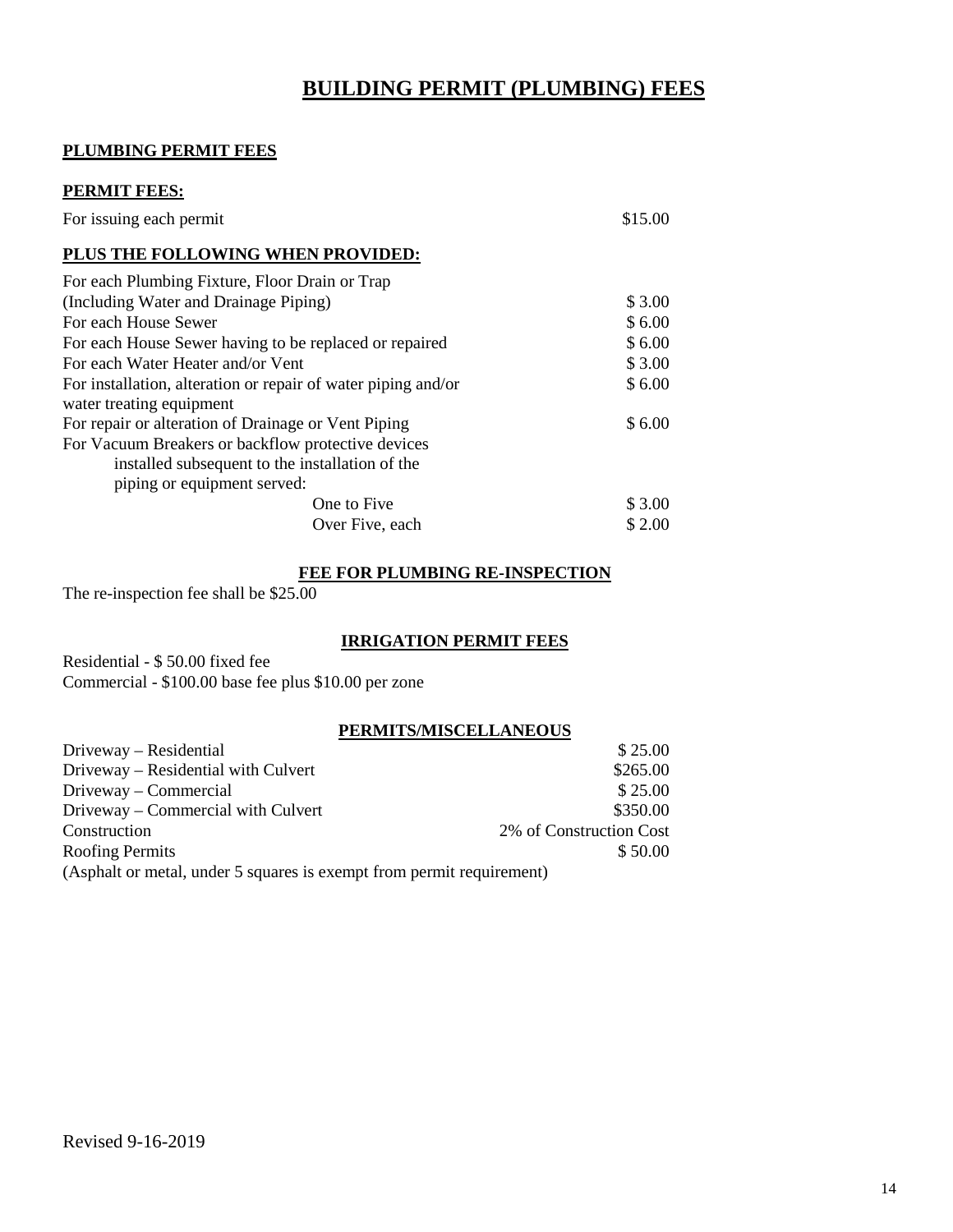## **BUILDING PERMIT FEES DOMESTIC AND COMMERCIAL WATER TAP FEES**

*Residential and Commercial Water Meter Connection Fees.* The following connection fee shall be due and paid to the City before any water meter is provided, installed, inspected, and activated for use by the City. The fee for providing water service shall be based upon the meter required, and shall be as follows:

| Meter Size, In. | <b>TOTAL COST**</b> |  |
|-----------------|---------------------|--|
| $5/8" - 3/4"$   | \$1,450.00          |  |
| 1.0             | \$1,625.00          |  |
| 1.5             | \$2,250.00          |  |
| 2.0             | \$2,450.00          |  |

- Tap fees for meters larger than 2 inches will be completed by a contractor, subject to City's Procurement procedures.
- Vaults shall be built to City of Tomball specifications.

#### \*\* **FOR CONNECTIONS ON STATE RIGHTS-OF-WAY**

For meter sizes 0.75" through 2", add \$190.00 to connection fee schedule.

#### **BORING FEE**

If a bore is required for the installation of a tap, a fee will be accessed based on the tap size:

| Line Size  | <b>BORE FEE</b> |
|------------|-----------------|
| $1$ " line | \$775.00        |
| $2$ " line | \$875.00        |

A bore in excess of 80 feet (80') or in the State Right-of-Way, services will be privately contracted and subject to the City's Construction specifications and inspections.

Minor Arterial Roads, or greater, will be the responsibility of the contractor to complete.

#### **RECONNECTION FEE**

Water Service Reconnection Fee - \$25.00

#### **BULK WATER SALES**

Refer to Utility Fees – Bulk Sales

This charge includes the current fee for each 1,000 gallons used surcharge that the City collects on **behalf of NHCRWA and will be adjusted as the surcharge increases.**

Additionally, if a meter is desired, the deposit will be \$1,000.00.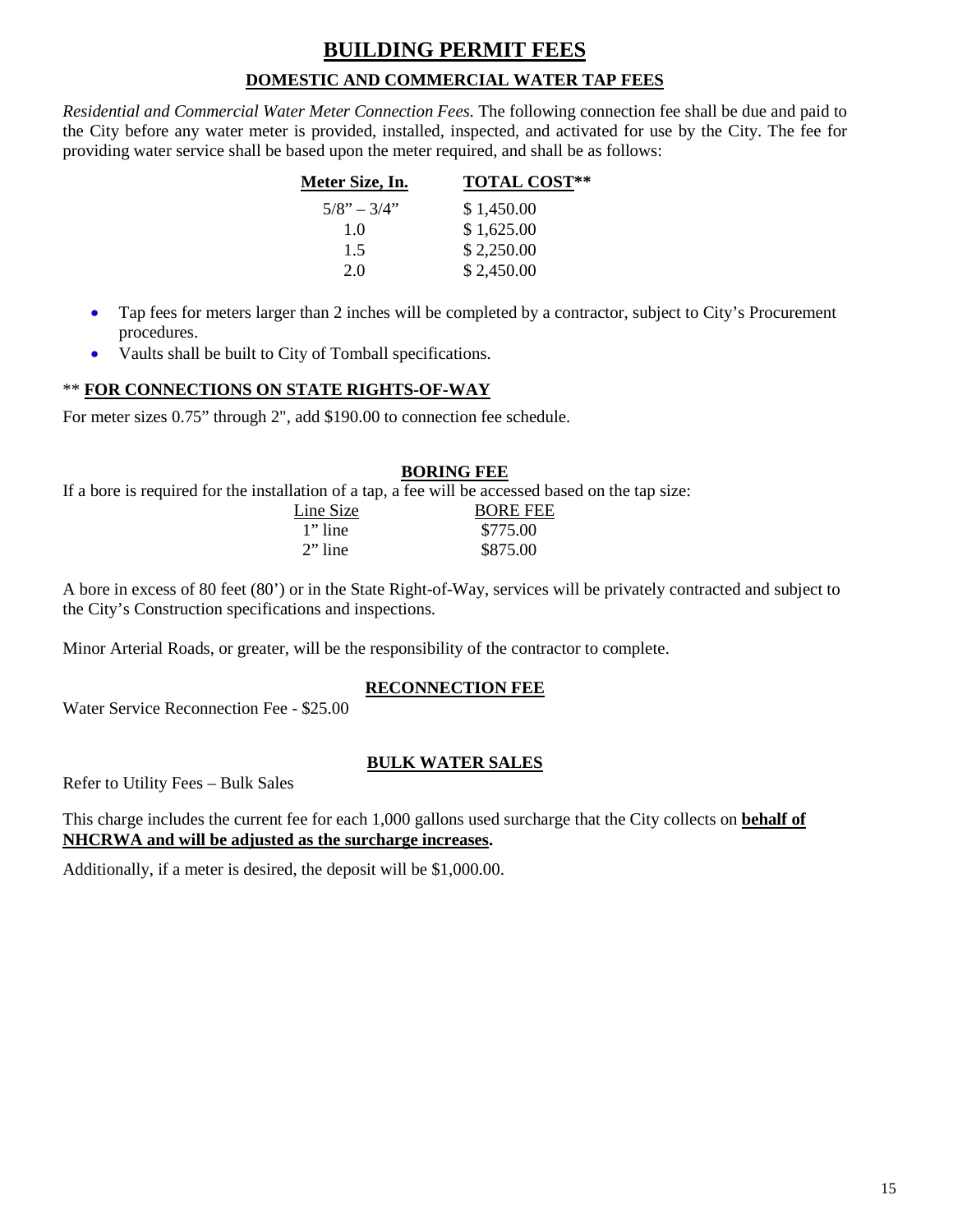## **BUILDING PERMIT FEES DOMESTIC AND COMMERCIAL SEWER TAP FEES**

*Residential and Commercial Sanitary Sewerage Connection Fees.* The following connection fee shall be due and paid to the City before any sewer connection is provided, installed, inspected, and activated into the City's wastewater collection system. The connection fee for such services shall be based upon the size of the sewer connection required, and shall be as follows:

| <b>Connection Size</b> | <b>TOTAL COST**</b> |
|------------------------|---------------------|
| $\mathcal{A}$          | \$650.00            |
| ና"                     | \$700.00            |

- Tap Fees larger than 6" will be the responsibility of the contractor
- If Manhole Coring is required, it will be the responsibility of the contractor

#### \*\* **FOR CONNECTIONS ON STATE RIGHTS-OF-WAY**

For connections on state right-of-way, add \$250.00 to connection fee schedule.

|                                                                                                    | <b>BORING FEE</b> |
|----------------------------------------------------------------------------------------------------|-------------------|
| If a bore is required for the installation of a tap, a fee will be accessed based on the tap size: |                   |
| Line Size                                                                                          | <b>BORE FEE</b>   |
| Up to $6$ "                                                                                        | \$1,075.00        |

Minor Arterial Roads, or greater, will be the responsibility of the contractor to complete.

#### **SEWER LINE MAINTENANCE AND CONSTRUCTION - (CHAPTER 46)**

Sewer Service Reconnection fee (as requested by the department of public works) \$200.00

#### **DOMESTIC AND COMMERCIAL GAS TAP FEES**

*Residential and Commercial Gas Meter Connection Fees.* The following connection fee shall be due and paid to the City before any gas meter is provided, installed, inspected, and activated for use by the City. The fee for providing gas service shall be based upon the meter and regulator required (meter and regulator, four ounce [4 oz.\*] only), and shall be as follows:

| <b>TOTAL COST **</b> | <b>METER SIZE</b> |
|----------------------|-------------------|
| \$1,075.00           | $250 - 275$       |
| \$1,300.00           | $415 - 450$       |
| \$2,600.00           | $750 - 880$       |
| \$4,750.00           | 3,000             |
| \$6,025,00           | 5.000             |
|                      |                   |

If pounds (lbs.) are needed, must add an emcorrector to total cost (total cost  $+\$1,175.00 =$  total price for pounds).

Gas Regulator Upgrade Fee \$70.00

#### \*\* **FOR CONNECTIONS ON STATE RIGHTS-OF-WAY**

For connections on state right-of-way, add \$250.00 to connection fee schedule for BTUs 0-450,000 BTUs. Requirements above 450,001 BTUs, add \$350.00 to connection fee schedule.

#### **BORING FEE**

If a bore is required for the installation of a tap a fee will be accessed based on the tap size:

| Bore Length | <b>BORE FEE</b> |
|-------------|-----------------|
| Up to $80'$ | \$725.00        |

Minor Arterial Roads, or greater, will be the responsibility of the contractor to complete.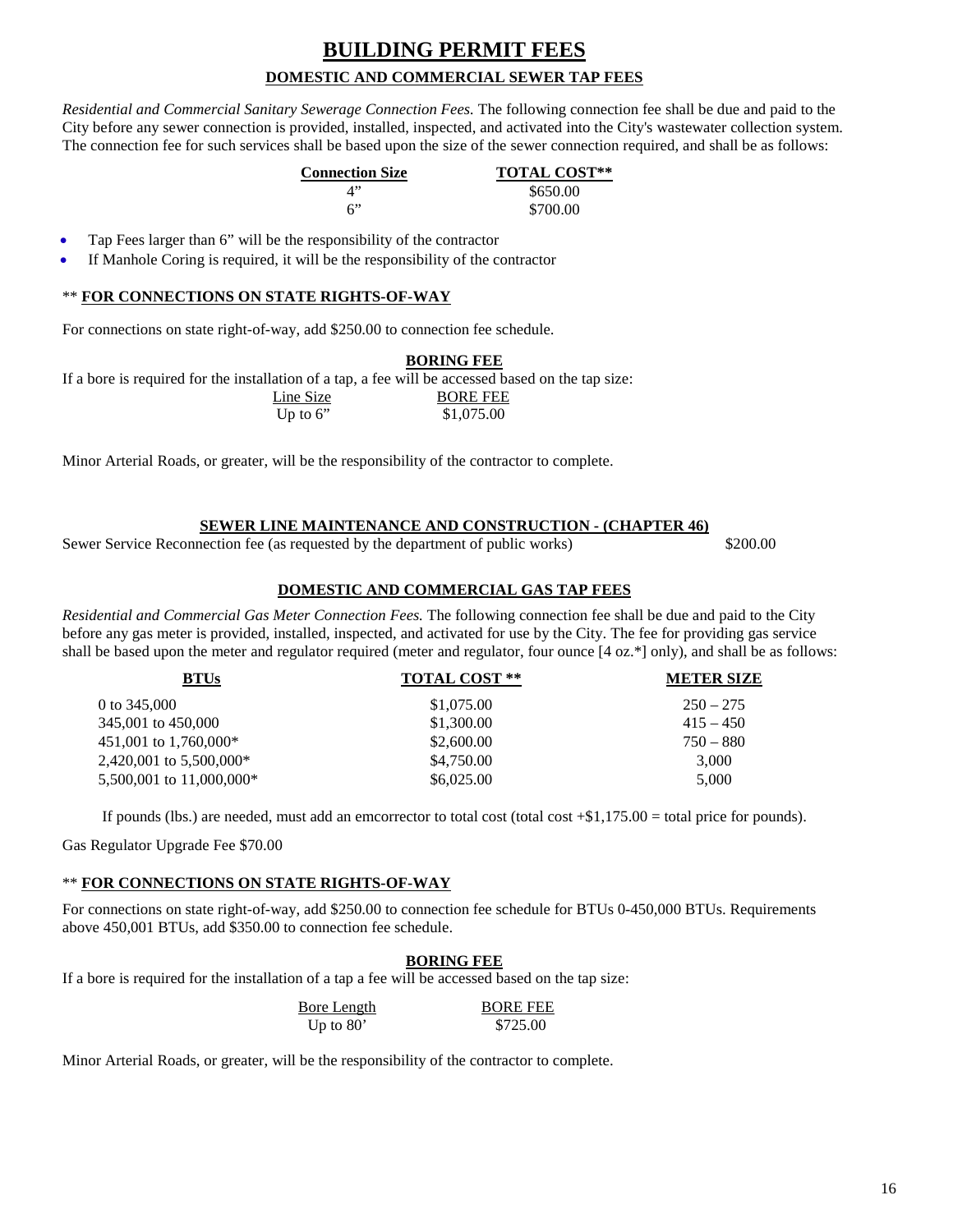## **BUILDING PERMIT FEES**

#### **IMPACT FEES PER CITY OF TOMBALL ORDINANCE NO. 2019-24 Effective October 1, 2021 – September 30, 2022\***

| LUE'S | <b>WATER</b><br><b>METER SIZE</b> | <b>WATER</b>   | <b>SEWER</b> | <b>TOTAL</b> |
|-------|-----------------------------------|----------------|--------------|--------------|
| 1.0   | 3/4"                              | 3,372.64<br>S. | \$2,521.00   | 5,893.64     |
| 2.5   | 1"                                | 5,632.31       | \$4,210.07   | 9,842.38     |
| 5.0   | 11/2"                             | \$11,230.89    | \$8,394.93   | \$19,625.82  |
| 8.0   | 2"                                | \$17,976.17    | \$13,436.93  | \$31,413.10  |
| 16.0  | 3"                                | \$39,358.71    | \$29,420.07  | \$68,778.78  |
| 25.0  | 4"                                | \$67,452.80    | \$50,420.00  | \$117,872.80 |
| 50.0  | 6"                                | \$151,768.80   | \$113,445.00 | \$265,213.80 |
| 80.0  | 8"                                | \$179,862.89   | \$134,444.93 | \$314,307.82 |
|       |                                   |                |              |              |

Drainage effective August 18, 2014:

| M118 per acre  | \$5,757.81 |
|----------------|------------|
| M121E per acre | \$7,886.69 |
| M121W per acre | \$6,692.00 |
| M125 per acre  | \$436.88   |

Revised 10/1/2021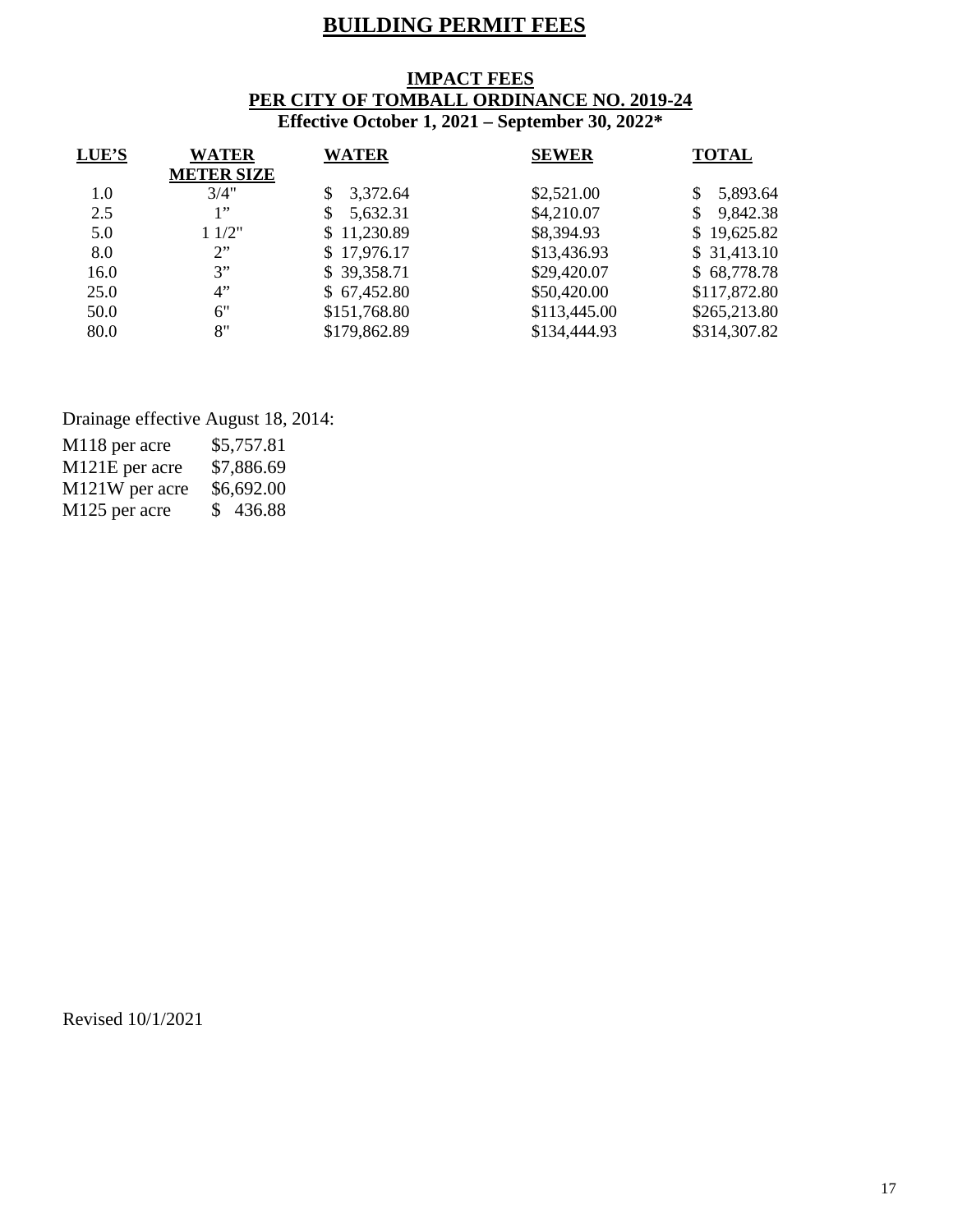## **BUILDING STANDARDS COMMISSION FEE TO APPEAL DECISION**

(Sec. 10-473, Code of Ordinances)

Fee to Appeal Decision, accompanied by written request to the City Secretary within 10 days of the date of the Building Standards Commission Hearing \$10.00\*

\*Appeal is by City Council and shall be by a trial de novo.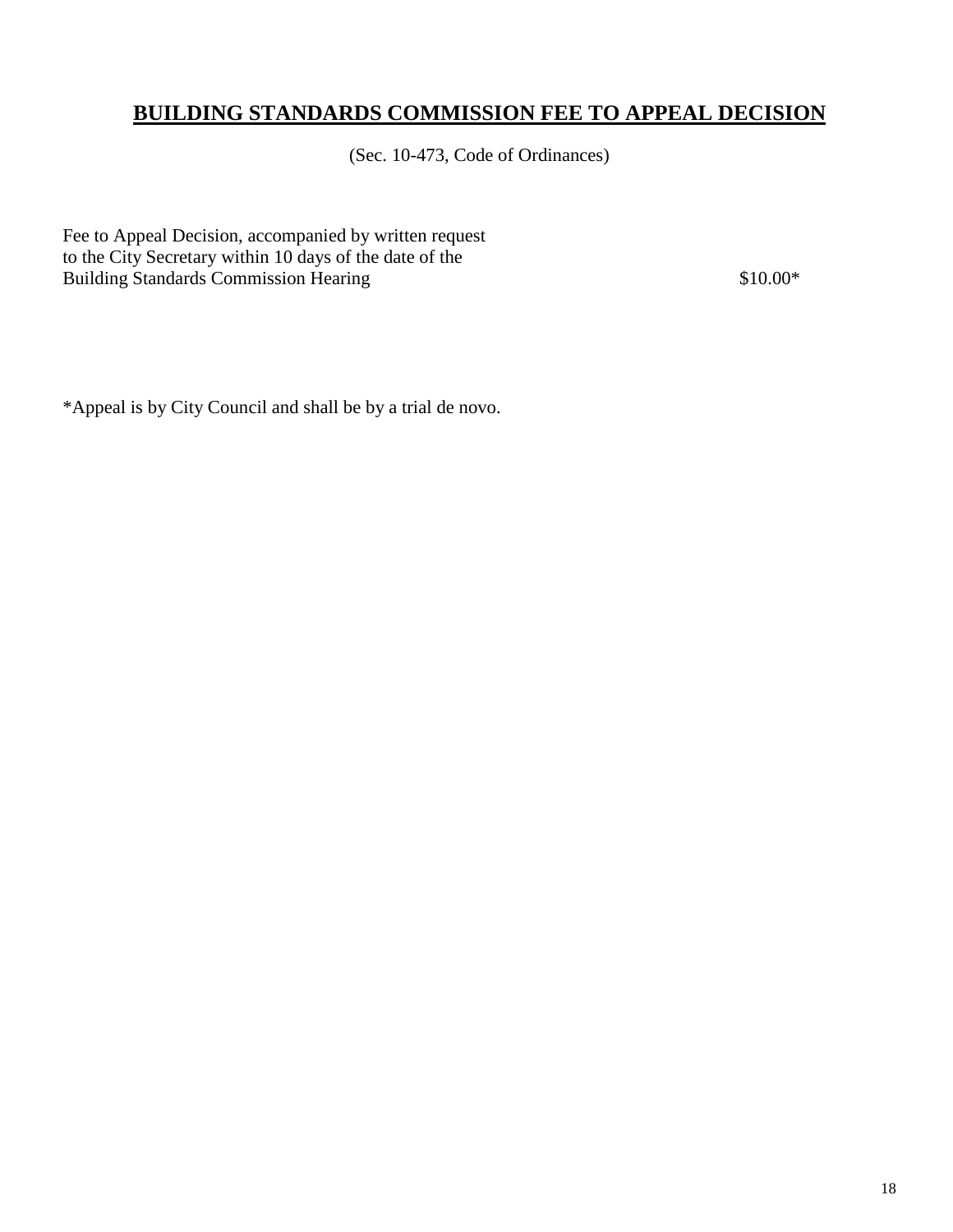## **CHAUFFEUR'S DRIVER FEES**

**ANNUAL FEE:** City of Tomball Chauffeur's License Fee: None

10/2012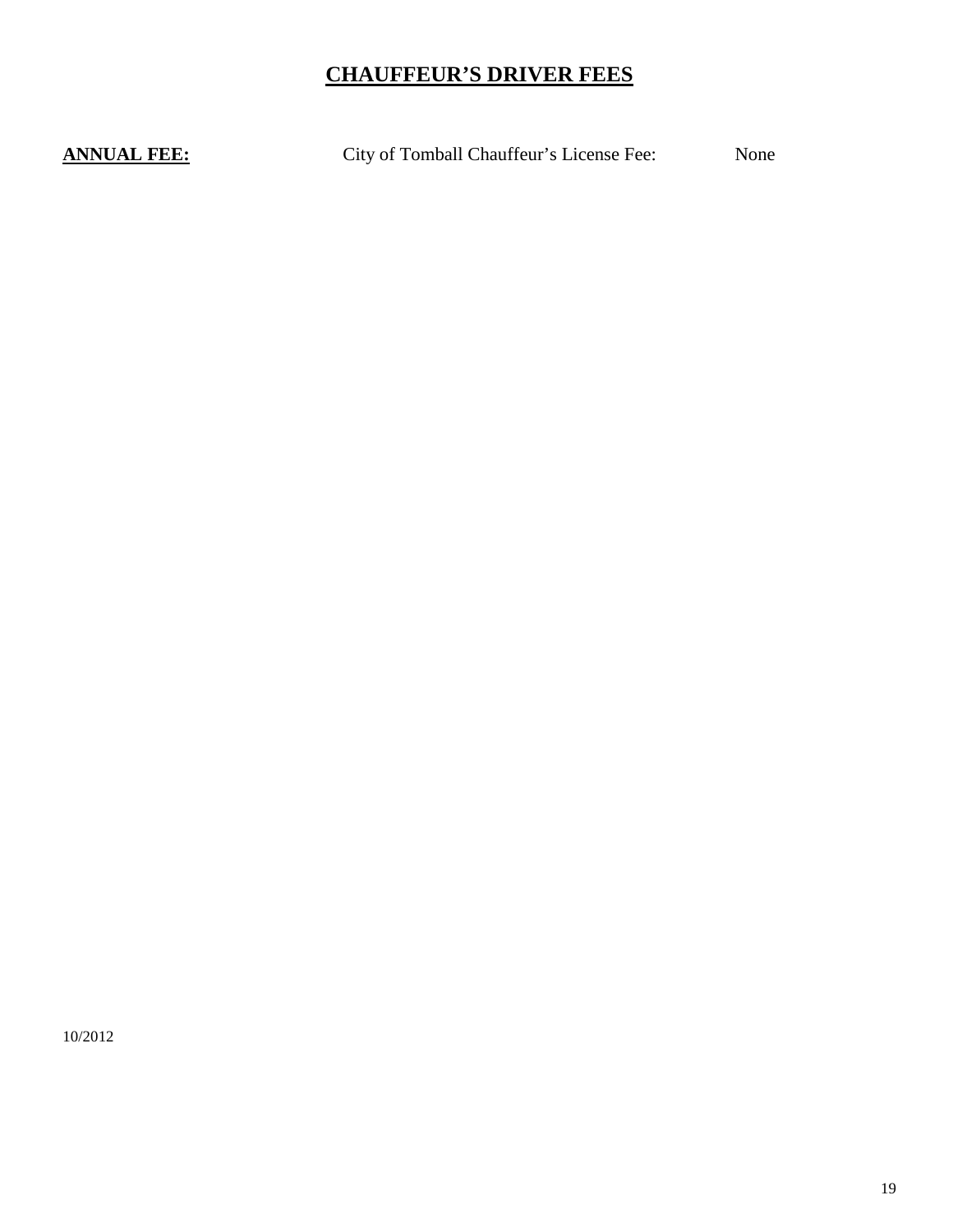### **COMMUNITY CENTER FEES**

Reservation Fee Guidelines

#### A. Meeting Room Fee Schedule (Based on availability)

|        | Non-profit Clubs/<br>Organizations*         | <b>Tomball Residents:</b><br>Individuals,<br>For-profit Businesses/<br>Non-profit Organizations<br>which charge for service | Non Tomball Residents:<br>Individuals,<br>For-profit Businesses,<br>Non-profit Organizations<br>which charge for service |
|--------|---------------------------------------------|-----------------------------------------------------------------------------------------------------------------------------|--------------------------------------------------------------------------------------------------------------------------|
|        | Monday thru 3:00 pm Friday (2 Hour Minimum) |                                                                                                                             |                                                                                                                          |
| Room A | \$50.00/hr.                                 | \$75.00/hr.                                                                                                                 | \$100.00/hr.                                                                                                             |
| Room B | \$30.00/hr.                                 | \$50.00/hr.                                                                                                                 | \$75.00/hr.                                                                                                              |
| Room C | \$15.00/hr.                                 | \$20.00/hr.                                                                                                                 | \$30.00/hr.                                                                                                              |
|        | After 3:00 pm Friday (2 Hour Minimum)       |                                                                                                                             |                                                                                                                          |
| Room A | \$75.00/hr.                                 | \$100.00/hr.                                                                                                                | \$125.00/hr.                                                                                                             |
| Room B | \$50.00/hr.                                 | \$75.00/hr.                                                                                                                 | \$100.00/hr.                                                                                                             |
| Room C | \$15.00/hr.                                 | \$50.00/hr.                                                                                                                 | \$75.00/hr.                                                                                                              |

#### B. Kitchen Fee Schedule

1. The rental fee for Banquet Room A includes the use of the kitchen.

2. No other room is allowed the use of the kitchen with a rental.

#### **Special Notes**

A refundable deposit will be paid by each applicant prior to the confirmation of a reservation. Refund of this deposit is contingent upon satisfying any payment for damages to the facility by the Contracting Party.

### **Waiver of Fees**

- 1. The following groups shall have their fees waived:
	- a. Tomball-based Non-profit youth organizations who provide proof of qualification
- 2. Tomball-based groups and organizations may request a waiver of fees from City staff. The guidelines for staff to follow when considering requests for waivers are as follows:
	- a. Applicant generates sales tax dollars for Tomball
	- b. Applicant supports City functions, events or programs
	- c. Applicant is a non-profit group or organization benefitting the City of Tomball in some manner.

Rev. 11-7-2012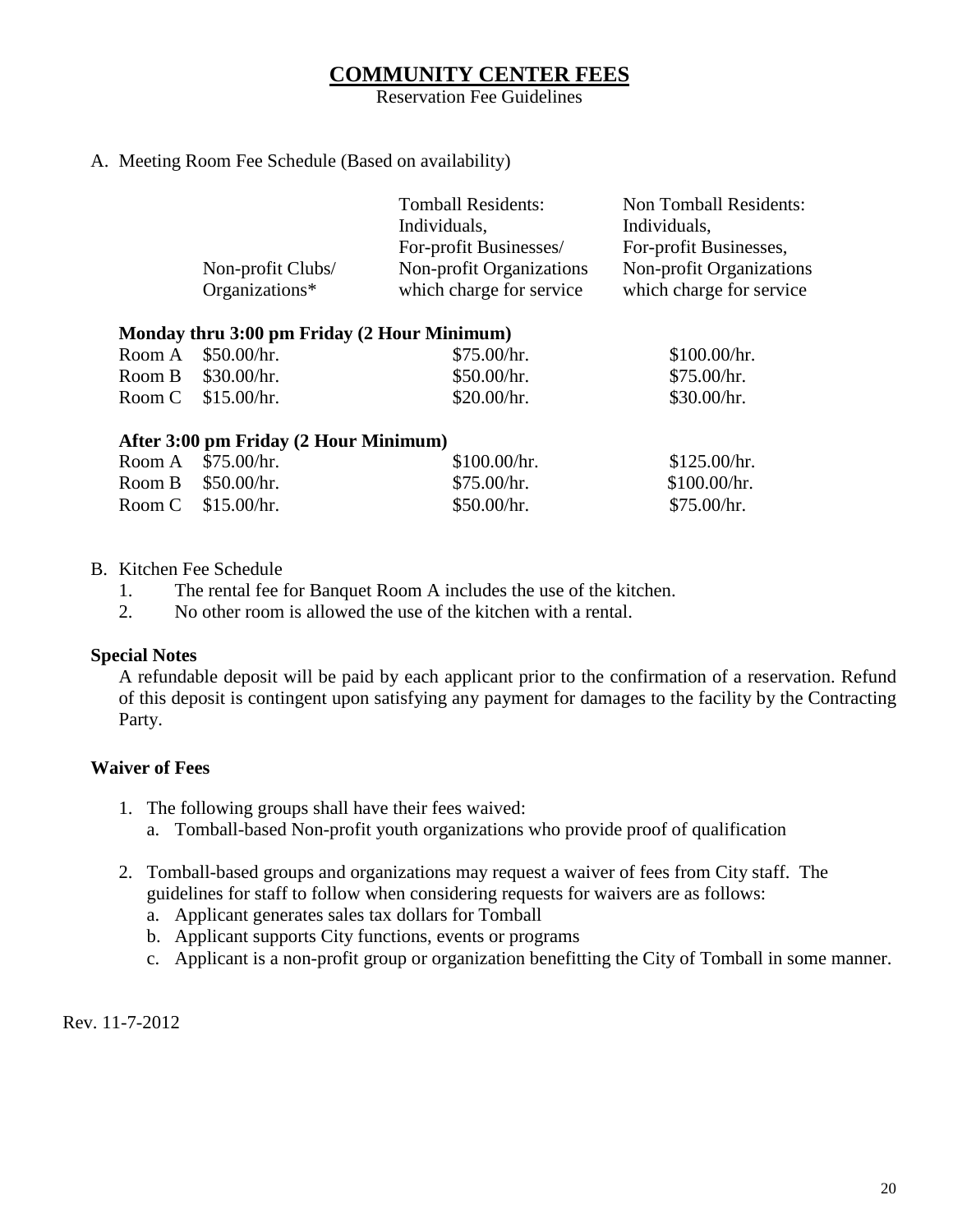## **COMMUNITY DEVELOPMENT FEES**

### **PLANNING FEES**

| Rezoning                                              | $$400 + $10/$ acre                                                                       |
|-------------------------------------------------------|------------------------------------------------------------------------------------------|
| <b>Conditional Use Permit</b>                         | \$600                                                                                    |
| Planned Development (w/Concept or Site Plan)          | \$1,000                                                                                  |
| Non-Residential Site Plan Review                      | $$250 \le 2,000$ SF of building area<br>$$300 + $10/$ acre >2,000 SF of building area    |
| Single Family Site Plan/Building Elevation Review     | \$50                                                                                     |
| Parking / Landscape Plan Review                       | \$100                                                                                    |
| Variance/Special Exception<br>(Board of Adjustments)  | \$100 Residential ( <i>Except Multi-Family</i> )<br>\$250 Non-Residential & Multi-Family |
| Zoning Ordinance/Text Amendment                       | \$500                                                                                    |
| Appeals                                               | \$100                                                                                    |
| <b>Zoning Verification Request</b>                    | \$25                                                                                     |
| Copy of Zoning Ordinance<br>(Spiral Bound Paper Copy) | \$15.85                                                                                  |
| Color Maps $-11 \times 17$                            | \$1.50                                                                                   |
| Comprehensive Plan Map Amendment                      | \$500                                                                                    |
| Rezoning and Comprehensive Plan Map Amendment         | $$650 + $10/$ acre                                                                       |

Rev. 9-17-2018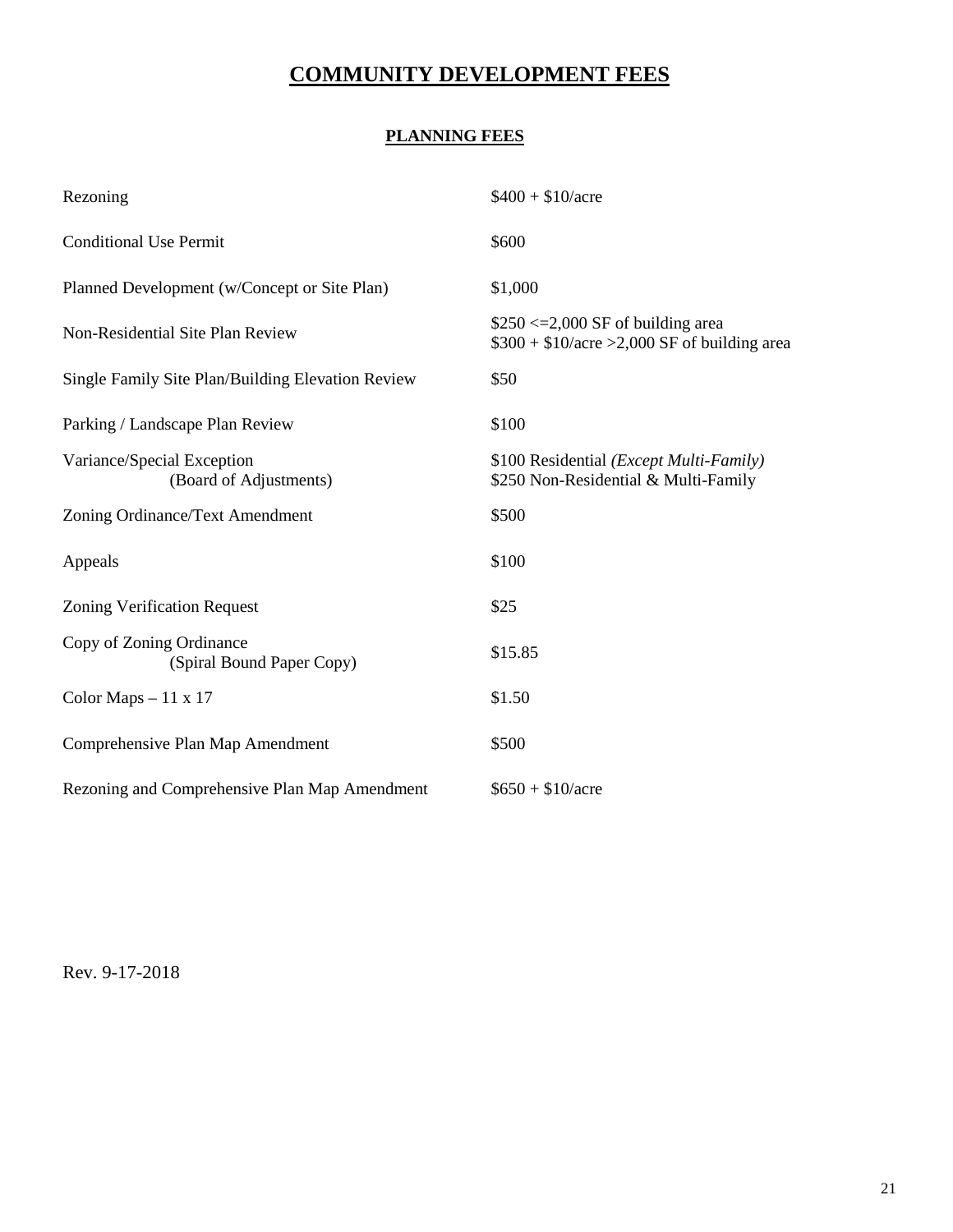## **COMMUNITY DEVELOPMENT FEES**

### **PLATTING FEES**

| Preliminary Plat:             |          |                                                       |
|-------------------------------|----------|-------------------------------------------------------|
|                               | \$200.00 | <b>Base Fee</b>                                       |
|                               | \$1.00   | Per Lot                                               |
|                               | \$5.00   | Per Acre (Includes reserves within a subdivision that |
|                               |          | do not include single-family lots)                    |
| Final, Replat, & Minor Plats: | \$200.00 | <b>Base Fee</b>                                       |
|                               | \$0.50   | Per Lot                                               |
|                               | \$2.00   | Per Acre (Includes reserves within a subdivision that |
|                               |          | do not include single-family lots)                    |
| Joinder Lot                   | \$100.00 | For Each Joinder Lot. (Resolution 2011-20)            |

#### **ENGINEERING FEES**

| <b>Floodplain Permit Application</b>         | \$25                                                        |
|----------------------------------------------|-------------------------------------------------------------|
| <b>Construction Permit Application</b>       | 2% of the Cost of Construction                              |
| Right-of-Way Abandonment                     | \$300 (Administrative Policy 65, March 11, 2011)            |
| Fee In Lieu of the Construction of Sidewalks | \$30 per linear foot of street frontage (Ordinance 2017-20) |

### **Public Improvement District (PID) Application Review Fee**

A nonrefundable application review fee of \$2,500.00 must be paid at the time a PID Petition is submitted to the City for consideration.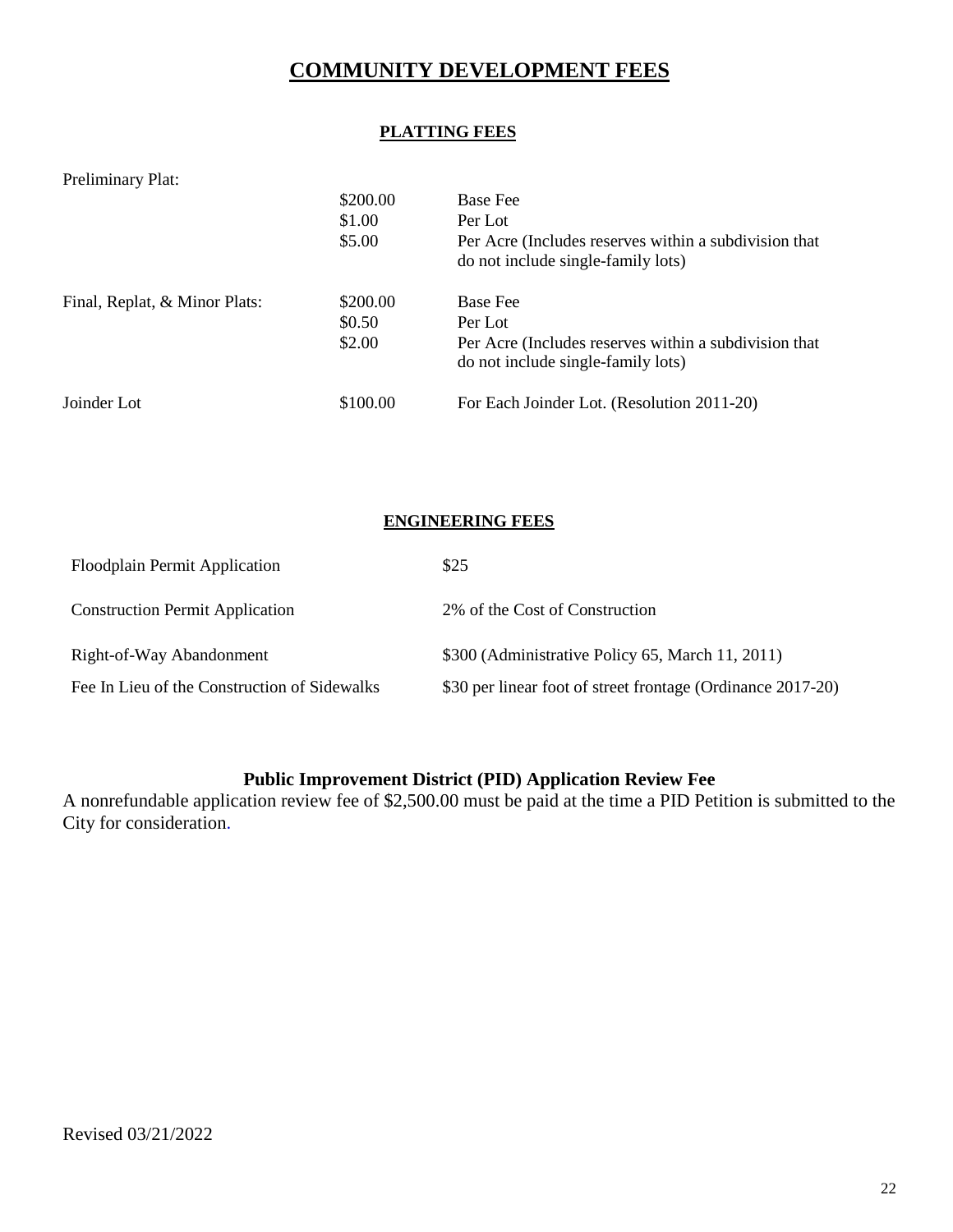### **CORRECTIONAL FACILITY PERMIT APPLICATION FEE**

(Sec. 14-357, Code of Ordinances)

| <b>Original Application Fee</b>                        | \$350.00 |
|--------------------------------------------------------|----------|
| Renewal Application Fee                                | \$100.00 |
| Transfer Application Fee upon Change of Owner/Operator |          |
| <b>Of Correctional Facility</b>                        | \$100.00 |

(Code of Ordinances, Chapter 14, Section 14-357)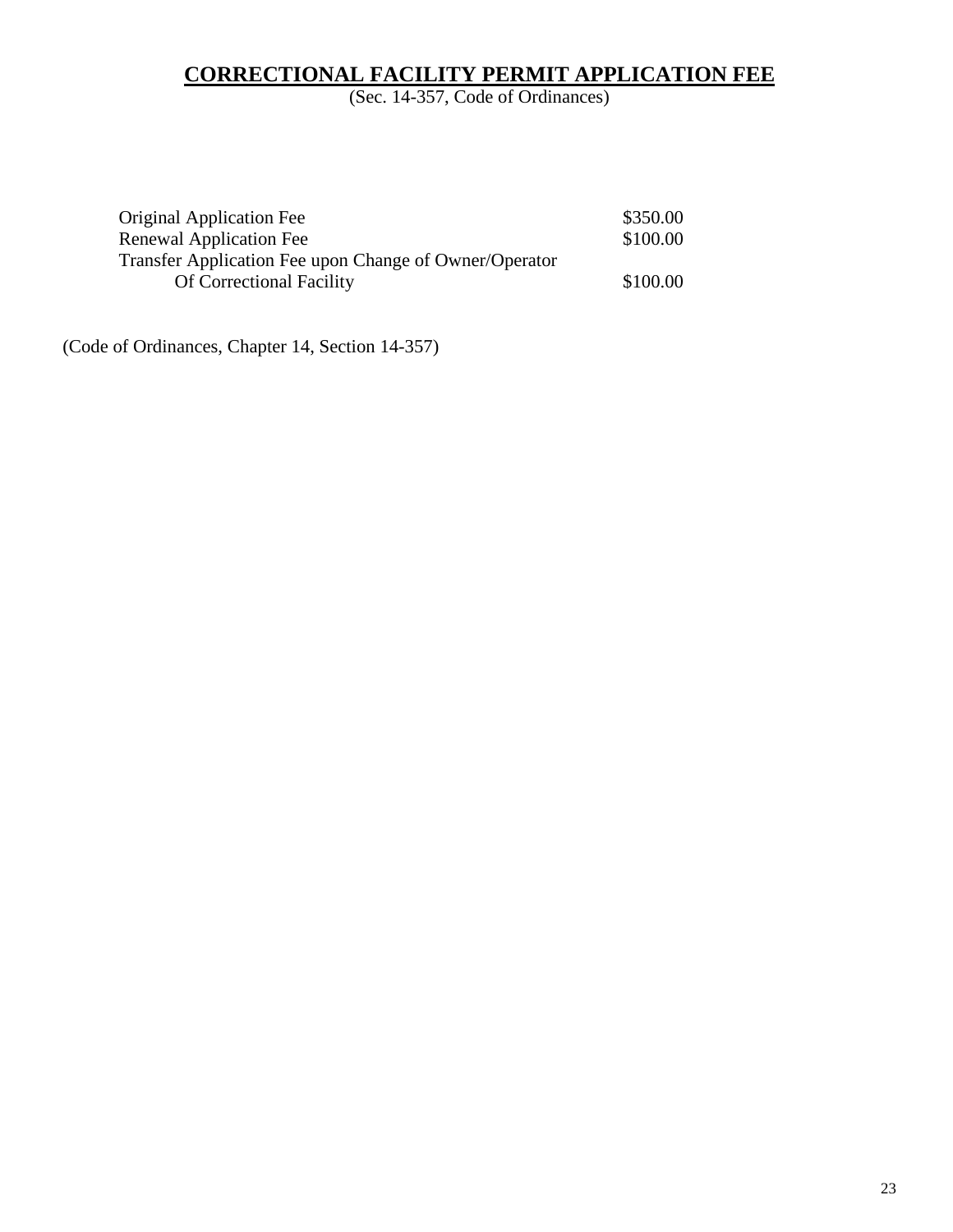## **DONATION CONTAINER PERMIT FEES**

| <b>Annual Donation Container Permit Fee</b><br>$(Sec. 22-194)$<br>Permit is valid for 12 months from the date first issued. |                     |
|-----------------------------------------------------------------------------------------------------------------------------|---------------------|
| <b>Impounded Donation Container Fee</b><br>Daily Storage Fee<br>$(Sec. 22-195)$                                             | \$200.00<br>\$25.00 |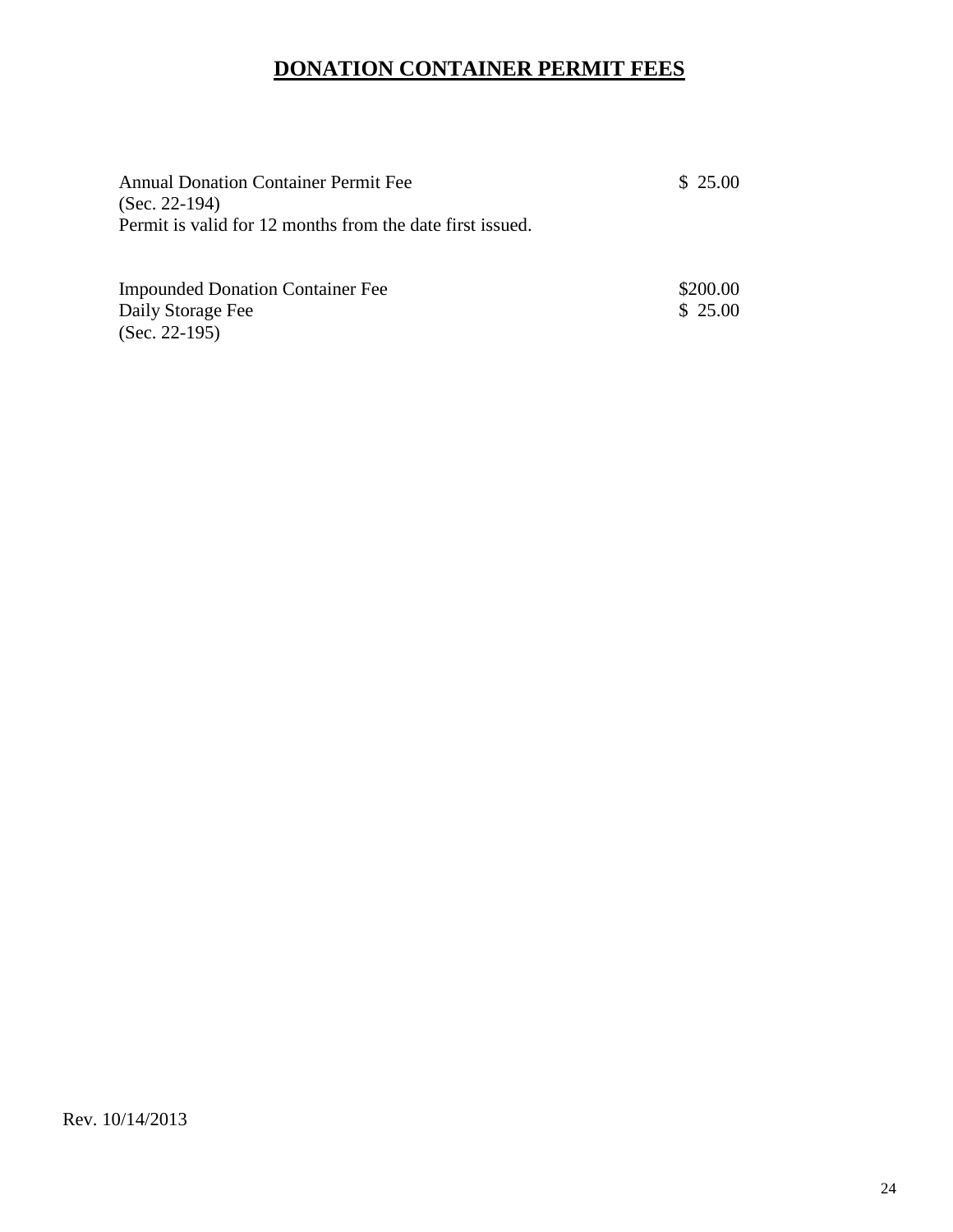## **FILMING APPLICATION FEES**

(Sec. 6-86, Code of Ordinances)

Application Processing Fee - \$25.00\*

Fee for Use of City Property and City Equipment: Rates, as established by City Manager, that are adequate to compensate the City for the use of that property or equipment if the standard rate schedule in inapplicable or inappropriate for the specific use proposed.

\*Fee may be waived by City Manager for nonprofit organizations.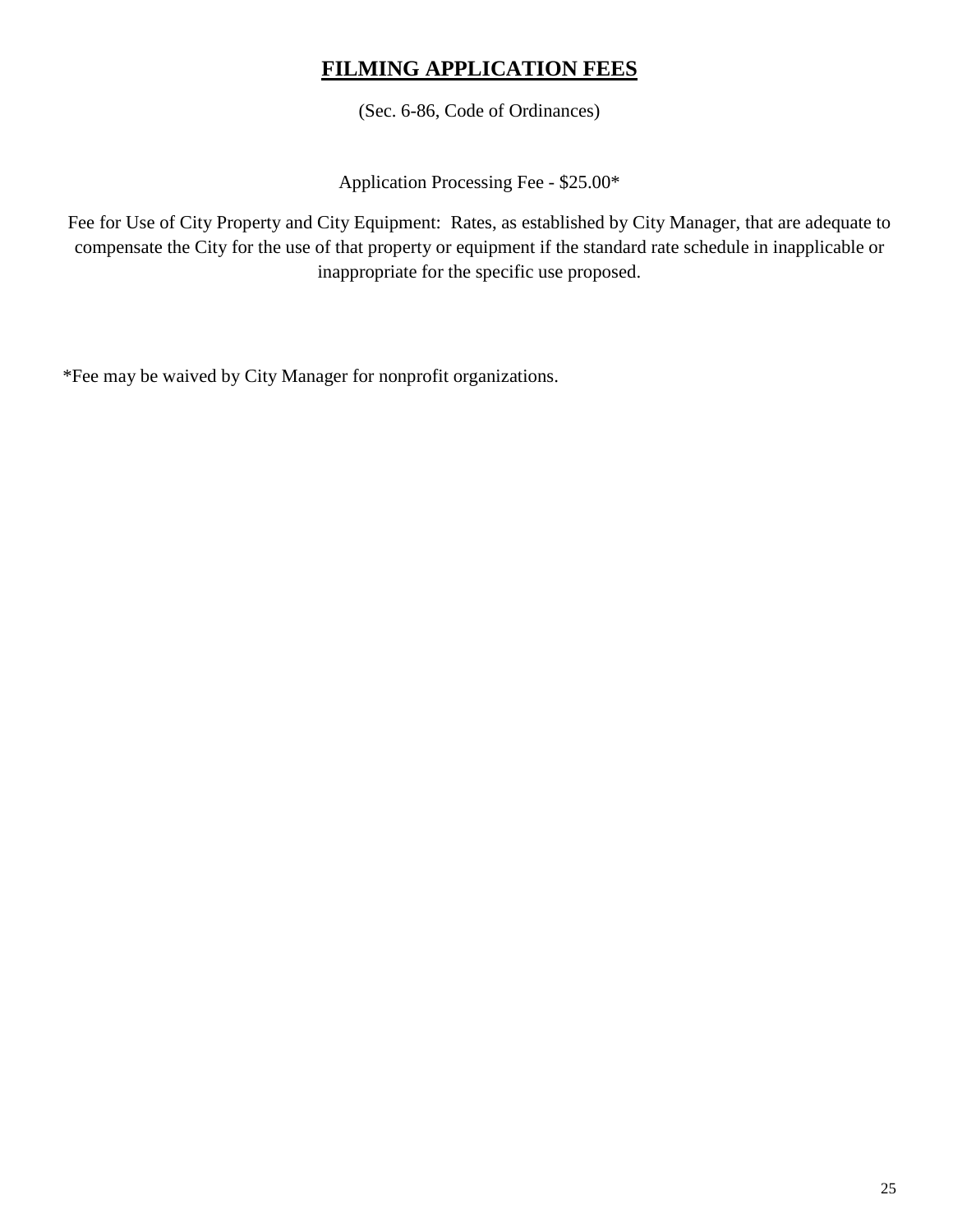## **FIRE MARSHAL'S OFFICE FEES**

#### Life Safety Plan Review

| $1 - 2,500$ sq.ft.      | \$25.00  |
|-------------------------|----------|
| $2,501 - 5,000$ sq.ft.  | \$50.00  |
| $5,001 - 10,000$ sq.ft. | \$75.00  |
| $10,000$ - more sq.ft.  | \$100.00 |

#### Fire Sprinkler Systems

| Review Fee                 | \$200.00    |
|----------------------------|-------------|
| Riser                      | \$10.00 ea. |
| Fire Department Connection | \$10.00 ea. |
| Per Each Sprinkler Head    | \$1.00 ea.  |

#### Fire Alarm Systems

| Review Fee                   | \$200.00   |
|------------------------------|------------|
| Signal / Notification Device | \$2.00 ea. |

#### Paint Booth / Mixing Room

| Review Fee | \$200.00   |
|------------|------------|
| Nozzle     | \$1.00 ea. |

#### Cooking Suppression System

| Review Fee | \$200.00   |
|------------|------------|
| Nozzle     | \$1.00 ea. |

#### Fuel Storage Tank Removal / Installation

| For 1 Tank per site          | \$150.00 |
|------------------------------|----------|
| For 2 Tanks per site         | \$200.00 |
| For 3 or more Tanks per site | \$250.00 |

#### Installation Penalty - No Permit Fee

2 x the cost of total plan review fee

#### Special Services - *to be paid before 3:45pm*

| Special Handling / Same Day Service - Plans        | \$100.00 |
|----------------------------------------------------|----------|
| After Hours Inspection - up to 4 hours             | \$275.00 |
| Each additional hour - rounded up to the next hour | \$75.00  |

#### Acceptance Testing / Fire Final Inspections

| Inspection                       | No Fee   |
|----------------------------------|----------|
| 1st Re-Inspection                | \$25.00  |
| 2nd Re-Inspection                | \$50.00  |
| 3rd Re-Inspection                | \$75.00  |
| 4th Re-Inspection and Each After | \$100.00 |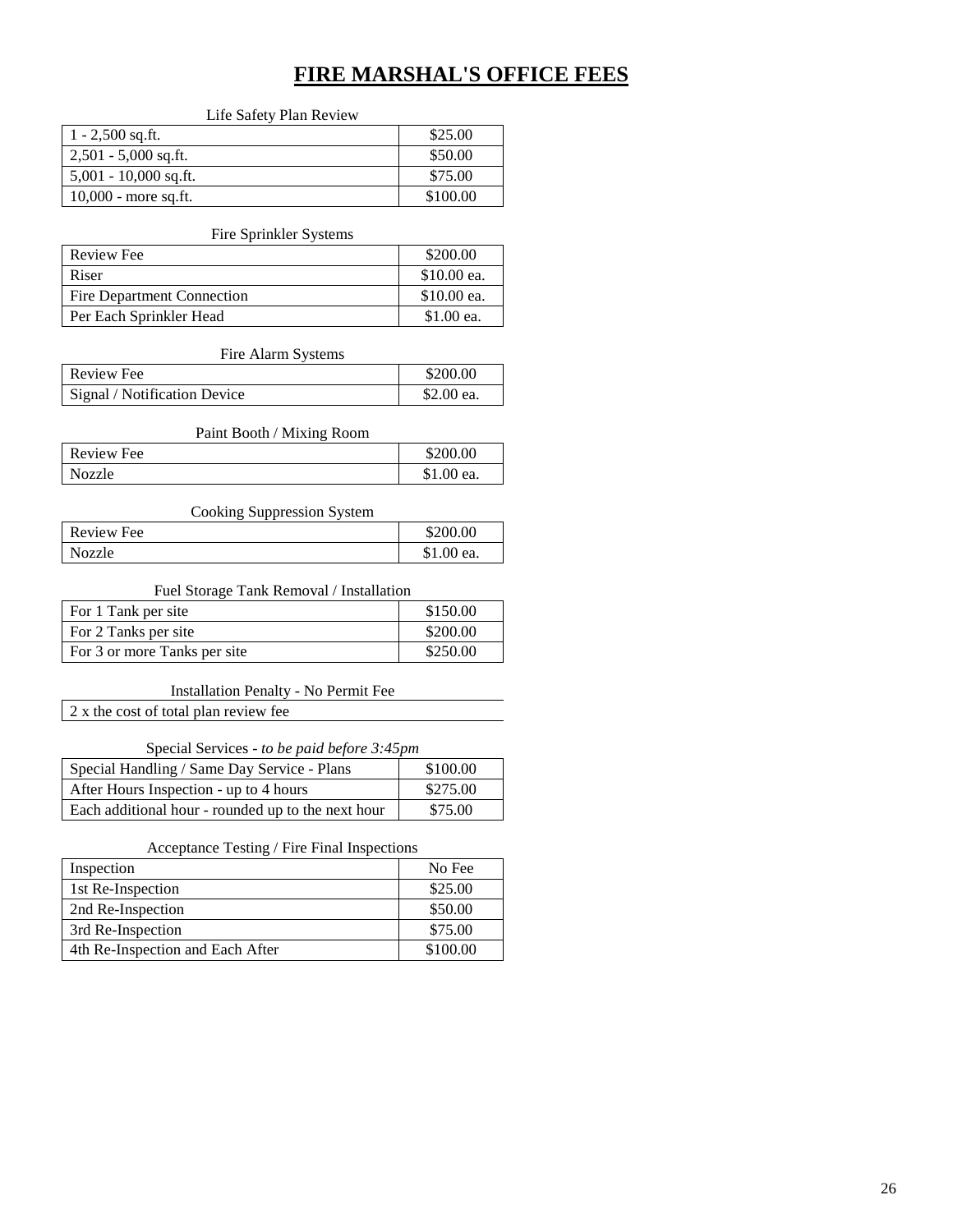## **FIRE MARSHAL'S OFFICE FEES**

State Licensed Facility Inspection - Group I Occupancy

| Inspection                       | \$50.00  |
|----------------------------------|----------|
| 1st Re-Inspection                | \$25.00  |
| 2nd Re-Inspection                | \$50.00  |
| 3rd Re-Inspection                | \$75.00  |
| 4th Re-Inspection and Each After | \$100.00 |

#### Life Safety Inspection - Annual

| Inspection                       | No Fee  |
|----------------------------------|---------|
| 1st Re-Inspection                | No Fee  |
| 2nd Re-Inspection                | \$25.00 |
| 3rd Re-Inspection                | \$50.00 |
| 4th Re-Inspection and Each After | \$75.00 |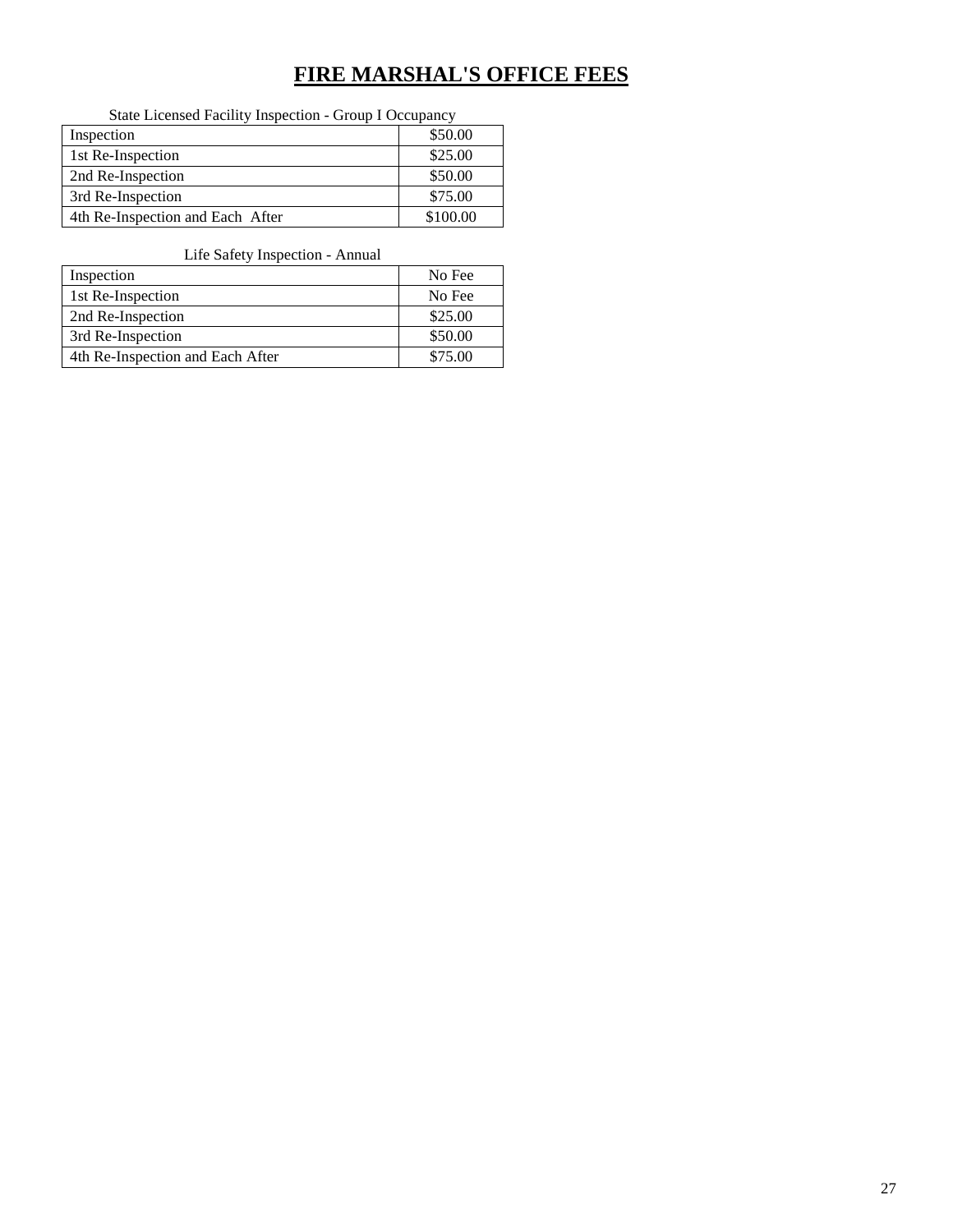| <b>Permit Description</b>                           | Permit<br>Reference<br><b>Number</b> | <b>Renewable or</b><br><b>One-Time</b><br>Permit | Cost     |
|-----------------------------------------------------|--------------------------------------|--------------------------------------------------|----------|
|                                                     |                                      |                                                  |          |
|                                                     |                                      |                                                  |          |
| <b>Amusement Buildings</b>                          | 105.6.2                              | $\mathbf R$                                      | \$100.00 |
| <b>Aviation Facilities</b>                          | 105.6.3                              | $\mathbf R$                                      | \$150.00 |
| Carnivals & Fairs                                   | 105.6.4                              | $\mathbf R$                                      | \$150.00 |
| <b>RESERVED</b>                                     | 105.6.5                              |                                                  |          |
| Cellulose Nitrate Film                              | 105.6.5                              | R                                                | \$100.00 |
| <b>Combustible Dust Producing Operations</b>        | 105.6.6                              | $\overline{\text{R}}$                            | \$100.00 |
| <b>Combustible Fibers</b>                           | 105.6.7                              | $\mathbf R$                                      | \$125.00 |
| <b>Compressed Gases</b>                             | 105.6.8                              | ${\bf R}$                                        | \$100.00 |
| <b>Covered Mall Buildings</b>                       | 105.6.9                              | $\mathbb{R}$                                     | \$50.00  |
| Cryogenic Fluids                                    | 105.6.10                             | $\mathbf R$                                      | \$100.00 |
| Cutting & Welding                                   | 105.6.11                             | $\mathbf R$                                      | \$75.00  |
| Dry Cleaning Plants                                 | 105.6.12                             | $\mathbf R$                                      | \$100.00 |
| Exhibits & Trade Shows                              | 105.6.13                             | $\mathbf R$                                      | \$75.00  |
| Explosives, including Fireworks                     | 105.6.14                             | $\mathbb{R}$                                     | \$150.00 |
| <b>RESERVED</b>                                     | 105.6.15                             |                                                  |          |
| Flammable and Combustible Liquids                   | 105.6.16                             | $\mathbb{R}$                                     | \$75.00  |
| Floor Finishing, including Bowling Lanes            | 105.6.17                             | $\mathbf R$                                      | \$100.00 |
| <b>RESERVED</b>                                     | 105.6.18                             |                                                  |          |
| Fumigation and Insecticide Fogging                  | 105.6.19                             | $\mathbb{R}$                                     | \$50.00  |
| <b>Hazardous Materials</b>                          | 105.6.20                             | ${\bf R}$                                        | \$150.00 |
| <b>HPM</b> Facilities                               | 105.6.21                             | $\mathbf R$                                      | \$150.00 |
| <b>High Pile Storage</b>                            | 105.6.22                             | $\mathbf R$                                      | \$75.00  |
| Hot work Operations                                 | 105.6.23                             | $\mathbf R$                                      | \$75.00  |
| <b>Industrial Ovens</b>                             | 105.6.24                             | $\mathbf R$                                      | \$100.00 |
| Lumber Yards and Wood Working Plants                | 105.6.25                             | $\mathbf R$                                      | \$100.00 |
| Liquid or Gas Fueled vehicles in Assembly Buildings | 105.6.26                             | $\overline{\text{R}}$                            | \$100.00 |
| LP Gas                                              | 105.6.27                             | $\overline{\text{R}}$                            | \$100.00 |
| Magnesium Working                                   | 105.6.28                             | ${\bf R}$                                        | \$150.00 |
| Miscellaneous Combustible Storage                   | 105.6.29                             | ${\bf R}$                                        | \$100.00 |
| Open burning (commercial-trench)                    | 105.6.30                             | $\mathbb{R}$                                     | \$150.00 |
| <b>RESERVED</b>                                     | 105.6.31                             |                                                  |          |
| <b>Open Flames and Candles</b>                      | 105.6.32                             | ${\bf R}$                                        | \$50.00  |
| <b>Organic Coating</b>                              | 105.6.33                             | $\mathbf R$                                      | \$100.00 |
| Places of Assembly                                  | 105.6.34                             |                                                  |          |
| 50-100                                              |                                      | $\mathbb{R}$                                     | \$75.00  |
| 101-299                                             |                                      | ${\bf R}$                                        | \$100.00 |
| 300 or More Occupants                               |                                      | ${\bf R}$                                        | \$125.00 |
| <b>RESERVED</b>                                     | 105.6.35                             |                                                  |          |
| Pyrotechnic Special Effects Material                | 105.6.36                             | $\mathbb{R}$                                     | \$150.00 |
| <b>RESERVED</b>                                     | 105.6.37-438                         |                                                  |          |
| Repair Garage                                       | 105.6.39                             | $\mathbb{R}$                                     | \$100.00 |
| Motor Vehicle Fuel Dispensing Facility              | 105.6.39                             | $\mathbb{R}$                                     | \$100.00 |
| Rooftop Heliports                                   | 105.6.40                             | ${\bf R}$                                        | \$150.00 |
| Spraying & Dipping                                  | 105.6.41                             | $\mathbb{R}$                                     | \$150.00 |
| <b>Tire Storage</b>                                 | 105.6.42                             | $\mathbb{R}$                                     | \$100.00 |
| Temporary Structures, Tents & Canopies              | 105.6.43                             | ${\bf R}$                                        | \$75.00  |
| <b>RESERVED</b>                                     | 105.6.44-45                          |                                                  |          |
| <b>Wood Products</b>                                | 105.6.46                             | $\mathbf R$                                      | \$100.00 |
| Fire Flow Test                                      | 105.6.50                             | $O-T$                                            | \$150.00 |

## **FIRE MARSHAL'S OFFICE FEES**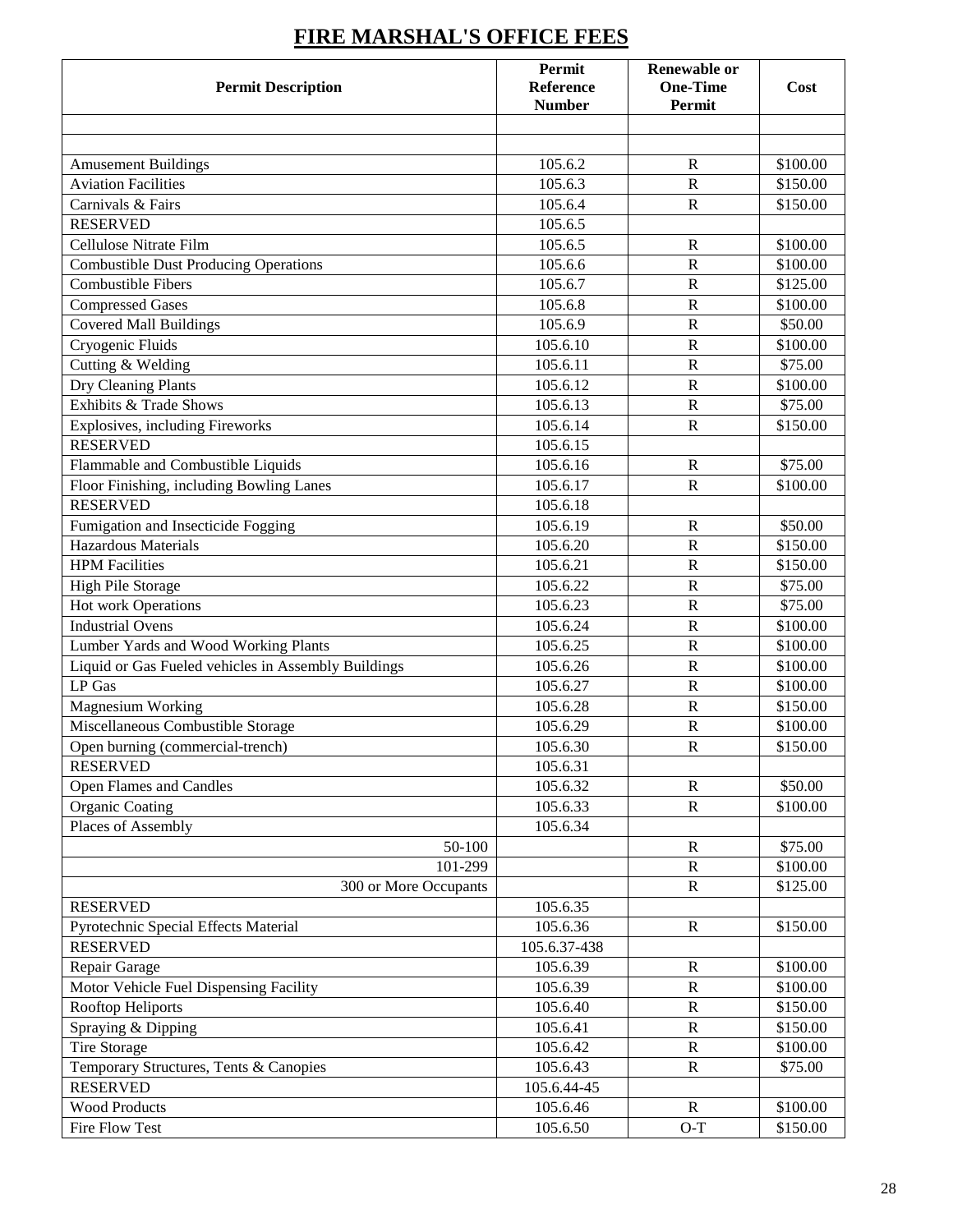## **GARBAGE BAG FEES**

The City of Tomball furnishes two (2) rolls of fifty (50) bags to each residence annually.

For additional purchases of garbage bags, the fee is \$12.00 per 50-bag roll.

Rev. 11-7-2012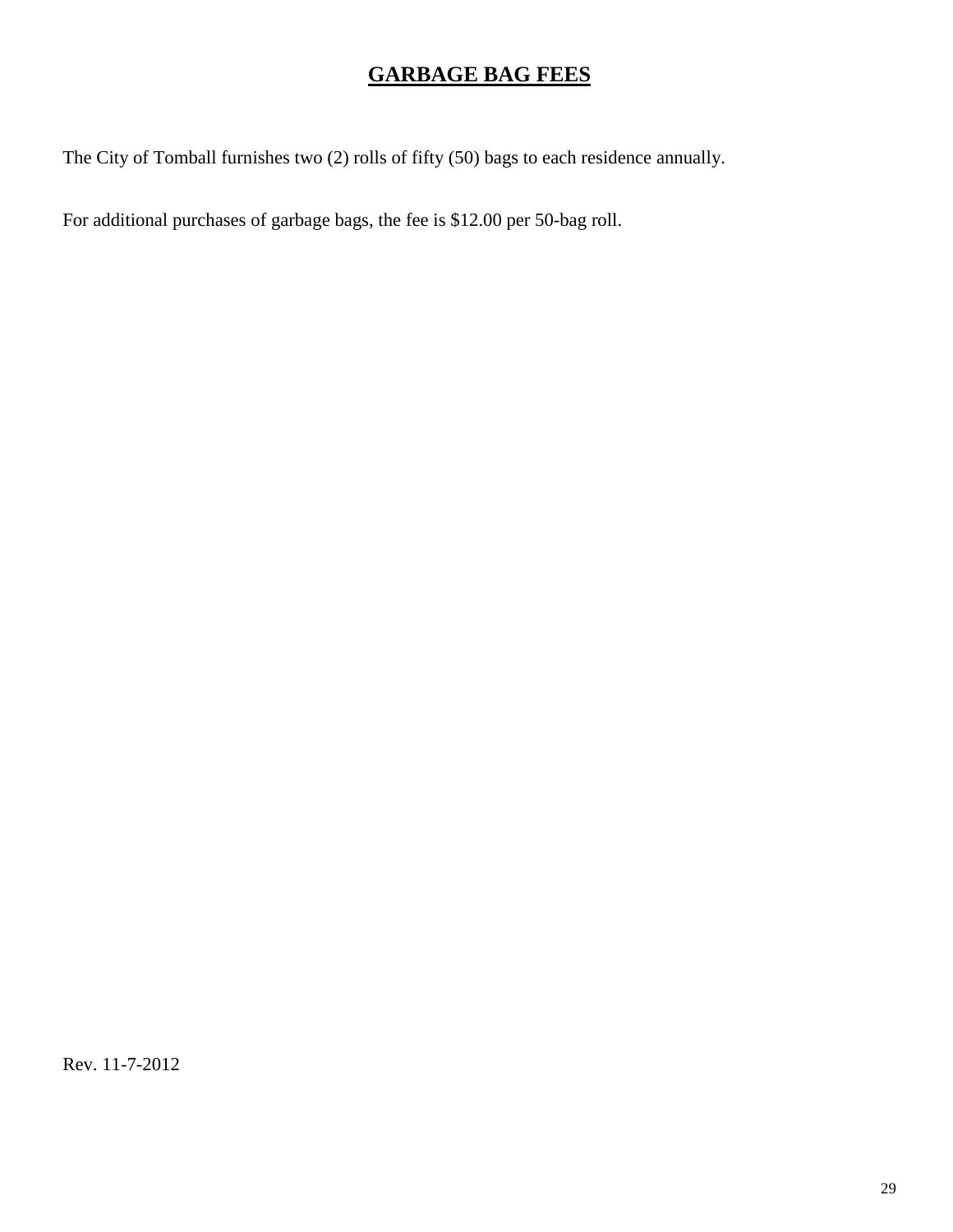### **KENNEL LICENSE FEES and IMPOUNDED ANIMAL FEES**

(Code of Ordinances, Chapter 8)

### ANNUAL KENNEL LICENSE FEE:  $$10.00$

RECOVERY OF IMPOUNDED ANIMALS FEE - (Sec. 8-178, Code of Ordinances) The following fees shall be recovered prior to release of impounded animal:

> \$25.00 impounding fee \$5.00 per day board fee Cost of vaccination\*

Second: \$40.00 impounding fee \$5.00 per day board fee Cost of vaccination\*

Third and Subsequent: \$75.00 impounding fee \$5.00 per day board fee Cost of vaccination\*

The owner of impounded animal(s) shall have the right to redeem the animal(s) upon the payment of any and all fees which may be due and payable for the impoundment of such animal, including any fines imposed, within three days after notice of impoundment has been posted, published or delivered (Sec. 8-178, Code of Ordinances).

### REDEEMING IMPOUNDED ANIMALS SOLD BY

COUNTY HEALTH OFFICE OR CITY HUMANE OFFICER: Within 30 days, the original owner may redeem such animal upon paying purchaser double the amount paid by him for the animal, plus an amount equal to \$3.00 for each calendar day or fraction thereof for the care and feeding of such dog/cat and all veterinary expenses incurred by the purchaser. After 30 days, the animal shall become the absolute property of the purchaser (Sec. 8-68, Code of Ordinances).

### IMPOUNDMENT FEES FOR HORSES, COWS, CATTLE OR OTHER LIVESTOCK:

\$25.00 plus \$5.00 for feeding and care per day for each horse, cow or cattle \$15.00 plus \$2.00 for feeding and care per day for each head of other livestock (Sec. 8-178, Code of Ordinances)

\*Unless owner presents proof that the animal has been vaccinated within three months immediately preceding the impoundment (Section 8-103):

Rev. 5-2-2017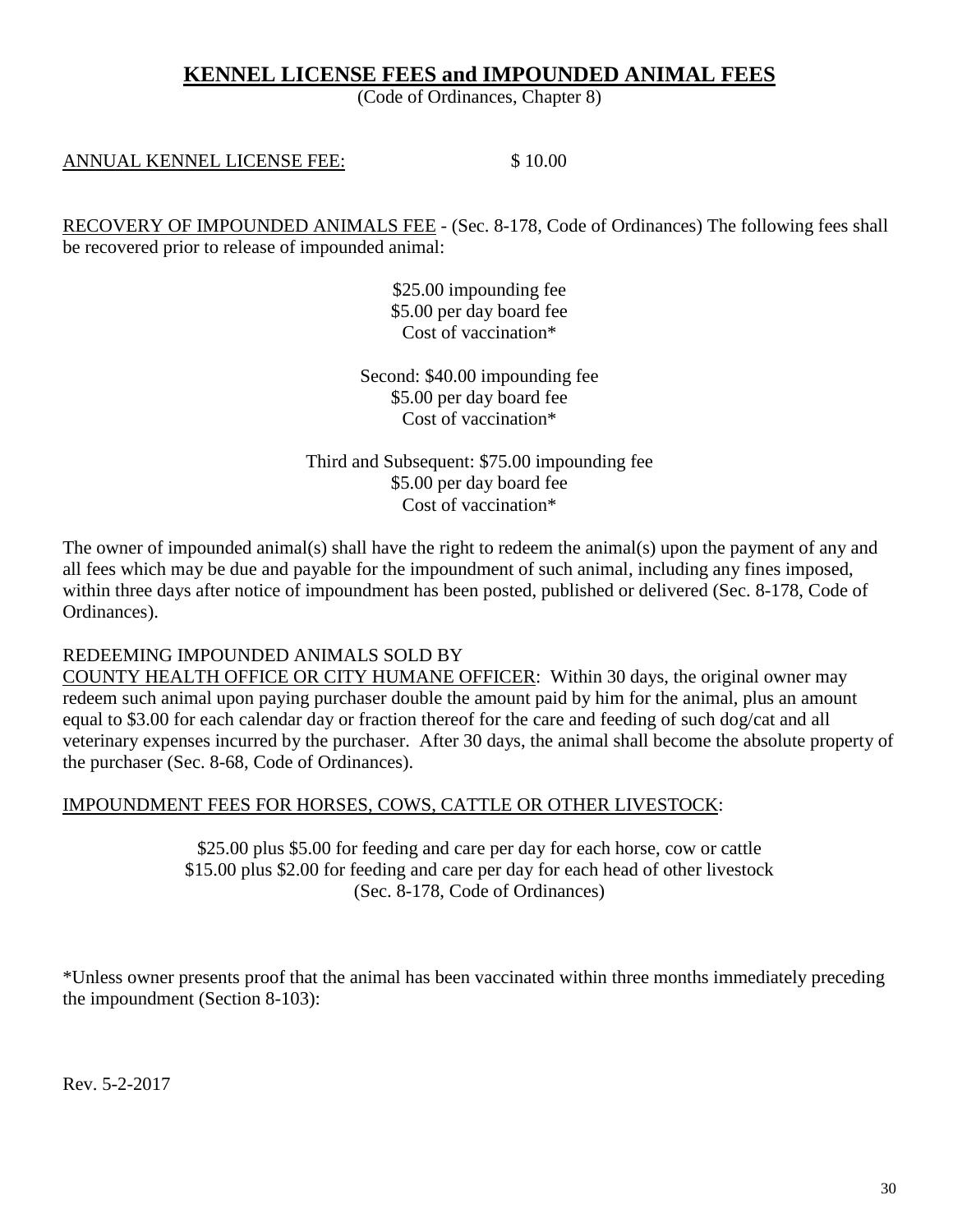## **LIQUOR LICENSE/PERMIT FEES**

(Sec. 4-24, Code of Ordinances)

The Texas Alcoholic Beverage Code provides that cities may levy and collect a fee not to exceed one-half the State fee for each permit issued for premises located within a city or town. Only the Mixed Beverage Permit and a Mixed Beverage Late Hours Permit have a three-year waiting period before fees may be collected by the City of Tomball. The process of Liquor related fees begin with the signature of the City Secretary or her Assistant on all applications made to TABC. Before any license is issued, the applicant shall pay to the city such fees as are authorized by state law.

The Permits listed below, along with their yearly rates, go into effect at the time the business begins operation, or shortly thereafter.

| License      |                                  |                          | <b>T.A.B.C.</b> | <b>Tomball</b> |
|--------------|----------------------------------|--------------------------|-----------------|----------------|
| <b>Type</b>  | <b>Description of License</b>    |                          | 2-Year Fee      | 2-Year Fee     |
| BE           | Malt Beverage Retailer's On      | Original/Years 1 and 2   | \$2,000.00      | \$1,000.00     |
|              | Premise License                  | Renewal                  | \$1,500.00      | \$750.00       |
| BF           | Malt Beverage Retailer's Off     |                          | \$120.00        | \$60.00        |
|              | Premise License                  |                          |                 |                |
| <b>BG</b>    | Wine & Malt Beverage Retailer's  | Original/Years 1 and 2   | \$2,000.00      | \$1,000.00     |
|              | Permit (Harris County)           | Renewal                  | \$1,500.00      | \$750.00       |
| BP           | <b>Brewpub License</b>           |                          | \$1,000.00      | \$500.00       |
| <b>BQ</b>    | Wine & Malt Beverage Retailer's  |                          | \$120.00        | \$60.00        |
|              | Off Premise (Harris County)      |                          |                 |                |
| <b>BW</b>    | <b>Brewers License</b>           |                          | N/A             | \$1,500.00     |
| LH           | Late Hours Mixed Beverage        | Local fee not authorized | N/A             | N/A            |
| <b>MB</b>    | Mixed Beverage                   | Years 1 and 2            | \$6,000.00      | \$0.00         |
|              | 1 <sup>st</sup> Renewal          | Years 3 and 4            | \$4,500.00      | \$1,125.00     |
|              | $2nd$ Renewal                    | Years 5 and 6            | \$3,000.00      | \$1,150.00     |
|              | $3rd$ Renewal                    | <b>Subsequent Years</b>  | \$1,500.00      | \$750.00       |
| $\mathbf{P}$ | Package Store                    |                          | \$1,000.00      | \$500.00       |
| Q            | <b>Wine-Only Package Store</b>   |                          | \$150.00        | \$75.00        |
| <b>SD</b>    | <b>Brewers Self-Distribution</b> |                          | N/A             | \$600.00       |
| W            | <b>Wholesalers Permit</b>        |                          | \$3,750.00      | \$1,875.00     |

## **Two-Year Fee Chart**

Revised 9-20-2021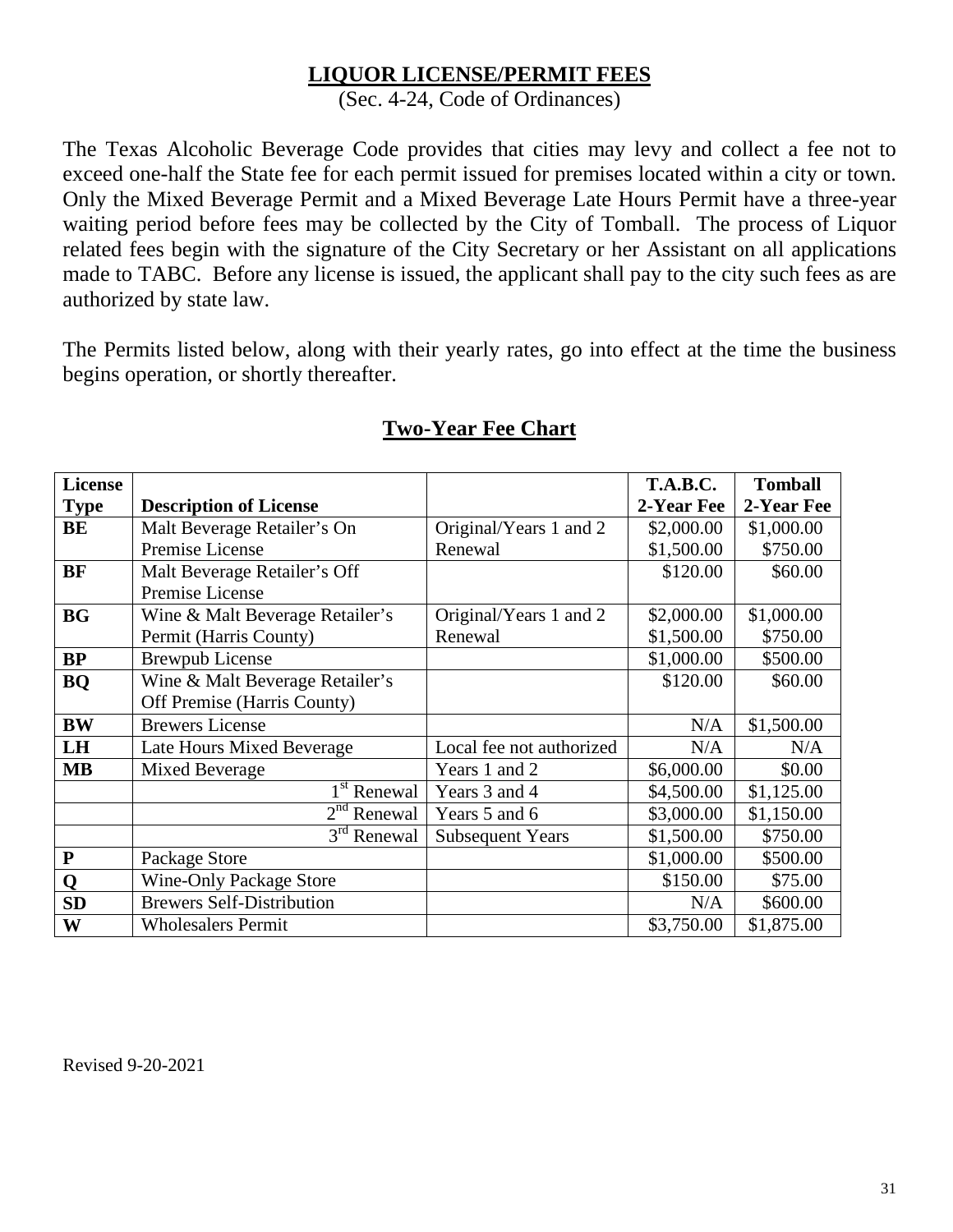## **MANUFACTURED HOME PARK OR RECREATIONAL VEHICLE PARK CONSTRUCTION OR ENLARGEMENT FEES**

(Sec. 26-24, Code of Ordinances)

### **APPLICATION FEE: \$100.00 plus \$10.00 per unit in excess of 25 units (spaces)**

### *(COPY OF RECEIPT MUST BE ATTACHED TO APPLICATION)*

## **MANUFACTURED HOME PARK OR RECREATIONAL VEHICLE PARK OPERATIONS LICENSE FEES**

(Chapter 26, Code of Ordinances)

20 Spaces x \$3.00 = \$ 60.00 Total Fee Due  $=$  \$ 160.00

NOTE: Operations License expire December 31

### **OPERATIONS LICENSE FEE:** *(Copy of Receipt must be attached to Application)*

(Fees are based on the number of spaces in the park)

| <b>BASE FEE</b>     | NUMBER OF SPACES $=$                     |          | <b>TOTAL FEE</b> |          |
|---------------------|------------------------------------------|----------|------------------|----------|
| $$100.00/year$ plus | \$3.00 for each space within the park    |          |                  |          |
| Example:            |                                          |          |                  |          |
|                     | If Park has 20 spaces, the fee would be: | Base Fee | $=$              | \$100.00 |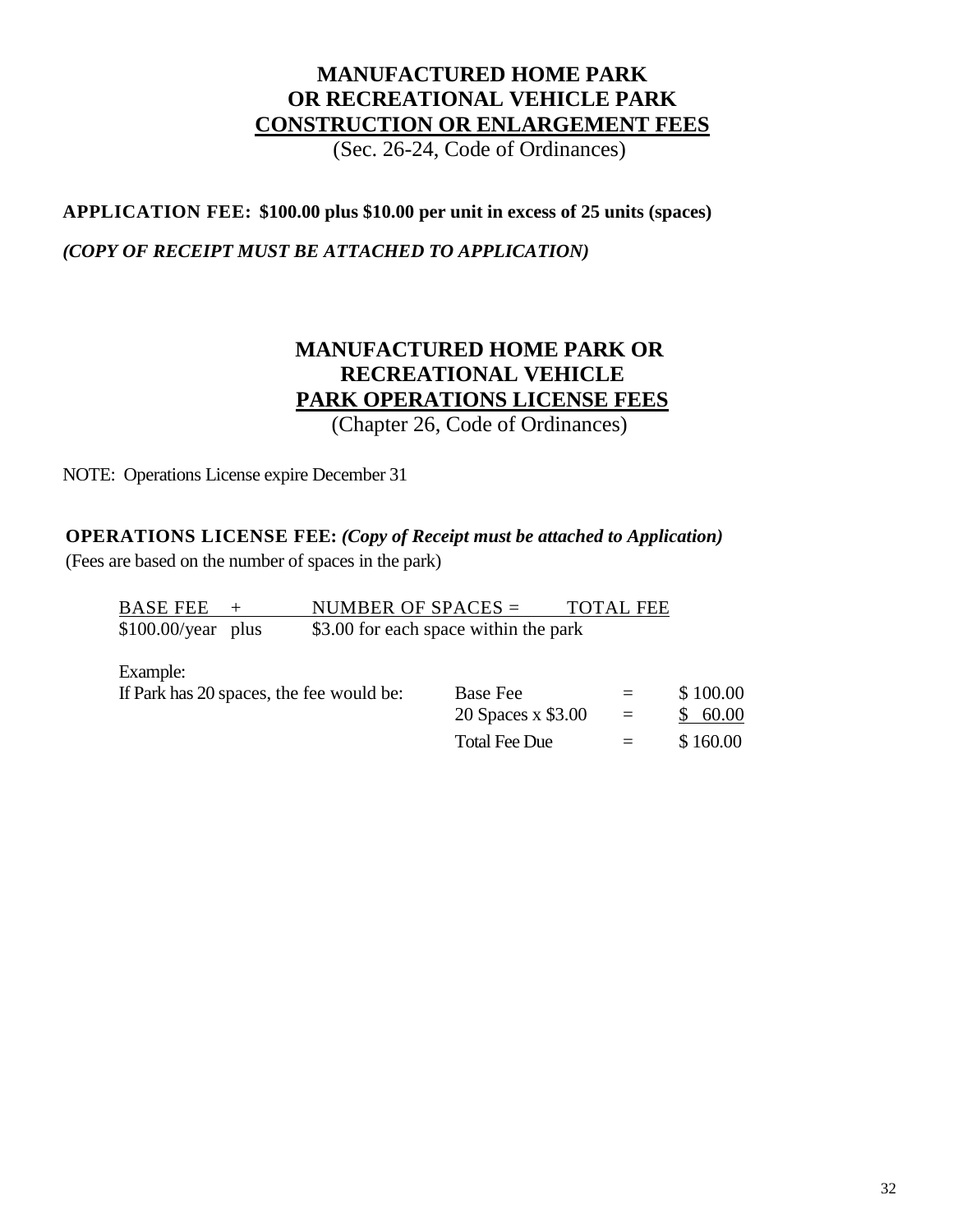#### **The facts and circumstance of each case determines the amount of the fine the court assesses. The range of punishment of most traffic related state offenses or fine for most municipal court violations are as follows:**

Class C violations are punishable by a maximum fine of \$500, except that zoning, fire safety, and health violations may have fines of up to \$2000 per offense.

Most traffic related state offenses have a maximum fine of \$200. There are many exceptions:

- ex. Failure to Maintain Financial Responsibility (no insurance) -- \$175 to \$350 fine for first offense
- ex. Failure to comply with warning sign in construction or maintenance zone (when workers are present) Tex Transp Code §472.022(d)-- \$2 to \$400 fine:
- ex. -- Failure to yield the right of way to another vehicle that a crash resulted from that failure to yield, and a person other than the operator suffered bodily injury as a result, the offense is punishable by a fine of \$500 to \$2,000. Texas Transportation Code §542.4045. If a person other than the operator suffered serious bodily injury, the offense is punishable by a fine of \$1,000 to \$4,000.

Prior Convictions – To enhance a penalty for a prior offense, the complaint must allege it is second or subsequent offense.

|                             | <b>FINE</b>  | <b>COURT COSTS</b> | <b>TOTAL</b> | <b>WP</b>   | <b>TOTAL</b> |
|-----------------------------|--------------|--------------------|--------------|-------------|--------------|
|                             |              |                    |              |             |              |
| <b>SPEEDING</b><br>$1 - 15$ | 86.00<br>\$  | \$134.00           | \$220.00     | 25.00<br>\$ | \$245.00     |
| 16                          | \$<br>92.00  | \$134.00           | \$226.00     | 25.00<br>\$ | \$244.00     |
| 17                          | \$<br>98.00  | \$134.00           | \$232.00     | \$<br>25.00 | \$249.00     |
| 18                          | 104.00<br>\$ | \$134.00           | \$238.00     | \$<br>25.00 | \$254.00     |
| 19                          | \$110.00     | \$134.00           | \$244.00     | \$<br>25.00 | \$259.00     |
| 20                          | \$116.00     | \$134.00           | \$250.00     | \$<br>25.00 | \$264.00     |
| 21                          | \$122.00     | \$134.00           | 256.00       | \$<br>25.00 | \$269.00     |
| 22                          | \$128.00     | \$134.00           | \$262.00     | \$<br>25.00 | \$274.00     |
| 23                          | \$134.00     | \$134.00           | 268.00       | \$<br>25.00 | \$279.00     |
| 24                          | \$140.00     | \$134.00           | \$274.00     | \$<br>25.00 | \$284.00     |
| 25                          | \$146.00     | \$134.00           | 280.00       | 25.00<br>\$ | \$289.00     |
| 26                          | \$152.00     | \$134.00           | 286.00<br>\$ | \$<br>25.00 | \$294.00     |
| 27                          | \$158.00     | \$134.00           | \$292.00     | 25.00<br>\$ | \$299.00     |
| 28                          | \$164.00     | \$134.00           | 298.00       | \$<br>25.00 | \$304.00     |
| 29                          | \$170.00     | \$134.00           | 304.00       | \$<br>25.00 | \$309.00     |
| 30                          | \$176.00     | \$134.00           | 310.00       | \$<br>25.00 | \$ 314.00    |
| 31                          | \$182.00     | 134.00<br>\$       | 316.00       | 25.00<br>\$ | \$341.00     |
| 32                          | \$<br>188.00 | \$134.00           | 322.00       | \$<br>25.00 | \$347.00     |
| 33                          | \$194.00     | \$134.00           | 328.00       | 25.00<br>\$ | \$353.00     |
| 34 and over                 | \$ 200.00    | \$134.00           | 334.00       | \$<br>25.00 | \$359.00     |

#### **OFFENSE SPEEDING**

Speeding chart

\*\*\* max fine \$200

NOTE: Defendants receiving a Disregard Warning Sign-Workers Present or possessing a CDL are NOT eligible for Driving Safety Course or Deferred.

\*\* ALL FINES DOUBLE IF VIOLATION IS IN A CONSTRUCTION ZONE WITH WORKERS PRESENT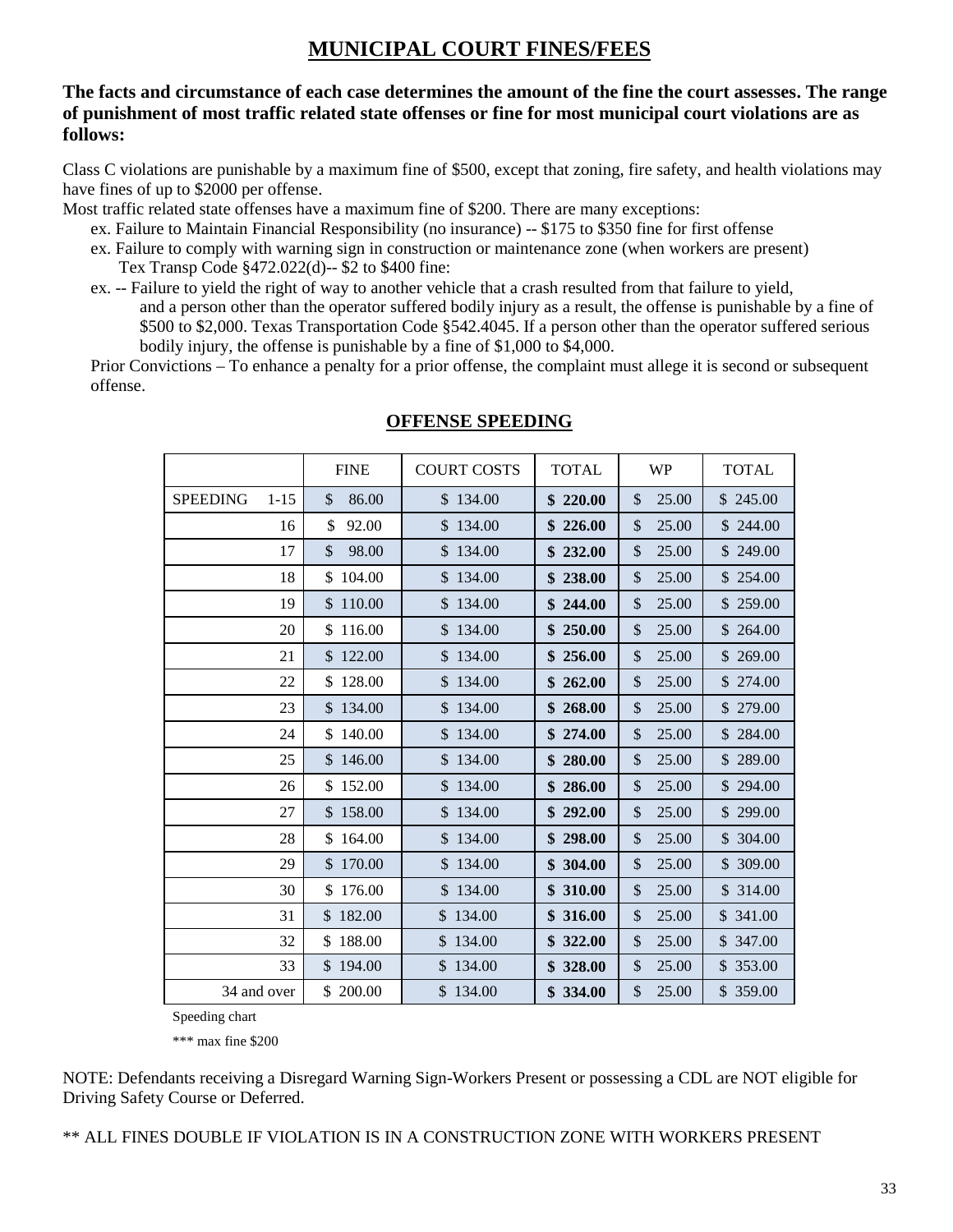## **SPEEDING IN A SCHOOL ZONE**

|                             | <b>FINE</b>  | <b>COURT COSTS</b> | <b>TOTAL</b> | <b>WP</b>              | <b>TOTAL</b> |
|-----------------------------|--------------|--------------------|--------------|------------------------|--------------|
| <b>SPEEDING</b><br>$1 - 15$ | 86.00<br>\$  | \$159.00           | \$245.00     | \$<br>25.00            | \$ 270.00    |
| 16                          | \$<br>92.00  | \$159.00           | \$251.00     | \$<br>25.00            | \$276.00     |
| 17                          | 98.00<br>\$  | \$159.00           | \$257.00     | \$<br>25.00            | \$282.00     |
| 18                          | \$104.00     | \$159.00           | \$263.00     | \$<br>25.00            | \$288.00     |
| 19                          | \$110.00     | \$159.00           | \$269.00     | 25.00<br>\$            | \$294.00     |
| 20                          | \$116.00     | \$159.00           | \$275.00     | $\mathcal{S}$<br>25.00 | \$300.00     |
| 21                          | \$122.00     | \$159.00           | \$281.00     | 25.00<br>\$            | \$306.00     |
| 22                          | \$128.00     | \$159.00           | \$287.00     | \$<br>25.00            | \$312.00     |
| 23                          | \$134.00     | \$159.00           | \$293.00     | \$<br>25.00            | \$318.00     |
| 24                          | \$140.00     | \$159.00           | \$299.00     | \$<br>25.00            | \$324.00     |
| 25                          | \$146.00     | \$159.00           | \$305.00     | 25.00<br>\$            | \$ 330.00    |
| 26                          | \$152.00     | \$159.00           | \$211.00     | \$<br>25.00            | \$336.00     |
| 27                          | \$158.00     | \$159.00           | \$317.00     | \$<br>25.00            | \$342.00     |
| 28                          | \$164.00     | \$159.00           | 323.00       | \$<br>25.00            | \$348.00     |
| 29                          | \$170.00     | \$159.00           | 329.00<br>\$ | \$<br>25.00            | \$354.00     |
| 30                          | \$176.00     | \$159.00           | 335.00<br>S. | \$<br>25.00            | \$360.00     |
| 31                          | \$182.00     | \$159.00           | 341.00<br>\$ | \$<br>25.00            | \$366.00     |
| 32                          | 188.00       | \$159.00           | 347.00       | \$<br>25.00            | \$372.00     |
| 33                          | 194.00<br>\$ | \$159.00           | 353.00<br>\$ | \$<br>25.00            | \$ 378.00    |
| 34 and over                 | \$<br>200.00 | \$159.00           | 359.00       | \$<br>25.00            | \$384.00     |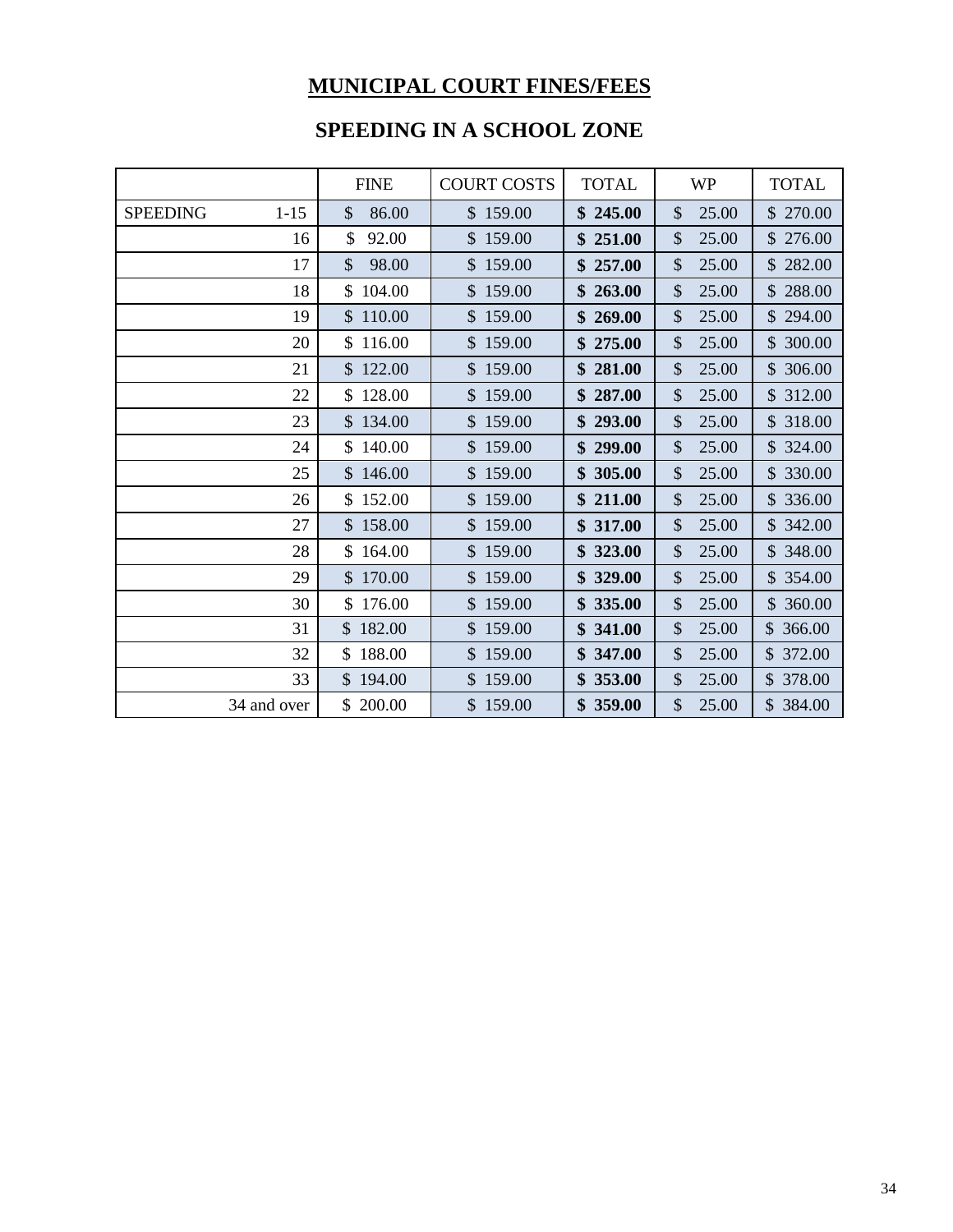## **SPEEDING IN A CONSTRUCTION ZONE**

### \*\* ALL FINES DOUBLE IF VIOLATION IS IN A CONSTRUCTION ZONE WITH WORKERS PRESENT

|                             | <b>FINE</b>  | <b>COURT COSTS</b> | <b>TOTAL</b> | WP                     | <b>TOTAL</b> |
|-----------------------------|--------------|--------------------|--------------|------------------------|--------------|
| <b>SPEEDING</b><br>$1 - 15$ | \$172.00     | \$134.00           | \$306.00     | $\mathcal{S}$<br>25.00 | \$331.00     |
| 16                          | \$184.00     | \$134.00           | \$318.00     | 25.00<br>$\mathcal{S}$ | \$343.00     |
| 17                          | \$196.00     | \$134.00           | \$330.00     | \$<br>25.00            | \$355.00     |
| 18                          | \$ 208.00    | \$134.00           | \$342.00     | 25.00<br>\$            | \$367.00     |
| 19                          | \$220.00     | \$134.00           | \$354.00     | 25.00<br>\$            | \$ 379.00    |
| 20                          | \$232.00     | \$134.00           | \$366.00     | 25.00<br>$\mathcal{S}$ | \$ 391.00    |
| 21                          | \$244.00     | \$134.00           | \$378.00     | \$<br>25.00            | \$403.00     |
| 22                          | \$256.00     | \$134.00           | \$390.00     | 25.00<br>\$            | \$415.00     |
| 23                          | \$268.00     | \$134.00           | \$402.00     | \$<br>25.00            | \$427.00     |
| 24                          | \$280.00     | \$134.00           | \$414.00     | \$<br>25.00            | \$439.00     |
| 25                          | \$292.00     | \$134.00           | \$426.00     | 25.00<br>$\mathcal{S}$ | \$451.00     |
| 26                          | \$304.00     | \$134.00           | \$438.00     | \$<br>25.00            | \$463.00     |
| 27                          | \$316.00     | \$134.00           | \$450.00     | \$<br>25.00            | \$475.00     |
| 28                          | \$ 328.00    | \$134.00           | \$462.00     | 25.00<br>\$            | \$487.00     |
| 29                          | \$340.00     | \$134.00           | \$474.00     | \$<br>25.00            | \$499.00     |
| 30                          | \$ 352.00    | \$134.00           | \$486.00     | \$<br>25.00            | \$511.00     |
| 31                          | \$364.00     | \$134.00           | \$498.00     | $\mathcal{S}$<br>25.00 | \$523.00     |
| 32                          | \$ 376.00    | \$134.00           | \$510.00     | \$<br>25.00            | \$535.00     |
| 33                          | 388.00<br>\$ | \$134.00           | \$522.00     | 25.00<br>$\mathcal{S}$ | \$547.00     |
| 34 and over                 | \$400.00     | \$134.00           | \$534.00     | \$<br>25.00            | \$559.00     |

### **VIOLATIONS WITHIN A CONSTRUCTION ZONE WITH WORKERS PRESENT**

### **COLLECTION FEE FOR MUNICIPAL COURT**

**NOTICE: Effective November 2, 2004, courts instituted a 30 percent collection fee on delinquent cases that are referred to a collection agency.**

**Charge of additional 30% Collection Fee on Delinquent Cases:** The State Legislature passed a bill authorizing the assessment of a 30% collection fee to any case in which a defendant had either failed to pay or failed to appear on or before their court date on all violations processed by the court; traffic, non-traffic and parking cases. All cases are referred to a delinquent collections agency when they have been delinquent for more than 60 days.

**TIME PAYMENT FEE -** Defendants who are set up on a payment plan will be assessed a one-time time payment fee **\$15 added in 30 days** following a judgment per offense still open on the payment plan. This fee is a state fee and cannot be waived.

**OMNI FEE -** \$10.00 - Defendants will be charged a \$10 Omni fee for the reporting of case to Texas Department of Public Safety for the withholding of License if defendant fails to appear and the case has been referred to Warrants.

**FAILURE TO APPEAR/VIOLATE PROMISE TO APPEAR FINE** (Effective 3-16-2020) **-** \$25.00 – Defendants will be charged an additional \$25.00 if they fail to appear or violate their promise to appear.

### **COMPLIANCE REIMBURSEMENT FEE** \$20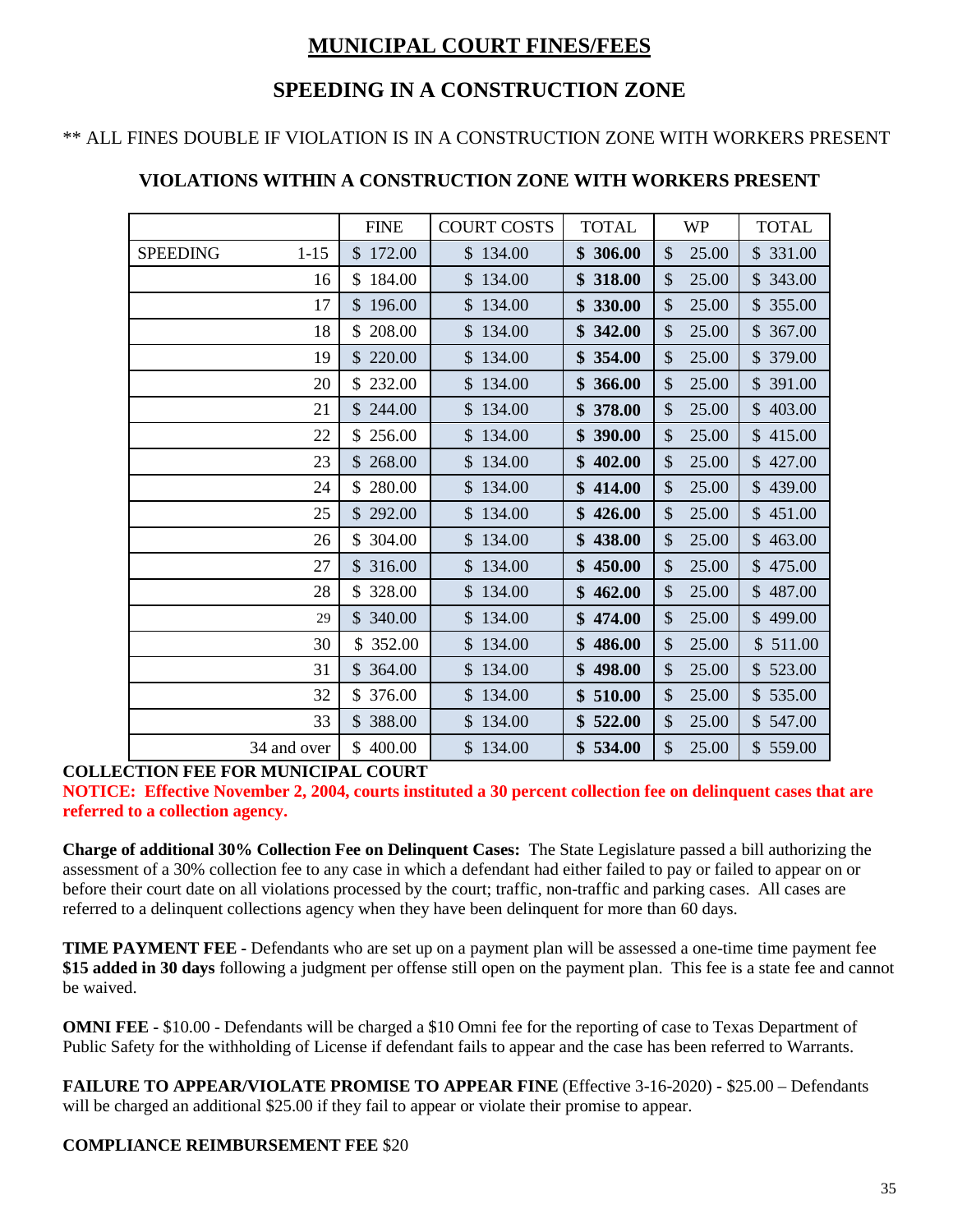#### **Offenses: FIRE MARSHAL FILED IN TOMBALL MUNICIPAL COURT**

109.3 Violation penalties. Any person, firm, corporation, or other entity who violates a provision of this code or shall fail to comply with any of the requirements thereof or who shall erect, install alter, repair or do work in violation of the approved construction documents or directive of the fire code official, or of a permit or certificate used under provisions of this code, shall be guilty of a misdemeanor punishable by a fine of not more than two thousand dollars (\$2,000.00). \*\*ANY VIOLATION OF IFC NOT LISTED HERE WILL BE REFERRED TO COURT

#### FINES AND PENALTY WILL BE SUBJECT TO CHANGE DEPENDING ON THE SEVERITY OF THE OFFENSE.

**TOMBALL MUNICIPAL COURT FINES/FEES**

| Code | <b>Offenses</b>                                                                                                                                                                                                                                                                                                                                                                                                                                                                                                                                                                                                                                                                                                                                                                                                                                                                                                                                                                                                                                                                                            | Min. Fine $\mathbb{Z}$ Column1 $\mathbb{Z}$ | Ordinance / Code Reference ▼ |
|------|------------------------------------------------------------------------------------------------------------------------------------------------------------------------------------------------------------------------------------------------------------------------------------------------------------------------------------------------------------------------------------------------------------------------------------------------------------------------------------------------------------------------------------------------------------------------------------------------------------------------------------------------------------------------------------------------------------------------------------------------------------------------------------------------------------------------------------------------------------------------------------------------------------------------------------------------------------------------------------------------------------------------------------------------------------------------------------------------------------|---------------------------------------------|------------------------------|
|      | Sec. 1-14. - General penalty for violations of Code; continuing violations.<br>(a) Whenever in this Code or any other ordinance of the city, an act is<br>prohibited or is made or declared to be unlawful or an offense or a<br>misdemeanor, or wherever in such Code or ordinance the doing of an act is<br>required or the failure to do any act is declared to be unlawful, and no specific<br>penalty is provided therefor, the violation of any such provision of this Code or<br>any such ordinance shall be punished by a fine not exceeding \$500.00, except<br>for:(1)Violations of municipal ordinances that govern fire, safety, zoning,<br>public health and sanitation, including dumping of refuse, vegetation and litter<br>violations in which the maximum fine shall be \$2,000.00 for each offense;<br>and(2) Violations of traffic laws which are punishable as a Class C misdemeanor<br>shall be punished by a fine not to exceed \$200.00.<br>However, no penalty shall be greater or less than the penalty provided for the<br>same or similar offense under the laws of the state. |                                             |                              |
|      | 777 ACCESS TO ELECTRICAL PANELS                                                                                                                                                                                                                                                                                                                                                                                                                                                                                                                                                                                                                                                                                                                                                                                                                                                                                                                                                                                                                                                                            | \$250                                       |                              |
|      | 757 CITY ORDINANCE TIRE STORAGE AND MOSQUITO CONTROL                                                                                                                                                                                                                                                                                                                                                                                                                                                                                                                                                                                                                                                                                                                                                                                                                                                                                                                                                                                                                                                       | \$250                                       |                              |
|      | FAILURE TO OBTAIN ANNUAL FIRE PERMIT                                                                                                                                                                                                                                                                                                                                                                                                                                                                                                                                                                                                                                                                                                                                                                                                                                                                                                                                                                                                                                                                       | \$250                                       |                              |
|      | CITY ORDINANCE - VIOLATION OF ADOPTED CITY FIRE CODE                                                                                                                                                                                                                                                                                                                                                                                                                                                                                                                                                                                                                                                                                                                                                                                                                                                                                                                                                                                                                                                       | \$250                                       |                              |
|      | CITY ORDINANCE - OPERATION OF AN AMBULANCE WITHOUT PERMIT                                                                                                                                                                                                                                                                                                                                                                                                                                                                                                                                                                                                                                                                                                                                                                                                                                                                                                                                                                                                                                                  | \$250                                       |                              |
|      | FAILURE TO RENEW ANNUAL FIRE PERMIT                                                                                                                                                                                                                                                                                                                                                                                                                                                                                                                                                                                                                                                                                                                                                                                                                                                                                                                                                                                                                                                                        | \$250                                       |                              |
|      | 871 ELECTRICAL HAZARDS                                                                                                                                                                                                                                                                                                                                                                                                                                                                                                                                                                                                                                                                                                                                                                                                                                                                                                                                                                                                                                                                                     | \$250                                       |                              |
|      | 3590 DROVE INTO BLOCK WHERE FIRE ENGINE STOPPED                                                                                                                                                                                                                                                                                                                                                                                                                                                                                                                                                                                                                                                                                                                                                                                                                                                                                                                                                                                                                                                            | \$250                                       |                              |
|      | 523 ILLEGALLY PARKED-PROHIBITED BY SIGNS                                                                                                                                                                                                                                                                                                                                                                                                                                                                                                                                                                                                                                                                                                                                                                                                                                                                                                                                                                                                                                                                   | \$250                                       |                              |
|      | <b>FAILURE TO PROVIDE ACCESS TO BUILDINGS OR PROPERTY GATE</b>                                                                                                                                                                                                                                                                                                                                                                                                                                                                                                                                                                                                                                                                                                                                                                                                                                                                                                                                                                                                                                             | \$250                                       | Ch.20 Art.2 (t)              |
|      | IMPROPER LOCKING DEVICES                                                                                                                                                                                                                                                                                                                                                                                                                                                                                                                                                                                                                                                                                                                                                                                                                                                                                                                                                                                                                                                                                   | \$250                                       | IFC 1008.1.9                 |
|      |                                                                                                                                                                                                                                                                                                                                                                                                                                                                                                                                                                                                                                                                                                                                                                                                                                                                                                                                                                                                                                                                                                            |                                             |                              |
|      | 742 CITY ORDINANCE ALARM SYSTEM INSTALLATION W/O PERMIT                                                                                                                                                                                                                                                                                                                                                                                                                                                                                                                                                                                                                                                                                                                                                                                                                                                                                                                                                                                                                                                    | \$500                                       |                              |
|      | 755 CITY ORDINANCE FIRE CODE LOCKED OR BLOCKED EXISTS                                                                                                                                                                                                                                                                                                                                                                                                                                                                                                                                                                                                                                                                                                                                                                                                                                                                                                                                                                                                                                                      | \$500                                       | <b>WORDING CHANGE ONLY</b>   |
|      | 11 CITY ORDINANCE-BURNING W/O PERMIT                                                                                                                                                                                                                                                                                                                                                                                                                                                                                                                                                                                                                                                                                                                                                                                                                                                                                                                                                                                                                                                                       | \$500                                       |                              |
|      | 12 CITY ORDINANCE-BURNING, DELIBERATE OR NEGLIGENT                                                                                                                                                                                                                                                                                                                                                                                                                                                                                                                                                                                                                                                                                                                                                                                                                                                                                                                                                                                                                                                         | \$500                                       |                              |
|      | 16 CITY ORDINANCE-INSTALL FIRE EXTINGUISHER SYSTEM W/O PERMIT                                                                                                                                                                                                                                                                                                                                                                                                                                                                                                                                                                                                                                                                                                                                                                                                                                                                                                                                                                                                                                              | \$500                                       |                              |
|      | 3589 CROSSED FIRE HOSE W/O PERMISSION                                                                                                                                                                                                                                                                                                                                                                                                                                                                                                                                                                                                                                                                                                                                                                                                                                                                                                                                                                                                                                                                      | \$500                                       |                              |
|      | 771 COMBUSTIBLE WASTE DUMPSTER PERMIT-IFC                                                                                                                                                                                                                                                                                                                                                                                                                                                                                                                                                                                                                                                                                                                                                                                                                                                                                                                                                                                                                                                                  | \$500                                       |                              |
|      | 778 EXIT SIGN MUST BE LIGHTED                                                                                                                                                                                                                                                                                                                                                                                                                                                                                                                                                                                                                                                                                                                                                                                                                                                                                                                                                                                                                                                                              | \$500                                       |                              |
|      | 872 EXIT SIGNS FIRE CODE                                                                                                                                                                                                                                                                                                                                                                                                                                                                                                                                                                                                                                                                                                                                                                                                                                                                                                                                                                                                                                                                                   | \$500                                       |                              |
|      | 770 OCCUPANCY PROHIB BEFORE APPROVAL-IFC                                                                                                                                                                                                                                                                                                                                                                                                                                                                                                                                                                                                                                                                                                                                                                                                                                                                                                                                                                                                                                                                   | \$500                                       |                              |
|      | 3551 PARK/STAND/STOP BETWEEN SAEFTY ZONE AND CURB                                                                                                                                                                                                                                                                                                                                                                                                                                                                                                                                                                                                                                                                                                                                                                                                                                                                                                                                                                                                                                                          | \$500                                       |                              |
|      | 3554F PARKED IN FIRE LANE                                                                                                                                                                                                                                                                                                                                                                                                                                                                                                                                                                                                                                                                                                                                                                                                                                                                                                                                                                                                                                                                                  | \$500                                       |                              |
|      | 3569 PARKING/STANDINGWITHIN 15 FEET OF A FIRE HYDRANT                                                                                                                                                                                                                                                                                                                                                                                                                                                                                                                                                                                                                                                                                                                                                                                                                                                                                                                                                                                                                                                      | \$500                                       |                              |
|      | CITY ORDINANCE-OPEN FLAME DEVICE WITHIN 10 FEET OF A STRUCTURE                                                                                                                                                                                                                                                                                                                                                                                                                                                                                                                                                                                                                                                                                                                                                                                                                                                                                                                                                                                                                                             | \$500                                       | Ch. 20 Art. 2 (o)            |
|      |                                                                                                                                                                                                                                                                                                                                                                                                                                                                                                                                                                                                                                                                                                                                                                                                                                                                                                                                                                                                                                                                                                            |                                             |                              |
|      | 765 CITY ORDINANCE FIREWORKS                                                                                                                                                                                                                                                                                                                                                                                                                                                                                                                                                                                                                                                                                                                                                                                                                                                                                                                                                                                                                                                                               | \$1,000                                     |                              |
| 773  | C/C MAINT FIRE ALARM SYSTEM                                                                                                                                                                                                                                                                                                                                                                                                                                                                                                                                                                                                                                                                                                                                                                                                                                                                                                                                                                                                                                                                                | \$1,000                                     |                              |
|      | 772 C/C MAINT SPRINKLER ALARM SYSTEM                                                                                                                                                                                                                                                                                                                                                                                                                                                                                                                                                                                                                                                                                                                                                                                                                                                                                                                                                                                                                                                                       | \$1,000                                     |                              |
|      | 718 PAINT SPRAY BOOTH-IFC                                                                                                                                                                                                                                                                                                                                                                                                                                                                                                                                                                                                                                                                                                                                                                                                                                                                                                                                                                                                                                                                                  | \$1,000                                     |                              |
|      | 769 STORAGE/USE HAZARDOUS MATERIAL-FIRECODE                                                                                                                                                                                                                                                                                                                                                                                                                                                                                                                                                                                                                                                                                                                                                                                                                                                                                                                                                                                                                                                                | \$1,000                                     |                              |
|      |                                                                                                                                                                                                                                                                                                                                                                                                                                                                                                                                                                                                                                                                                                                                                                                                                                                                                                                                                                                                                                                                                                            |                                             |                              |

### **PARKING ENFORCEMENT VIOLATION HANDICAP**

| 15L T<br>Violation plea of guilty W/I 14 days                                   | \$250.00 |
|---------------------------------------------------------------------------------|----------|
| $\overline{\phantom{a}}^{\text{st}}$ offense<br>14 days plea of Guilty<br>After | \$500.00 |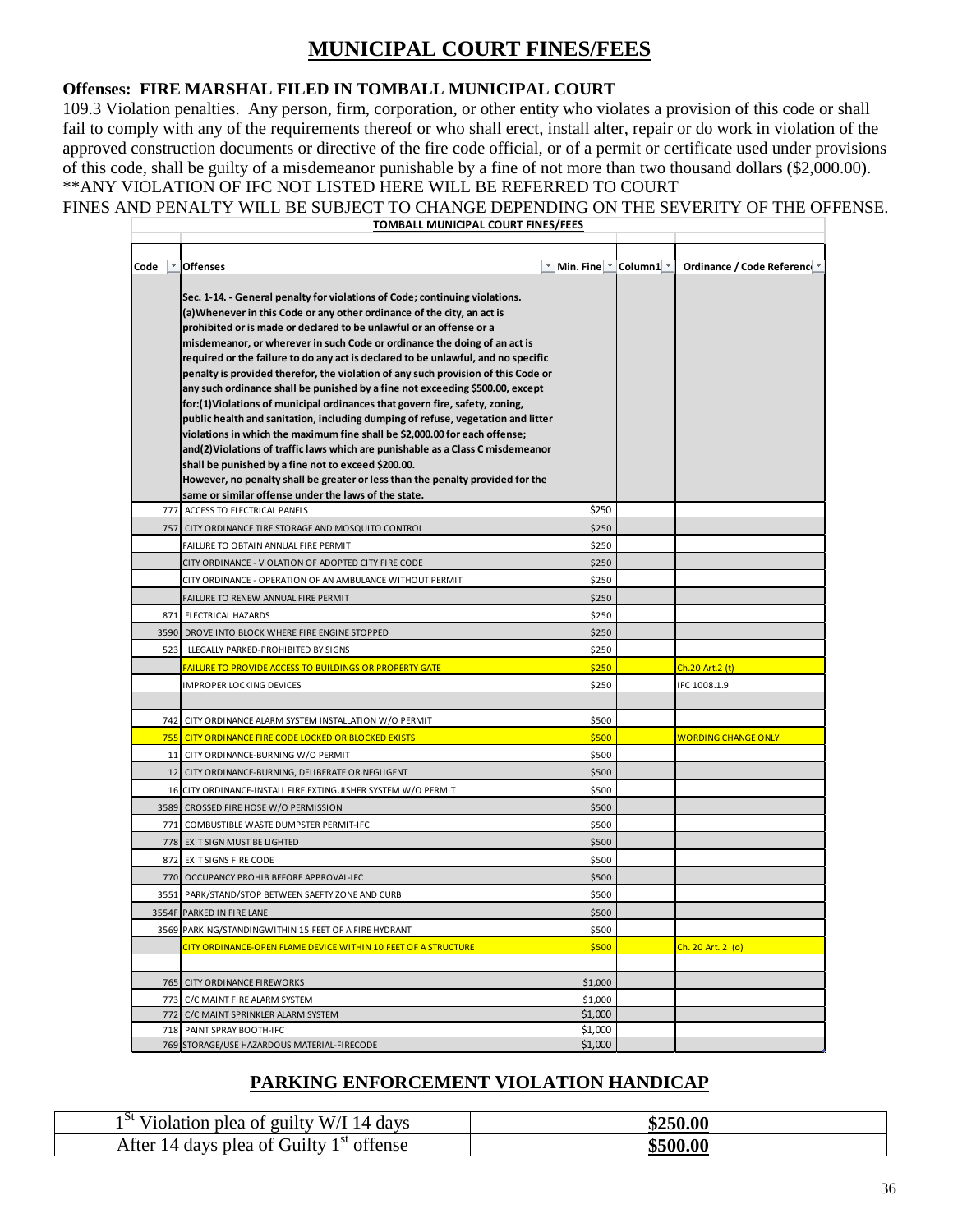| Offense      | Offense<br>Code  |                                                                          | <b>TOTAL</b> |
|--------------|------------------|--------------------------------------------------------------------------|--------------|
| Code         | <b>Type</b>      | <b>Offense Description</b>                                               | <b>DUE</b>   |
| 5            | O                | ARTICLE VI EROSION & SEDIMENT CONTROL SEC 18-259(D)                      | 581          |
| 19           | $\circ$          | SEC 34-11 CHANGEABLE ELECTRONIC VARIABLE MESSAGE SIGN                    | 581          |
| 20           | O                | VIOLATION OF SEC. 50-36                                                  | 581          |
| 21           | $\circ$          | VIOLATION OF SEC. 50-76                                                  | 581          |
| 22           | O                | VIOLATION OF SEC 50-82                                                   | 581          |
| 23           | $\Omega$         | VIOLATION OF SEC. 50-112                                                 | 581          |
| 24           | O                | VIOLATION OF SEC 50-113                                                  | 581          |
| 25           | O                | VIOLATION OF SEC 50-115                                                  | 581          |
| 26           | O                | VIOLATION OF SECTION 38-160                                              | 581          |
| 27           | $\circ$          | VIOLATION OF SECTION 46-21                                               | 581          |
| 28           | O                | VIOLATION SEC 20-28 IFC( SEC 308.1.4) OPEN FLAME COOKING DEVICES         | 581          |
| 29           | O                | REQUIREMENTS FOR TRAPS                                                   | 581          |
| 30           | O                | CITY ORDINANCE VIOLATION WORKING W/O PERMIT                              | 581          |
| 31           | 0                | VIOLATION OF SEC.50-117 HOME OCCUPANCY                                   | 581          |
| $\mathbf{1}$ | R                | <b>REDLIGHT CODE ENFORCEMENT repealed</b>                                | 75           |
| 9            | P                | <b>HANDICAP PARKING VIOLATION</b>                                        | 517          |
| 10           | O                | CITY ORDINANCE - VIOLATE CITY ORDINANCE NUISANCE                         | 581          |
| 11           | O                | CITY ORDINANCE - BURNING WITHOUT PERMIT                                  | 581          |
| 12           | O                | CITY ORDINANCE - BURNING, DELIBERATE OR NEGLIGENT                        | 581          |
| 14           | O                | <b>CITY ORDINANCE - NOISE</b>                                            | 281          |
| 15           | O                | CITY ORDINANCE - NO TAXI DRIVER PERMIT                                   | 281          |
| 16           | $\circ$          | CITY ORDINANCE - INSTALL FIRE-EXTINGUISHING SYSTEM W/O PERMIT            | 581          |
| 17           | 0                | CITY ORDINANCE-ELECTRICAL-WORK W/O PERMIT                                | 581          |
| 18           | O                | CO-USE OF CERTAIN WIRELESS COMMUNICATION DEVICE WHILE DRIVING PROHIBITED | 281          |
| 249          | T.               | <b>OBSCURRED LICENSE PLATES</b>                                          | 177          |
| 251          | $\top$           | PARK IN MAIN TRAVELED WAY                                                | 274          |
| 271          | $\top$           | NO VALID CLASS B DRIVERS LICENSE                                         | 189          |
| 272          | T                | NO VALID CLASS A DRIVERS LICENSE                                         | 189          |
| 273          | $\top$           | NO VALID INSPECTION STICKER                                              | 177          |
| 275          | $\top$           | NO VALID CLASS M DRIVERS LICENSE                                         | 189          |
| 285          | $\top$           | IMPROPER START FROM STOP/PARKED POSITION                                 | 274          |
| 289          | $\top$           | <b>EXPIRED DEALER PAPER PLATES</b>                                       | 177          |
| 318          | $\top$           | ILLEGAL RIGHT TURN FROM INSIDE LEFT LANE                                 | 274          |
| 319          | $\top$           | FAIL TO YIELD R-O-W R.R. CROSSING                                        | 274          |
| 327          | T.               | FAIL TO YIELD R-O-W FROM PARKED POSITIO                                  | 274          |
| 340          | $\top$           | STRAIGHT FROM TURN ONLY LANE                                             | 224          |
| 342          | S                | SOLICITATION BY PEDESTRIANS 552.007 (A)                                  | 381          |
| 345          | $\top$           | U-TURN NOT IN SAFETY                                                     | 224          |
| 367          | T.               | NO PARKING LIGHTS WHEN NEEDED                                            | 114          |
| 373          | $\top$           | DRIVING LEFT OF CENTER                                                   | 224          |
| 374<br>428   | $\top$<br>$\top$ | DRIVING LEFT OF DOUBLE YELLOW STRIPE                                     | 224<br>224   |
|              | $\top$           | NO THRU TRUCKS OVER 2 AXLES                                              |              |
| 444<br>445   | $\top$           | DISPLAY ALTERNATING LIGHTS TO REAR<br>UNAPPROVED LIGHTING EQUIPMENT      | 134<br>134   |
| 448          | $\top$           | <b>IMPROPER TREAD DEPTH</b>                                              | 134          |
| 451          | $\top$           | NO HEADLIGHTS                                                            | 224          |
| 452          | $\top$           | NO BRAKE LIGHTS                                                          | 134          |
| 454          | T.               | NO TOW LIGHTS ON TOWED VEHICLE                                           | 184          |
|              |                  |                                                                          |              |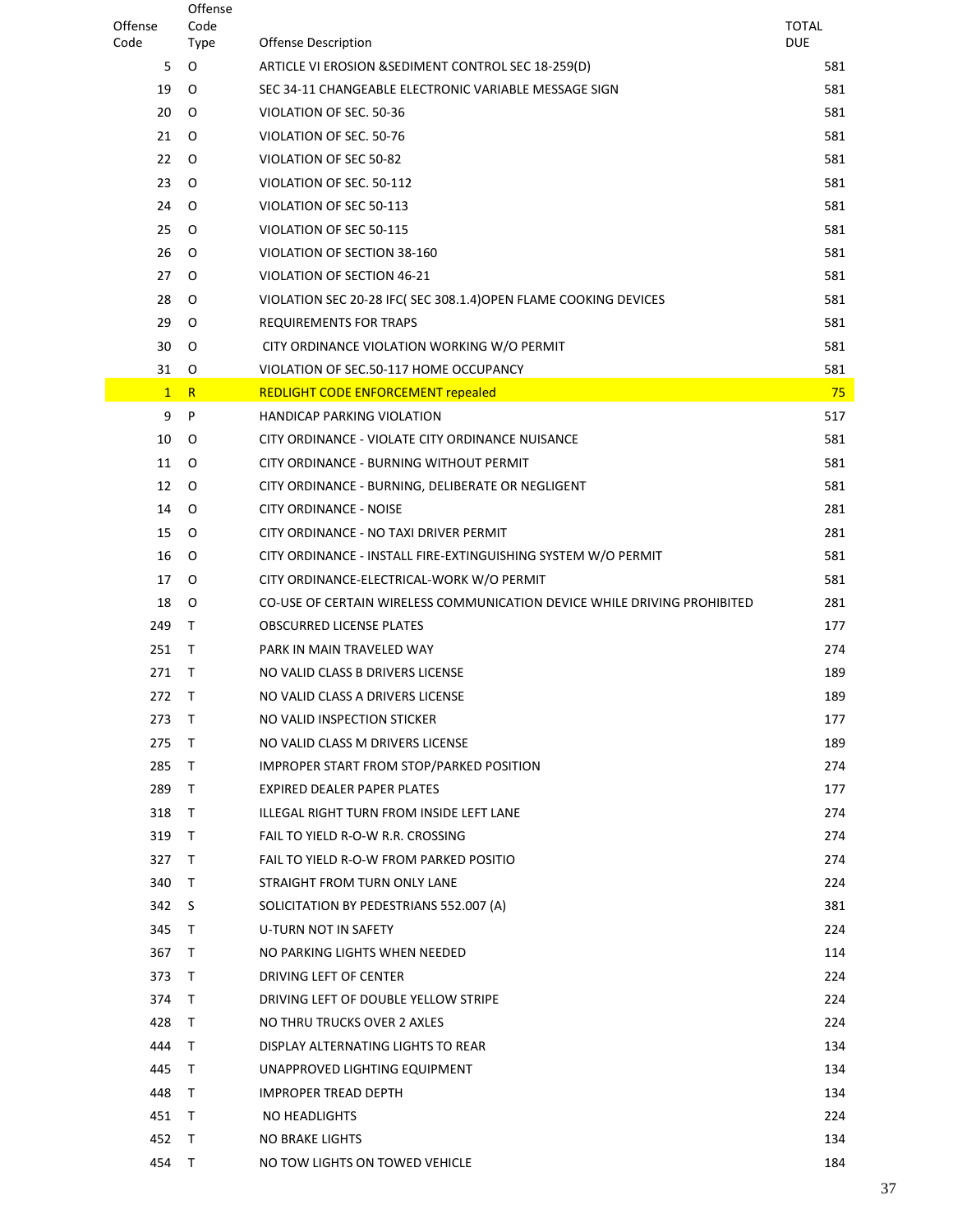| 455 | $\top$       | NO REAR VIEW MIRROR                                     | 134 |
|-----|--------------|---------------------------------------------------------|-----|
| 460 | T.           | HUBCAPS OVEREXTENDED TO LEFT 8" SPIKED                  | 134 |
| 462 | $\top$       | <b>FAIL TO SET PARK BRAKE</b>                           | 134 |
| 473 | $\top$       | PASSING WITHIN INTERSECTION                             | 224 |
| 474 | $\top$       | PASSING ON UNIMPROVED SHOULDER OF ROAD                  | 224 |
| 475 | $\top$       | PASS WITH INSUFFICIENT CLEARANCE                        | 224 |
| 477 | $\top$       | PASSING ON RIGHT NOT IN SAFETY                          | 224 |
| 479 | $\top$       | PASSING SCHOOL BUS UNLOADING                            | 634 |
| 480 | $\top$       | PASSING SCHOOL BUS-LOADING                              | 634 |
| 482 | $\top$       | PASS WITHIN 100 FT. OF INTERSECTION                     | 224 |
| 483 | $\top$       | PASS WITHIN 100 FT. OF RAILROAD CROSSING                | 224 |
| 489 | $\top$       | STOPPED WITHIN INTERSECTION                             | 224 |
| 503 | $\top$       | <b>FAIL TO SIGNAL STOP</b>                              | 224 |
| 505 | $\top$       | <b>BACKING NOT IN SAFETY</b>                            | 274 |
| 510 | $\top$       | UNATTENDED VEHICLE                                      | 244 |
| 511 | $\top$       | LEAVING CHILD UNATTENDED IN VEHICLE                     | 316 |
| 517 | $\top$       | BLOCK MOVING LANE OF TRAFFIC                            | 224 |
| 525 | P            | ILLEGALLY PARKED-PROHIBITED BY SIGNS                    | 91  |
| 529 | P            | PARKED IN BUS. OR RES. DISTRICT 545.301                 | 94  |
| 532 | O            | CITY ORDINANCE - ILLEGAL PARKING OVER 24 HOURS          | 91  |
| 534 | O            | CITY ORDINANCE - HITCHIKING-SOLICITATION BY PEDESTRIANS | 224 |
| 535 | S            | WALKING IN ROADWAY                                      | 224 |
| 536 | $\top$       | OPEN DOOR INTO LANE OF TRAFFIC                          | 134 |
| 537 | $\top$       | <b>TAMPER WITH BARRICADES</b>                           | 154 |
| 548 | $\top$       | FAIL TO REPORT ACCIDENT-PEDESTRIAN                      | 224 |
| 549 | $\top$       | FAIL TO USE DUE-CARE HIT PEDESTRIAN                     | 224 |
| 550 | $\top$       | FAIL TO REPORT ACCIDENT TO POLICE DEPT.                 | 204 |
| 560 | $\top$       | FAIL TO STOP AND RENDER AID                             | 281 |
| 563 | $\top$       | FAIL TO STOP AND GIVE INFO-OBJECT TRAFFIC AREA          | 174 |
| 591 | T            | <b>CUT ACROSS PARKING LOT</b>                           | 224 |
| 595 | $\top$       | PASSING ON SHOULDER OF ROAD                             | 224 |
| 596 | T.           | DRIVING ON SHOULDER OF ROADWAY                          | 274 |
| 600 | $\top$       | FAIL TO COVER LOAD                                      | 134 |
| 603 | O            | CITY ORDINANCE - TRASH DISPOSAL                         | 281 |
| 604 | $\top$       | <b>FAIL TO PROPERLY SECURE TRAILER</b>                  | 144 |
| 605 | $\top$       | <b>FAIL TO SECURE VEHICLE</b>                           | 144 |
| 606 | $\top$       | <b>FAIL TO SECURE LOAD</b>                              | 134 |
| 641 | $\top$       | NO SAFETY CHAIN TRAILER                                 | 184 |
| 695 | $\top$       | BICYCLE NOT EQUIPPED WITH LIGHTS                        | 115 |
| 696 | $\top$       | BICYCLE FAIL TO YIELD ROW LEFT                          | 114 |
| 700 | O            | CITY ORDINANCE - UNLEASHED DOG/CAT RUNNING AT LARGE     | 114 |
| 701 | O            | NO SIGN PERMIT                                          | 281 |
| 702 | O            | CITY ORDINANCE - VIOLATION OF SEC 18-166                | 581 |
| 704 | O            | CITY ORDINANCE - NUISANCE-ODORS                         | 281 |
| 705 | $\mathsf{T}$ | OBSTRUCTING FIRE HYDRANT                                | 281 |
| 706 | O            | CITY ORDINANCE - NUISANCE-ALL TYPES NOISES              | 281 |
| 707 | $\circ$      | CITY ORDINANCE - DOG/CAT/VACCINATION AND LICENSING      | 134 |
| 708 | O            | CITY ORDINANCE - PLUMBING & GAS ORDINANCE               | 281 |
| 710 | O            | CITY ORDINANCE - PROHIBITED SIGNS                       | 281 |
| 711 | O            | CITY ORDIANCE-PROHIBITED SMOKING PRODUCTS/PARAPHERNALIA | 281 |
|     |              |                                                         |     |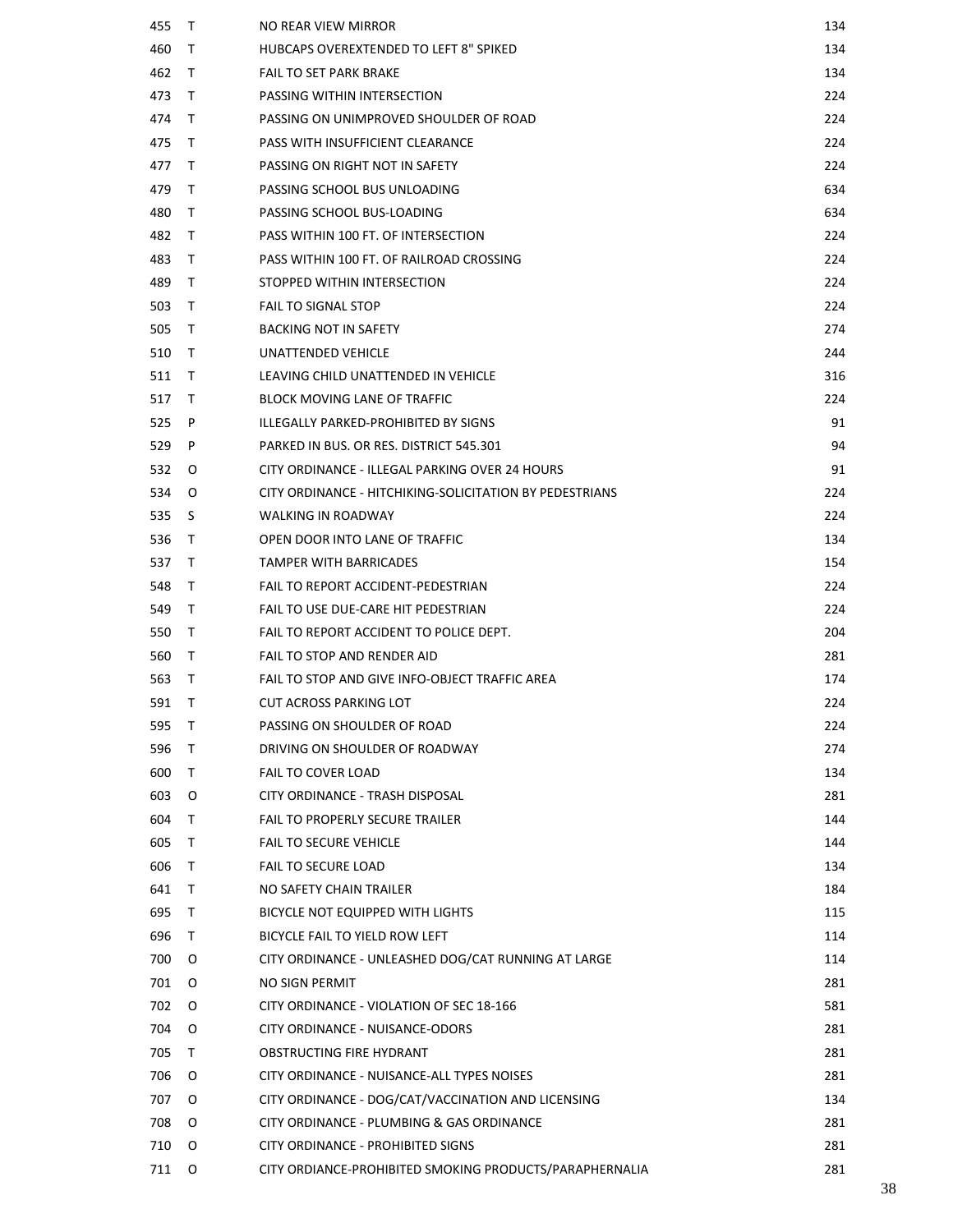| 712 | O   | CITY ORDINANCE - WASTE MATERIAL CONTAINERS COLLECTION                       | 281  |
|-----|-----|-----------------------------------------------------------------------------|------|
| 713 | O   | CITY ORDINANCE - DRIVEWAY ORDINANCE SEC.14-4 E                              | 281  |
| 715 | O   | CITY ORDINANCE - NUISANCES-NOISE                                            | 281  |
| 718 | S.  | PAINT SPRAY BOOTH IFC 1504.1                                                | 1000 |
| 719 | O   | CITY ORDINANCE - PROHIBITED USE OF WIRELESS COMM DEVICE WHILE DRIVING       | 224  |
| 721 | O   | NO STOPPING/STANDING/PK IN ROADWAY                                          | 281  |
| 722 | O   | SECTION 18-164 NUISANCE                                                     | 581  |
| 725 | S.  | NUISANCE-RUBBISH, STRUCTURES, ETC.                                          | 281  |
| 726 | O   | CITY ORDINANCE - LIVESTOCK IN RESIDENTIAL AREA                              | 281  |
| 730 | O   | CITY ORDINANCE - DRIVE-WAYS SEC.14-4(D)(E)                                  | 281  |
| 731 | S.  | TRAIN OBSTRUCTING CROSSING                                                  | 154  |
| 742 | O   | CITY ORDINANCE-ALARM SYSTEM INSTALLATION W/O PERMIT                         | 581  |
| 746 | S   | MINOR - TOB/CIG PROD/POSS/PUR/CONSUME                                       | 281  |
| 750 | O   | CITY ORDINANCE - DIGGING OUT                                                | 224  |
| 751 | O   | CITY ORDINANCE - HORN, VEHICLE SOUNDING OF                                  | 281  |
| 753 | O   | CITY ORDINANCE - FAIL TO HAVE CURRENT REG. FOR ANIMALS                      | 134  |
| 754 | O   | CITY ORDINANCE - ANIMAL QUARANTINE                                          | 134  |
| 755 | O   | CITY ORDINANCE - FIRE CODE LOCKED EXITS                                     | 581  |
| 756 | O   | CITY ORDINANCE - DISCHARGE WASTE IN PUBLIC SEWER                            | 281  |
| 757 | O   | CITY ORDINANCE - TIRE STORAGE AND MOSQUITO CONTROL                          | 331  |
| 758 | O   | CITY ORDINANCE - NOISY VEHICLES                                             | 281  |
| 759 | O   | CITY ORDINANCE - ILLEGAL DUMPING                                            | 2000 |
| 760 | O   | CITY ORDINANCE - JUNK VEHICLE PARTS                                         | 281  |
| 761 | O   | CITY ORDINANCE - JUNK VEHICLE                                               | 281  |
| 762 | O   | CITY ORDINANCE - OBSTRUCTION SIDEWALK/EASEMENT/STREET                       | 581  |
| 763 | O   | CITY ORDINANCE - WATER-EMERGENCY RATIONING                                  | 281  |
| 765 | O   | CITY ORDINANCE - FIREWORKS                                                  | 1000 |
| 766 | O   | CITY ORDINANCE - COLLECTION BY CITY ONLY                                    | 581  |
| 767 | O   | CITY ORDINANCE - CERTIFICATE OF OCCUPANCY                                   | 281  |
| 769 | S   | STORAGE/USE HAZARDOUS MATERIALS                                             | 1000 |
| 770 | - S | OCCUPANCY PROHIB BEFORE APPROVAL                                            | 581  |
| 771 | S   | COMBUSTIBLE WASTE DUMPSTER PERMIT                                           | 581  |
| 772 | O   | C/C MAINT SPRINKLER SYSTEM                                                  | 1000 |
| 773 | O   | C/C MAINT FIRE ALARM SYSTEM                                                 | 1000 |
| 775 | O   | CITY ORDINANCE - NO DEVELOPMENT PERMIT                                      | 281  |
| 776 | O   | CITY ORDINANCE - SOLICITING WITH NO PERMIT                                  | 300  |
| 777 | S   | ACCESS TO ELECTRICAL PANELS                                                 | 331  |
| 778 | S.  | EXIT SIGN MUST BE LIGHTED                                                   | 581  |
| 779 | O   | CITY ORDINANCE - DRIVEWAY SURFACE                                           | 281  |
| 780 | O   | CITY ORDINANCE - VIOLATION SEC 36-27                                        | 2081 |
| 781 | O   | CITY ORDINANCE - DISCHARGE WASTEWATER                                       | 281  |
| 789 | O   | CITY ORDINANCE - UNLICENSED WRECKER                                         | 281  |
| 790 | O   | CITY ORDINANCE - UNLICENSED WRECKER DRIVER                                  | 281  |
| 791 | O   | C.O-ABANDONMENT OF NONCOFORMING USES AND STRUCTURES& CESSATION OF USE<br>OF | 281  |
| 792 | O   | CITY ORDINANCE- NO BUILDING PERMIT                                          | 281  |
| 793 | O   | CITY ORDINANCE- ATTENTION GETTING DEVICE                                    | 281  |
| 803 | S   | FURNISH ALCOHOL TO MINOR                                                    | 281  |
| 804 | O   | CITY ORDINANCE - DISCHG FIREARM IN CITY LIMITS                              | 281  |
| 812 | S   | D.O.C. PUBLIC EXPOSURE                                                      | 316  |
|     |     |                                                                             |      |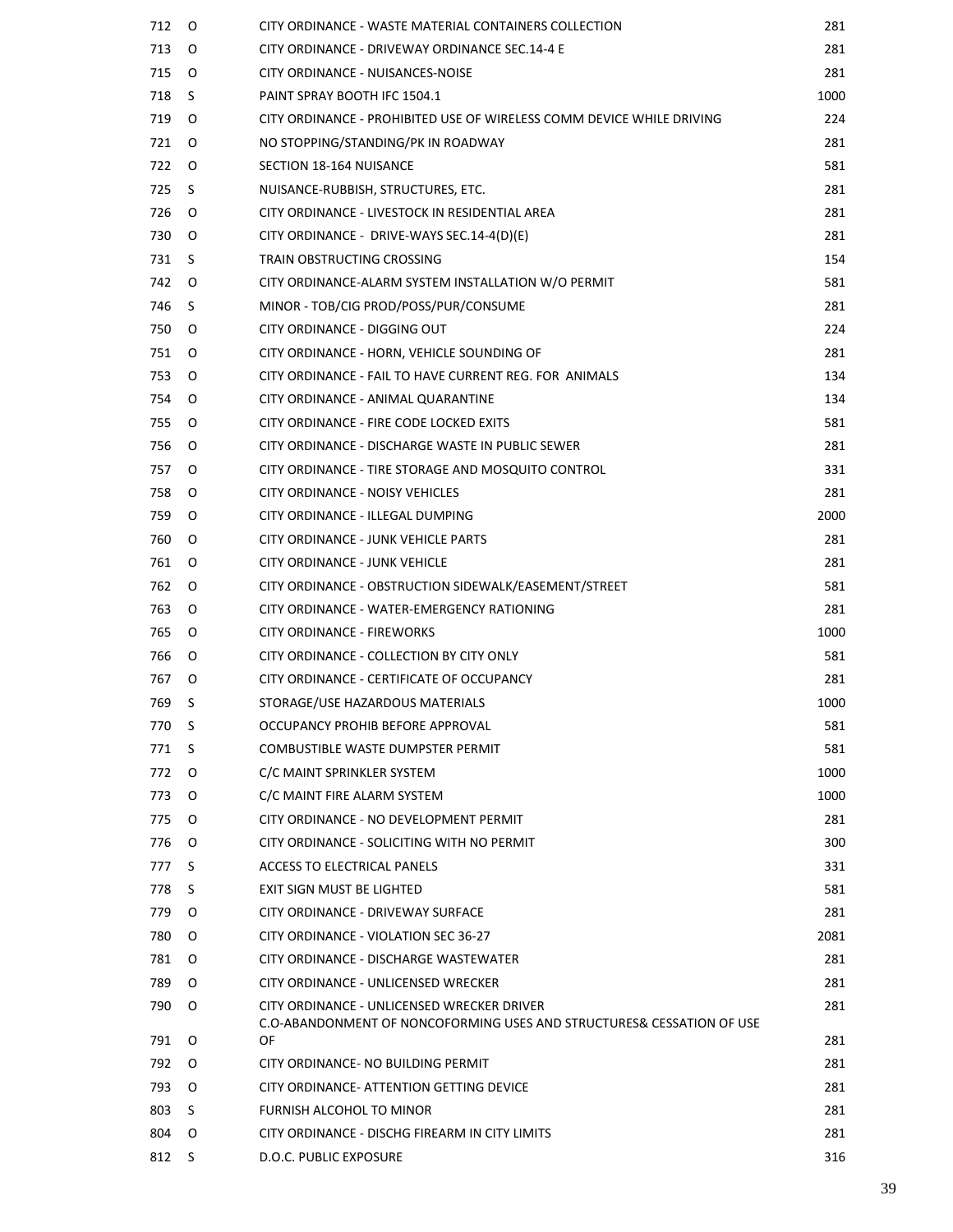| 815    | -S           | <b>ASSAULT BY THREAT</b>                                                             | 316 |
|--------|--------------|--------------------------------------------------------------------------------------|-----|
| 816    | S            | ASSAULT BY PHYSICAL CONTACT                                                          | 316 |
| 830    | -S           | SALE OF ALCOHOL TO CERTAIN PERSONS                                                   | 281 |
| 832    | -S           | POSSESS INTOXICANTS ON SCHOOL PROPERTY                                               | 281 |
| 847    | <sub>S</sub> | THEFT OF SERVICE                                                                     | 316 |
| 855    | <sub>S</sub> | LITTERING                                                                            | 281 |
| 863    | S            | CONSUME ALCOHOL DURING PROHIBITED HOURS                                              | 281 |
| 864    | S            | CONTEMPT FOR DISOBEYING COURT ORDER                                                  | 81  |
| 865    | S            | <b>CONTEMPT OF COURT</b>                                                             | 281 |
| 867    | O            | CITY ORDINANCE - CURFEW-NIGHTTIME                                                    | 214 |
| 868    | O            | CITY ORDINANCE - CURFEW-DAYTIME                                                      | 214 |
| 869    | S.           | <b>FAIL TO ATTEND SCHOOL</b>                                                         | 265 |
| 871    | -S           | ELECTRICAL HAZARDS                                                                   | 331 |
| 872    | -S           | <b>EXIT SIGNS FIRE CODE</b>                                                          | 581 |
| 873    | S            | DISRUPTION OF TRANSPORTATION                                                         | 281 |
| 874    | -S           | <b>DISRUPTION OF CLASSES</b>                                                         | 281 |
| 875    | -S           | <b>CRIMINAL TRESPASS</b>                                                             | 316 |
| 876    | -S           | TRESPASS - SCHOOL GROUNDS                                                            | 281 |
| 878    | -S           | DISRUPTION OF SCHOOL ACTIVITIES                                                      | 281 |
| 1000   | S            | CRIMINAL MISCHIEF/CLASS C                                                            | 316 |
| 1002   | -S           | TAMPERING W/ A GOVT RECORD( SCHOOL ENROLLMENT)                                       | 581 |
| 1010   | -S           | RECKLESS DAMAGE OR DESTRUCTION                                                       | 316 |
| 1020   | -S           | <b>THEFT</b>                                                                         | 316 |
| 1105   | $\top$       | USE WIRELESS COMMUNICATION DEVICE IN SCHOOL ZONE                                     | 359 |
| 1106   | $\top$       | USE A WIRELESS COMMUNICATION DEVICE FOR ELECTRONIC MESSAGING WHILE<br><b>DRIVING</b> | 233 |
| 1130   | -S           | <b>FAILURE TO IDENTIFY</b>                                                           | 316 |
| 1170   | -S           | D.O.C. OBSCENE LANGUAGE                                                              | 316 |
| 1171   | -S           | D.O.C. OFFENSIVE GESTURE/DISPLAY                                                     | 316 |
| 1172   | -S           | D.O.C. NOXIOUS/UNREASONABLE ODOR (CHEMICAL)                                          | 316 |
| 1173   | S            |                                                                                      | 281 |
| 1174   | -S           | D.O.C. ABUSE OR THREATEN (OFFENSIVE MANNER)<br>D.O.C. UNREASONABLE NOISE             | 316 |
|        | S.           | D.O.C. FIGHTING WITH ANOTHER                                                         |     |
| 1175   |              |                                                                                      | 281 |
| 1176   | S.           | D.O.C. WINDOW PEEPING-DWELLING                                                       | 316 |
| 1177 S |              | D.O.C. WINDOW PEEPING/HOTEL OR MOTEL                                                 | 316 |
| 1178   | -S           | D.O.C. DISCHARGES FIREARM/PUBLIC ROADWAY                                             | 316 |
| 1180   | S.           | MAKE FIREARM ACCESSIBLE TO A CHILD                                                   | 316 |
| 1181   | S S          | <b>OBSCENE DISPLAY</b>                                                               | 316 |
| 1210   | - S          | SMOKING TOBACCO-PROHIBITED AREAS                                                     | 316 |
| 1220   | S.           | PUBLIC INTOXICATION                                                                  | 316 |
| 1230   | S.           | POSSESSION/CONSUMPTION OF ALCOHOL IN MOTOR VEHICLE                                   | 316 |
| 2000   | S.           | CONSUME ALCOHOLIC BEVERAGES ON OFF-PREMISED LICENSE ACCOUNT                          | 281 |
| 2001   | S S          | SALE TO CERTAIN PERSONS                                                              | 281 |
| 2010   | S.           | CONSUMPTION OF ALCOHOLIC BEVERAGES NEAR A SCHOOL                                     | 281 |
| 2090   | S.           | SALE OF TOBACCO PRODUCTS TO A MINOR                                                  | 281 |
| 2091   | S S          | SELL CIG/TOB PRODUCTS W/O PERMIT                                                     | 281 |
| 2100   | S.           | POSSESSION OF DRUG PARAPHERNALIA                                                     | 281 |
| 2200   | $\top$       | <b>FAIL TO SET PARK BRAKE</b>                                                        | 134 |
| 273E   | Τ            | FICTITIOUS INSPECTION STICKER                                                        | 281 |
| 2900   | S.           | EQUIPMENT NOT IN COMPLIANCE W/ FEDERAL STANDARDS 49 C.F.R.571.108                    | 281 |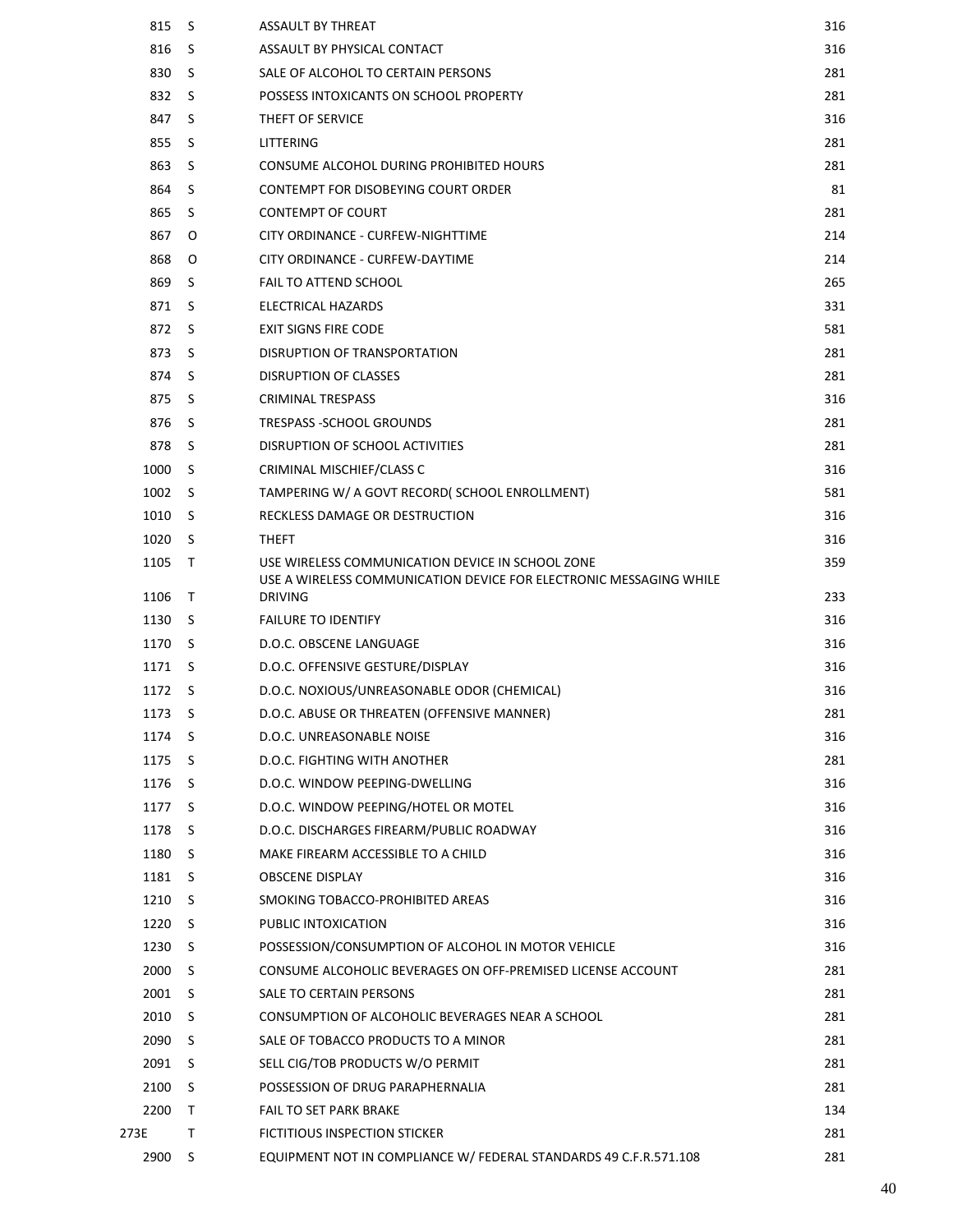| 3001 | T      | SPEEDING SEE CHART                                         |     |
|------|--------|------------------------------------------------------------|-----|
| 3002 | Τ      | UNSAFE SPEED/TOO FAST FOR CONDITIONS                       | 274 |
| 3003 | Τ      | <b>IMPEDING TRAFFIC</b>                                    | 274 |
| 3004 | Τ      | RACING/DRAG RACING/ACCELERATION CONTEST FOR SPEED          | 274 |
| 3005 | Τ      | FAIL TO YIELD R-O-W                                        | 274 |
| 3006 | Τ      | RAN STOP SIGN                                              | 274 |
| 3007 | Τ      | RAN RED LIGHT                                              | 274 |
| 3008 | Τ      | DISREGARD FLASHING YELLOW SIGNAL                           | 274 |
| 3009 | Τ      | <b>CHANGED LANE WHEN UNSAFE</b>                            | 274 |
| 3011 | Т      | TURNED LEFT FROM WRONG LANE                                | 274 |
| 3012 | Τ      | TURNED RIGHT FROM WRONG LANE                               | 274 |
| 3013 | Τ      | <b>CUT CORNER LEFT TURN</b>                                | 274 |
| 3014 | T      | <b>IMPROPER TURN</b>                                       | 274 |
| 3015 | Τ      | DROVE ON WRONG SIDE OF ROAD                                | 274 |
| 3016 | Τ      | DROVE WRONG WAY ON ONE-WAY ROADWAY                         | 274 |
| 3017 | Τ      | FOLLOWING TOO CLOSELY                                      | 284 |
| 3018 | T      | PASSED - INSUFFICIENT CLEARANCE                            | 274 |
| 3019 | T      | DISREGARD NO PASSING ZONE                                  | 274 |
| 3020 | Τ      | ILLEGAL PASS ON RIGHT                                      | 274 |
| 3021 | T      | FAILED TO STOP FOR SCHOOL BUS (OR REMAIN STOPPED)          | 634 |
| 3022 | T      | FAILED TO PASS TO RIGHT SAFELY/IMPROPER PASSING            | 274 |
| 3024 | T      | UNSAFE START FROM PARKED, STOPPED, STANDING                | 274 |
| 3025 | Τ      | FAIL TO MAINT. FINA. RESP. 2ND/OFF.                        | 581 |
| 3026 | Τ      | PARKING ON ROADWAY                                         | 274 |
| 3028 | T      | CROSSING PHYSICAL BARRIER                                  | 274 |
| 3031 | Т      | UNRESTRAINED CHILD UNDER 8 YEARS OF AGE                    | 254 |
| 3032 | Τ      | NO SEAT BELT - DRIVER                                      | 194 |
| 3033 | T      | NO SEAT BELT - PASSENGER                                   | 194 |
| 3034 | $\top$ | CHILD (8-16) NOT SECURED BY SAFETY BELT                    | 194 |
| 3038 | Т      | OPERATE VEHICLE WITH CHILD IN OPEN BED                     | 274 |
| 3039 | Τ      | SPEEDING OVER 15MPH (CDL ONLY)                             | 134 |
| 3045 | Τ      | FAIL TO GIVE INFORMATION/RENDER AID<\$200                  | 221 |
| 3049 | Τ      | FAIL TO MAINT. FINA. RESP                                  | 296 |
| 3050 | Τ      | <b>FAIL TO CONTROL SPEED</b>                               | 274 |
| 3051 | T      | OPERATING VEH BELOW POSTED MIN SPEED                       | 274 |
| 3052 | Т      | FAIL TO YIELD R-O-W TO VEHICLE IN INTERSECTION (STOP SIGN) | 274 |
| 3053 | Τ      | FAILED TO YIELD R-O-W AT YIELD SIGN                        | 274 |
| 3054 | Τ      | FAIL TO YIELD R-O-W AT OPEN INTERSECTION                   | 274 |
| 3055 | Τ      | FAIL TO YIELD R-O-W TURNING LEFT                           | 274 |
| 3056 | Τ      | FAIL TO YIELD R-O-W (PRIVATE DRIVE/ALLEY, BUILDING)        | 274 |
| 3057 | Τ      | FAIL TO YIELD R-O-W TO EMERGENCY VEHICLE                   | 274 |
| 3058 | Τ      | FAIL TO YIELD R-O-W ON GREEN ARROW SIGNAL                  | 274 |
| 3059 | Τ      | DISREGARD OFFICIAL TRAFFIC CONTROL DEVICE                  | 274 |
| 3060 | Τ      | FAILED TO STOP AT DESIGNATED POINT (STOP SIGN)             | 274 |
| 3061 | Τ      | FAIL TO STOP-DESIGNATED POINT (AT YIELD SIGN)              | 274 |
| 3062 | Τ      | LACK OF CAUTION TURNING ON GREEN ARROW                     | 274 |
| 3063 | Τ      | FAILED TO STOP AT PROPER PLACE (TRAFFIC LIGHT)             | 274 |
| 3064 | T      | FAIL TO STOP AT PROPER (NOT AT INTERSECTION)               | 274 |
| 3065 | Τ      | DISREGARD WARNING SIGN AT CONSTRUCTION                     | 274 |
| 3066 | Т      | DROVE THROUGH SAFETY ZONE                                  | 274 |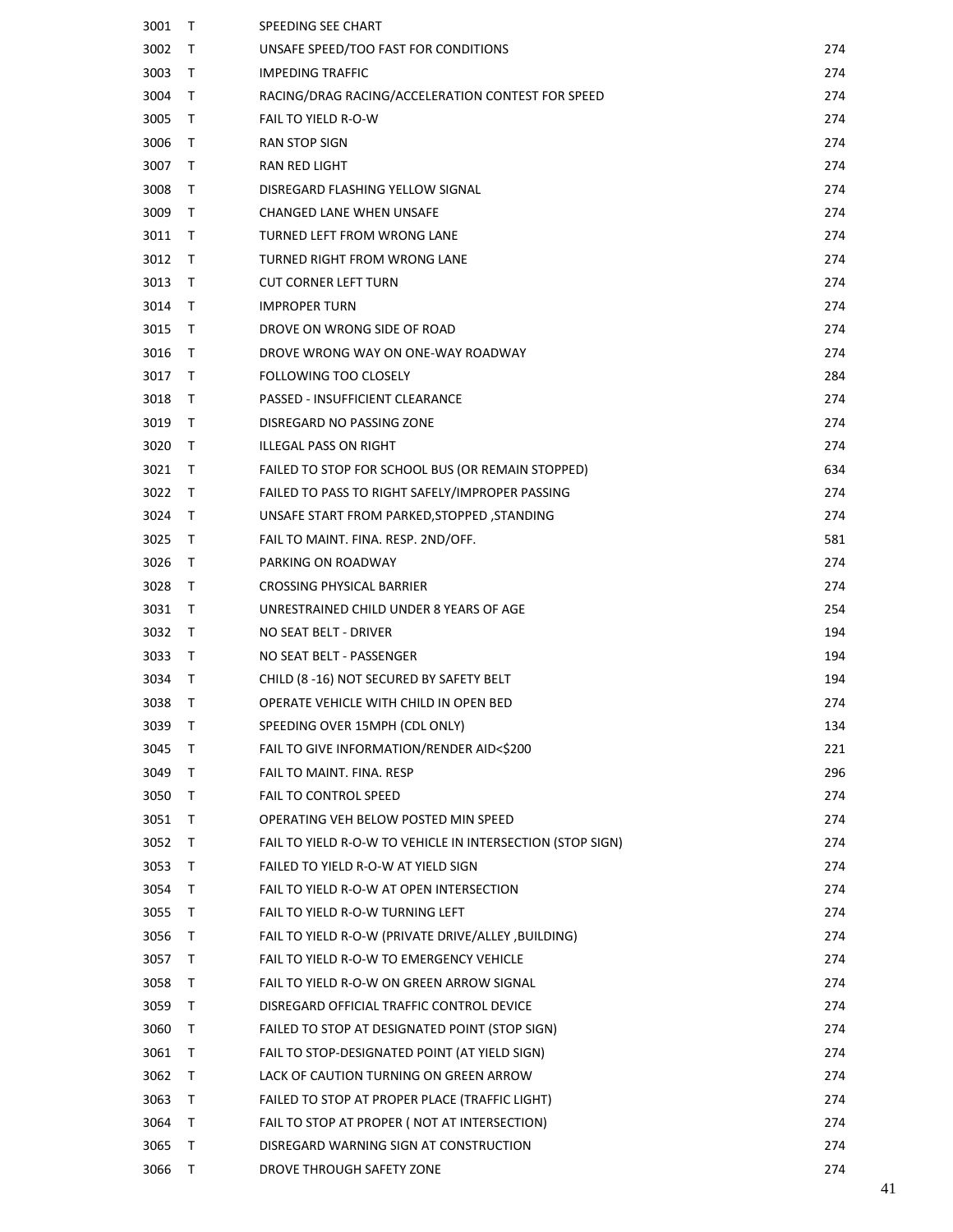| 3067 | Τ            | DISREGARD FLASHING RED SIGNAL (AT STOP SIGN, ETC)            | 274 |
|------|--------------|--------------------------------------------------------------|-----|
| 3068 | T            | FAILED TO STOP AT PROPER PLACE (FLASHING RED SIGNAL)         | 274 |
| 3069 | T.           | DISREGARD LANE CONTROL SIGNAL                                | 274 |
| 3070 | T            | <b>FAILED TO MAINTAIN SINGLE LANE</b>                        | 274 |
| 3071 | T.           | DISREGARD NO LANE CHANGE SIGN                                | 274 |
| 3072 | T            | DISREGARD SIGNAL AT RR CROSSING                              | 274 |
| 3073 | T.           | DISREGARD RR CROSSING GATE OR FLAGMAN                        | 274 |
| 3074 | T            | FAILED TO STOP AT MARKED RR CROSSING                         | 274 |
| 3075 | T.           | OPER OF HEAVY EQUIP DISREGARDED SIGNAL OF APPROACHING TRAIN  | 274 |
| 3076 | T            | TURNED ACROSS DIVIDING SECTION                               | 274 |
| 3077 | T.           | <b>IMPROPER RT TURN TOO WIDE</b>                             | 274 |
| 3078 | T            | DISREGARD TURN MARKS                                         | 274 |
| 3079 | T.           | MADE U TURN ON CURVE OR HILL                                 | 274 |
| 3080 | T.           | <b>TURNED WHEN UNSAFE</b>                                    | 274 |
| 3081 | T            | <b>CROSSING PROPERTY (CUT CORNER)</b>                        | 274 |
| 3082 | T.           | FAIL TO Y-O-W ON LEFT WHEN PASSING AN OBSTRUCTION            | 274 |
| 3084 | T.           | <b>FAIL TO SIGNAL LANE CHANGE</b>                            | 274 |
| 3085 | T            | FAILED TO GIVE ONE-HALF OF ROADWAY                           | 274 |
| 3086 | T.           | <b>FAIL TO PASS ON RIGHT</b>                                 | 274 |
| 3088 | T.           | DROVE ON WRONG SIDE OF DIVIDED HIGHWAY                       | 274 |
| 3089 | T.           | DROVE CENTER LANE (NOT PASSING/NOT TURNING LEFT)             | 274 |
| 3090 | T            | DROVE WRONG WAY IN DESIGNATED LANE                           | 274 |
| 3091 | T.           | WRONG SIDE OF ROAD - NO PASSING                              | 274 |
| 3092 | T            | CUT IN AFTER PASSING                                         | 274 |
| 3096 | T.           | <b>FAILED TO SIGNAL TURN</b>                                 | 274 |
| 3097 | T.           | FAILED TO SIGNAL INTENT PRIOR TO 100 FT                      | 274 |
| 3099 | T.           | <b>IMPROPER TURN OR HAND SIGNAL</b>                          | 274 |
| 3101 | T.           | DRIVING WHILE LICENSE SUSPENDED/INVALID                      | 381 |
| 3103 | S            | NO DRIVER'S LICENSE                                          | 189 |
| 3106 | S            | VIOLATE DL RESTRICTION                                       | 189 |
| 3107 | S            | PERMIT UNLAWFUL USE OF DL                                    | 189 |
| 3112 | T            | MOTORCYCLE NO ENDORSEMENT                                    | 189 |
| 3115 | T.           | FAILED TO YIELD TO PEDESTRIAN ON SIDEWALK                    | 274 |
| 3116 | T.           | FAILED TO YIELD TO PEDESTRIANS IN CROSSWALK                  | 274 |
| 3120 | T.           | MOTORCYCLE PASSENGER WITHOUT APPROVED HEADGEAR               | 147 |
| 3121 | $\mathsf{T}$ | DISREGARD POLICE OFFICER                                     | 274 |
| 3124 | T.           | <b>FAILED TO GIVE WAY WHEN OVERTAKEN</b>                     | 274 |
| 3125 | T.           | INCREASE SPEED WHILE BEING OVERTAKEN                         | 274 |
| 3127 | T.           | DROVE ONTO (FROM) CONTROLLED ACCESS HIGHWAY WHERE PROHIBITED | 274 |
| 3131 | $\mathsf{T}$ | FAILED TO STOP FOR APPROACHING TRAIN                         | 274 |
| 3138 | T.           | FAILED TO STOP (ALLEY, DRIVEWAY, BLD)                        | 274 |
| 3149 | S            | WRONG MVR - ASSIGNED TO OTHER VEH                            | 181 |
| 3155 | T.           | FAILED TO DIM HEADLIGHTS - MEETING                           | 189 |
| 3156 | T.           | FAILED TO DIM HEADLIGHTS - FOLLOWING                         | 189 |
| 3161 | S            | NO MOUNTED HEAD LAMP                                         | 156 |
| 3162 | T.           | DEFECTIVE HEAD LAMP                                          | 209 |
| 3163 | T.           | HEADLAMP(S) GLARING, NOT ADJUSTED                            | 209 |
| 3166 | $\mathsf{T}$ | NO TAIL LAMPS(S)-NOT EQUIPPED                                | 209 |
|      | T.           |                                                              | 209 |
| 3167 | T            | DEFECTIVE TAIL LAMP(S)                                       | 209 |
| 3168 |              | TAIL LAMP(S) IMPROPERLY LOCATED                              |     |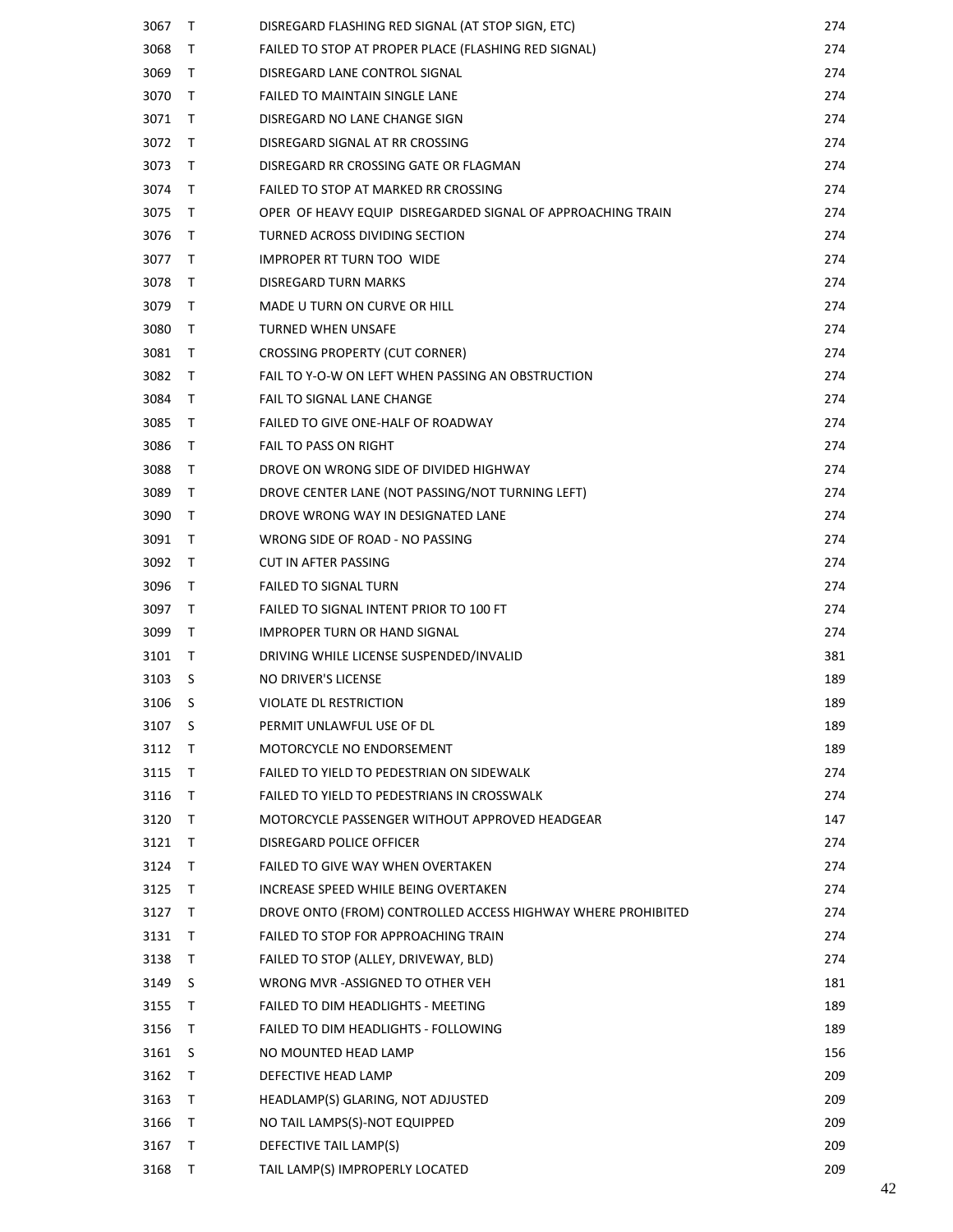| 3169 | T  | NO STOP LAMP(S)                                                                           | 209 |
|------|----|-------------------------------------------------------------------------------------------|-----|
| 3170 | Τ  | DEFECTIVE STOP LAMP(S)                                                                    | 209 |
| 3172 | T  | DEFECTIVE TURN SIGNAL LAMP(S)                                                             | 209 |
| 3174 | T  | DEFECTIVE PARKING LAMP(S)                                                                 | 209 |
| 3175 | T  | IMPROPER USE OF BACK-UP LAMPS                                                             | 209 |
| 3186 | T  | WHITE LIGHTS SHOWING TO REAR                                                              | 209 |
| 3194 | T  | <b>COASTING</b>                                                                           | 274 |
| 3198 | T  | DROVE WITHOUT LIGHTS (WHEN REQUIRED)                                                      | 274 |
| 3202 | T. | VIOLATE OPERATING HOURS-MINOR                                                             | 189 |
| 3204 | T  | PASSING EMERGENCY VEHICLE                                                                 | 274 |
| 3205 | T  | EXPIRED MOTOR VEHICLE INSPECTION                                                          | 177 |
| 3207 | T  | MOTORCYCLE OPERATOR WITHOUT APPROVED HEADGEAR                                             | 151 |
| 3210 | T  | MOTORCYCLE OPER W/PASS W/O APPROVED HEADGEAR                                              | 151 |
| 3225 | T  | UNNECESSARY USE OF HORN                                                                   | 334 |
| 3227 | T  | <b>MUFFLER VIOLATION</b>                                                                  | 214 |
| 3229 | T  | DEFECTIVE EXHAUST EMISSION SYSTEM                                                         | 214 |
| 3231 | T. | <b>ILLEGAL WINDOW TINTING</b>                                                             | 209 |
| 3233 | T  | DEFECTIVE WINDSHIELD WIPER                                                                | 209 |
| 3251 | Τ  | NO FRONT SEAT BELTS (REQUIRED)                                                            | 194 |
| 3252 | P  | PARKED WITHIN AN INTERSECTION                                                             | 187 |
| 3253 | P  | PARKED ON A CROSSWALK                                                                     | 82  |
| 3259 | T  | <b>EXPIRED DRIVERS LICENSE</b>                                                            | 189 |
| 3260 | T  | EXPIRED COMMERIAL DRIVERS LICENSE                                                         | 189 |
| 3263 | T  | FAIL TO DISPLAY DRIVER'S LICENSE                                                          | 189 |
| 3264 | T  | FAIL TO CHANGE ADDRESS DRIVER'S LICENSE                                                   | 189 |
| 3272 | T  | FAIL TO COMPLY WITH REQUIREMENTS ON STRIKING UNATTENDED VEHICLE                           | 274 |
| 3273 | T  | DUTIES UPON STRIKING A FIXED OBJECT                                                       | 221 |
| 3274 | T  | NO LICENSE PLATE LIGHT                                                                    | 209 |
| 3277 | T  | UNAUTHORZED RED, WHITEOR BLUE FLASHING LIGHTS                                             | 156 |
| 3284 | P  | PARKED DOUBLE                                                                             | 82  |
| 3287 | T  | FAIL TO YIELD R-O-W TURNING ON RED SIGNAL                                                 | 274 |
| 3288 | T  | FAIL TO YIELD R-O-W CHANGING LANES                                                        | 274 |
| 3300 | T  | MORE THAN ONE LICENSE (CDL)                                                               | 189 |
| 3301 | T  | NO COMMERCIAL DRIVER'S LICENSE (CDL)                                                      | 189 |
| 3302 | T  | CHANGE NAME/MAILING ADDRESS LATER THAN 30 DAYS (CDL)                                      | 189 |
| 3303 | T  | FAIL TO GET A TEXAS CDL AFTER 30DAYS OF RESIDENCE IN THIS STATE                           | 189 |
| 3304 | T  | FALSE STATEMENT ON CDL APPLICATION OR CERTIFICATE                                         | 189 |
| 3305 | T  | ENDORSEMENT VIOLATION ON CDL                                                              | 234 |
| 3306 | T  | RESTRICTION VIOLATION - CDL                                                               | 181 |
| 3309 | S  | <b>OPEN CONTAINER- DRIVER</b>                                                             | 581 |
| 3312 | T  | NEGLIGENT COLLISION                                                                       | 274 |
| 3314 | S  | INTERFERE WITH FUNERAL PROCESSION                                                         | 369 |
| 3315 | Τ  | DROVE ON SIDEWALK                                                                         | 274 |
| 3316 | T  | BACKED UPON SHOULDER(OR ROADWAY) OF CONTROLLED ACCESS HIGHWAY / ILLEGAL<br><b>BACKING</b> | 274 |
| 3320 | T  | OBSTRUCTING TRAFFIC                                                                       | 274 |
| 3323 | S  | OPEN CONTAINER-PASSENGER                                                                  | 581 |
| 3333 | T  | VIOLATE PROMISE TO APPEAR                                                                 | 226 |
| 3337 | S  | FAILURE TO APPEAR/BAIL JUMPING                                                            | 226 |
| 3341 | Т  | DRIVING AROUND WARNING SIGNS/ BARRICADES                                                  | 274 |
|      |    |                                                                                           |     |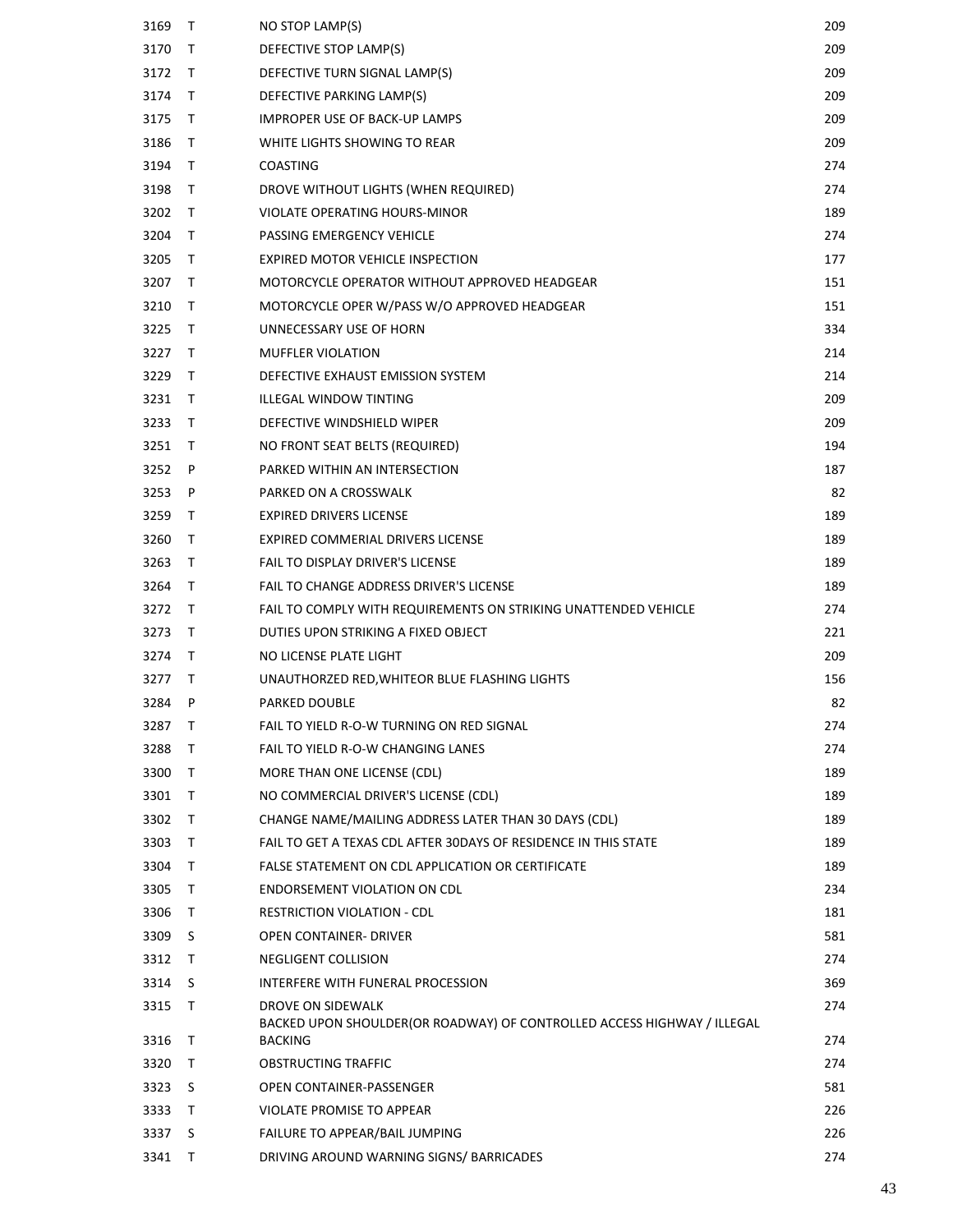| 3342  | $\top$ | DISREGARD WARNING SIGNS OR BARRICADES                          | 274  |
|-------|--------|----------------------------------------------------------------|------|
| 3364  | $\top$ | PARENT/GUARDIAN PERMITTED UNLICENSED MINOR TO DRIVE            | 154  |
| 3365  | $\top$ | NON-GUARDIAN PERMITTED UNLICENSED DRIVERTO DRIVE               | 154  |
| 3519  | -S     | JAYWALKING                                                     | 281  |
| 3528  | -S     | PEDESTRIAN WALKING WRONG WAY                                   | 281  |
| 3550  | P      | <b>BLOCKING HANDICAP ACCESS</b>                                | 581  |
| 3551  | P      | PARK/STAND/STOP BETWEEN SAFETY ZONE AND CURB                   | 567  |
| 3552  | P      | PARK/STAND IN FRONT OF PUBLIC/PRIVATE DRIVE                    | 185  |
| 3553  | S      | HANDICAP PARKING VIOLATIONS                                    | 567  |
| 3554F | P      | PARKED IN A FIRE LANE (FIRE MARSHALL)                          | 567  |
| 3555  | P      | PARK BICYCLE ON SIDEWALK/IMPEDE TRAFFIC                        | 82   |
| 3556  | P      | PARKING/STOPPING/STANDING ON A SIDEWALK                        | 82   |
| 3557  | P      | PARKING/STOPPING/STANDING ON RAILROAD TRACKS                   | 82   |
| 3561  | P      | PARKED FACING TRAFFIC                                          | 82   |
| 3564  | P      | PARKED WITH WHEELS OVER 18 INCHES FROM CURB OR EDGE OF ROADWAY | 82   |
| 3565  | P      | PARKED WITHIN 50 FEET OF RAILROAD CROSSING                     | 82   |
| 3569  | P      | PARKING/STANDING WITHIN 15 FEET OF A FIRE HYDRANT              | 567  |
| 3570  | P      | PARK OR STAND WITHIN 20 FT OF CROSSWALK AT INTERSECTION        | 82   |
| 3571  | P      | PARK OR STAND WITHIN 20 FT OF DRIVEWAY TO FIRE STATION         | 82   |
| 3572  | P      | PARK OR STAND WITHIN 30 FT OF A TRAFFIC CONTROL DEVICE         | 82   |
| 3582  | $\top$ | DISREGARD PEDESTRIAN CONTROL SIGNAL                            | 274  |
| 3589  | $\top$ | CROSSED FIRE HOSE WIHTOUT PERMISSION                           | 634  |
| 3590  | $\top$ | DROVE INTO BLOCK WHERE FIRE ENGINE STOPPED                     | 274  |
| 3591  | $\top$ | <b>FOLLOWING AMBULANCE</b>                                     | 334  |
| 3594  | P      | OBSTRUCTING FIRE APPARATUS                                     | 281  |
| 3622  | $\top$ | <b>IMPROPERLY SECURED TAILGATE</b>                             | 209  |
| 3627  | $\top$ | VEHICLE W/O REQIRED EQUIP OR IN UNSAFE CONDITION               | 156  |
| 3656  | $\top$ | DISPLAY EXPIRED REGISTRATION                                   | 177  |
| 3658  | $\top$ | DISPLAY UNCLEAN LICENSE PLATES                                 | 177  |
| 3667  | T      | OPER. MTR. VEH. W/OUT LICENSE PLT OR W/ONE L/PLT               | 177  |
| 3668  | $\top$ | OPERATE UNREGISTERED MOTOR VEHICLE                             | 177  |
| 3722  | T      | OVER ALLOWABLE GROSS WEIGHT-PERMIT VIOLATION                   | 254  |
| 3800  | S      | MINOR - IN POSSESSION ALCOHOL                                  | 281  |
| 3801  | S.     | MINOR - ATTEMPT TO PURCHASE ALCOHOL                            | 281  |
| 3802  | S      | MINOR - PURCHASE ALCOHOL                                       | 281  |
| 3803  | S      | MINOR - CONSUMPTION OF ALCOHOL                                 | 281  |
| 3804  | S      | MINOR - MISREPRESENTATION OF AGE                               | 154  |
| 3805  | S.     | MINOR - PUBLIC INTOXICATION                                    | 281  |
| 3806  | S      | MINOR - DRIVING UNDER THE INFLUENCE                            | 281  |
| 3907  | S      | MASSAGE THERAPIST NO REGISTRATIONHEALTH CODE 455.151A          | 581  |
| 3908  | S      | MASSAGE THERAPIST ADVERTISING UNREGISTERHEALTH CODE 455.205C   | 581  |
| 4162  | S      | UNLAWFUL TRANSPORT OR USE OF DIESEL FUEL                       | 281  |
| 840E  | T      | FLEEING FROM A POLICE OFFICER                                  | 281  |
| 9005  | S      | OVERWEIGHT 20,001-40,000                                       | 5081 |
| 3005A | T      | FAIL TO YIELD R-O-W TO VEHICLE ENTERING FROM HIGHWAY           | 274  |
| 3005B | Τ      | FAIL TO YIELD R-O-W TO VEHICLE LEAVING HIGHWAY                 | 274  |
| 3005C | T.     | FAIL TO YIELD R-O-W INTERSECTION W/TRAF CNTRL DEVICE           | 274  |
| 3015A | T      | DROVE ON WRONG SIDE OF ROAD/BRIDGE                             | 274  |
| 3015B | Τ      | DROVE ON WRONG SIDE OF ROAD/INTERSECTION                       | 274  |
| 3015C | Τ      | DROVE ON WRONG SIDE OF ROAD/RR GRADE                           | 274  |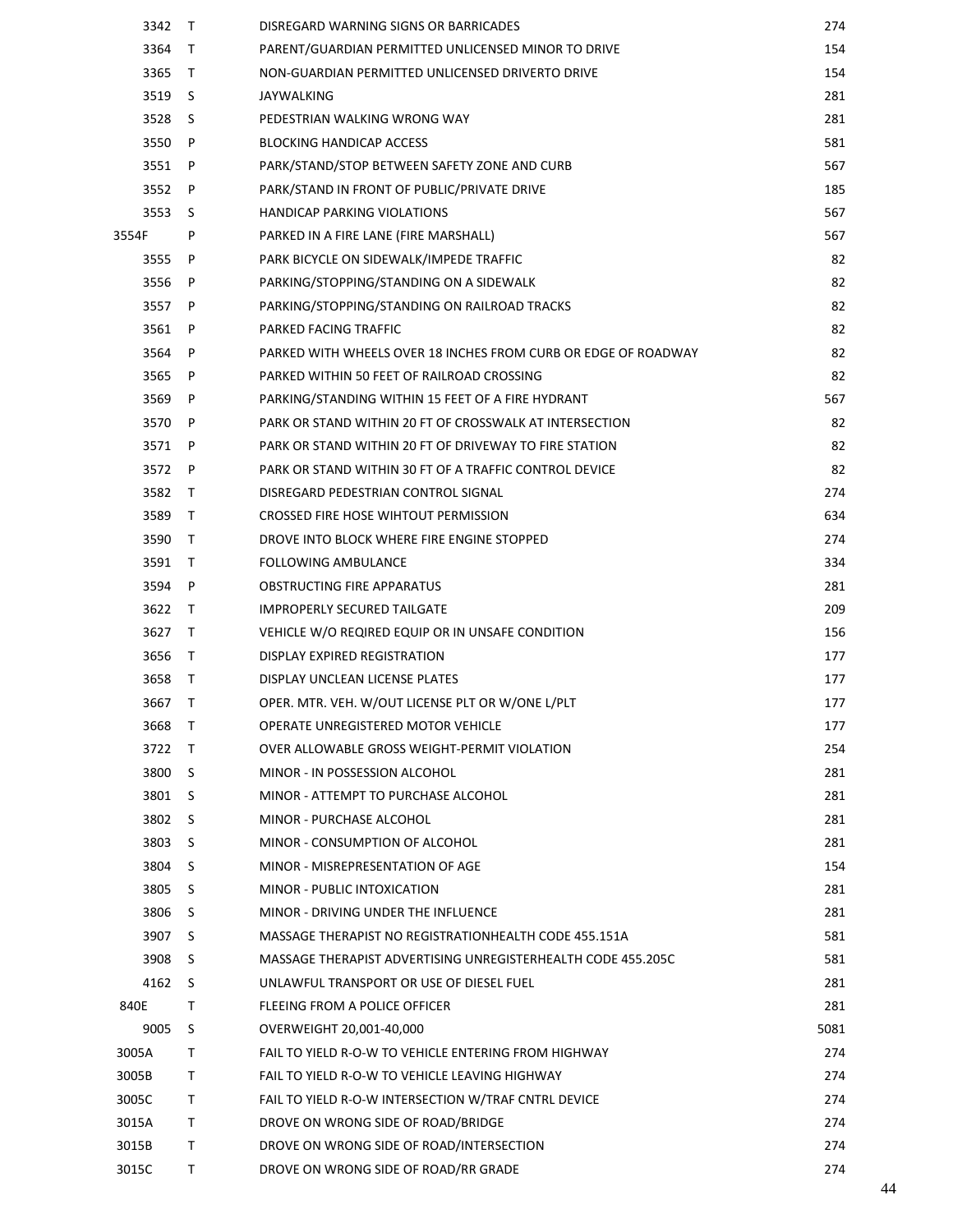| 3052A  | т | FAILED TO YIELD AT STOP INTERSECTION                  | 274 |
|--------|---|-------------------------------------------------------|-----|
| 3096A  | т | <b>FAILED TO SIGNAL TURN</b>                          | 274 |
| 3103A  | т | FAIL TO OBTAIN TX DL WITHIN 90 DAYS                   | 189 |
| 3116A  | т | FAIL TO YIELD TO PEDESTRIAN IN CROSSWALK (NO SIGNALS) | 274 |
| 3162A  | т | DEFECTIVE HEAD LAMPS (MOTORCYCLE)                     | 209 |
| 3213E  | т | <b>DEFECTIVE BRAKES</b>                               | 209 |
| 3554F  | P | PARKED IN FIRE LANE                                   | 500 |
| 3591A  | т | FOLLOWING FIRE APPARATUS                              | 274 |
| 9002E  | S | FAIL TO INSPECT/USE EMERGENCY EQUIPMENT               | 201 |
| 9008B  | S | <b>FAILURE TO DISPLAY MEDICAL CERTIFICATE</b>         | 201 |
| 9049A  | S | <b>CMV MISCELLANEIOUS</b>                             | 201 |
| 9051A  | S | NO VALID CERTIFICATE OF INSPECTION-CMV                | 201 |
| 3001CZ | т | SPEEDING CONST/ZONE/WRK see chart                     |     |
| 3001SZ |   | SPEEDING IN SCHOOL ZONE see chart                     |     |
|        |   |                                                       |     |

ANY NOT LISTED YOU NEED TO CALL THE TOMBALL MUNICIPAL COURT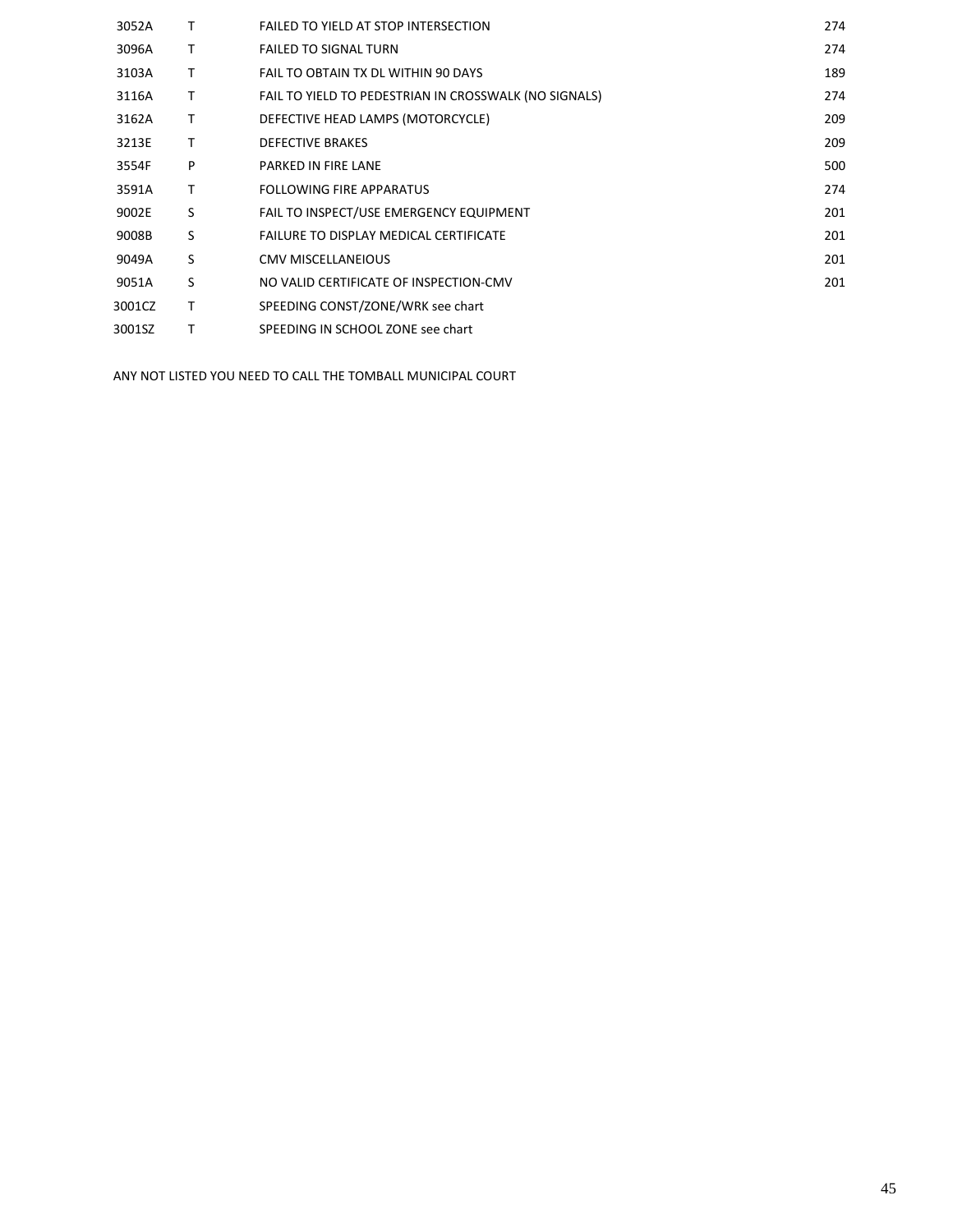## **(NSF) INSUFFICIENT CHECK CHARGE FEES**

(Sec. 2-239, Code of Ordinances)

When a check has been returned to the City account insufficient funds (NSF), the City/Utility Clerk will notify the issuer of the check that cash payment plus a \$30.00 insufficient check charge is due and payable immediately.

If customer does not redeem the NSF check and pay the insufficient check charge, the City/Utility Clerk may arrange for services to be canceled immediately.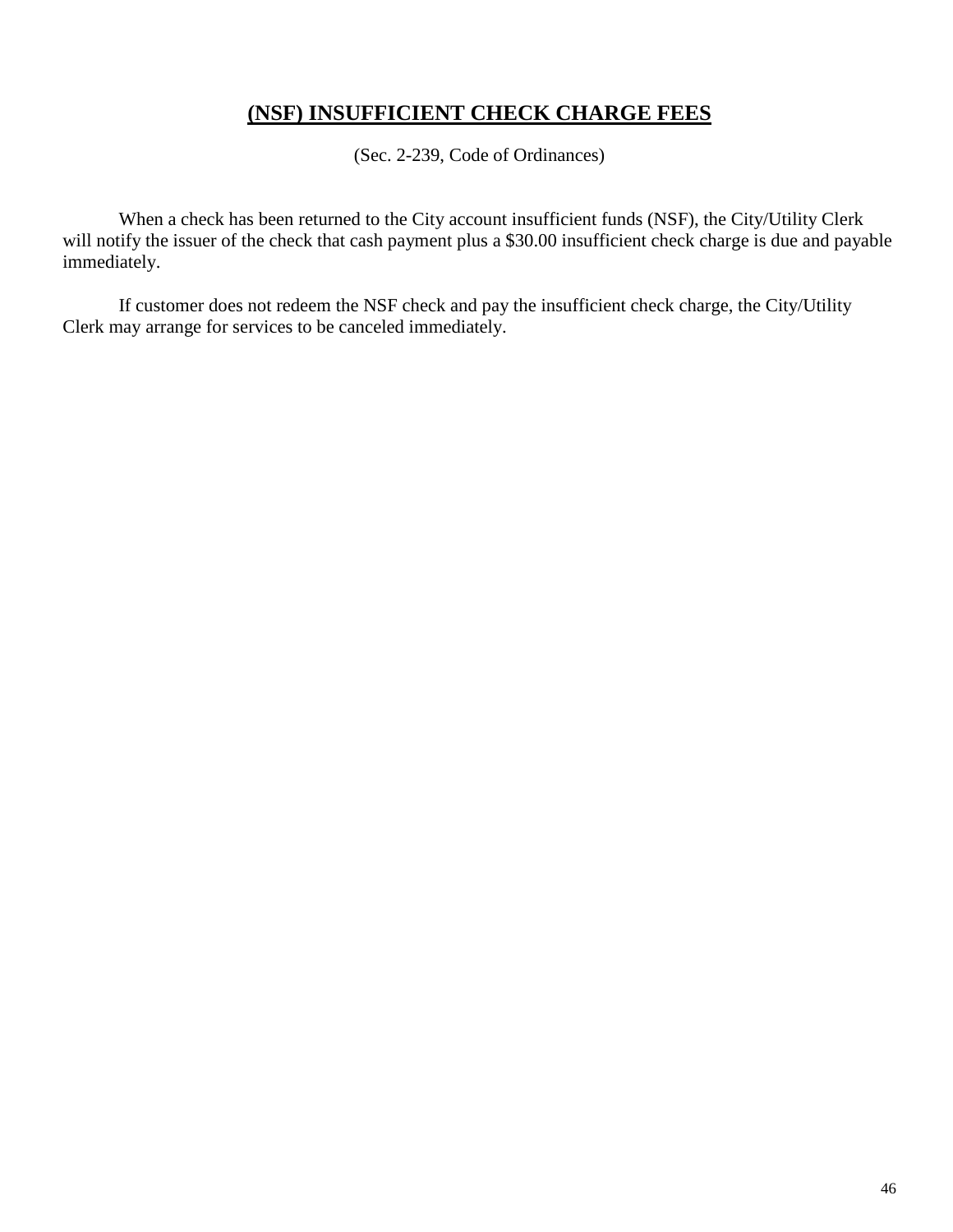### **NOTARY PUBLIC FEES**

#### Texas Gov't Code Ann. §406.024 sets out the maximum fees a Notary Public may charge for notary public services.

Sec. 406.024. FEES CHARGED BY NOTARY PUBLIC. (a) A notary public or its employer may charge the following fees:

- $(1)$ for protesting a bill or note for nonacceptance or nonpayment, register and seal, a fee of \$4;
- $(2)$ for each notice of protest, a fee of \$1;
- $(3)$ for protesting in all other cases, a fee of \$4;
- $(4)$ for certificate and seal to a protest, a fee of \$4;
- for taking the acknowledgment or proof of a deed or other instrument in writing, for  $(5)$ registration, including certificate and seal, a fee of \$6 for the first signature and \$1 for each additional signature;
- for administering an oath or affirmation with certificate and seal, a fee of \$6;  $(6)$
- for a certificate under seal (certifying a photocopy) not otherwise provided for, a fee of \$6;  $(7)$
- $(8)$ for a copy of a record or paper (uncertified copy) in the notary public's office, a fee of 50 cents for each page;
- $(9)$ for taking the deposition of a witness, 50 cents for each 100 words:
- (10) for swearing a witness to a deposition, certificate, seal, and other business connected with taking the deposition, a fee of \$6; and
- (11) for a notarial act not provided for, a fee of \$6.
- $(b)$ A notary public may charge a fee only for an acknowledgment or official act under Subsection (a). The fee charged may not exceed the fee authorized by Subsection (a).

Acts 1987, 70th Leg., ch. 147, Sec. 1, eff. Sept. 1, 1987. Amended by Acts 1989, 71st Leg., ch. 4, Sec. 2.18(a), eff. Sept. 1, 1989; Acts 1995, 74th Leg., ch. 259, Sec. 1, eff. Sept. 1, 1995.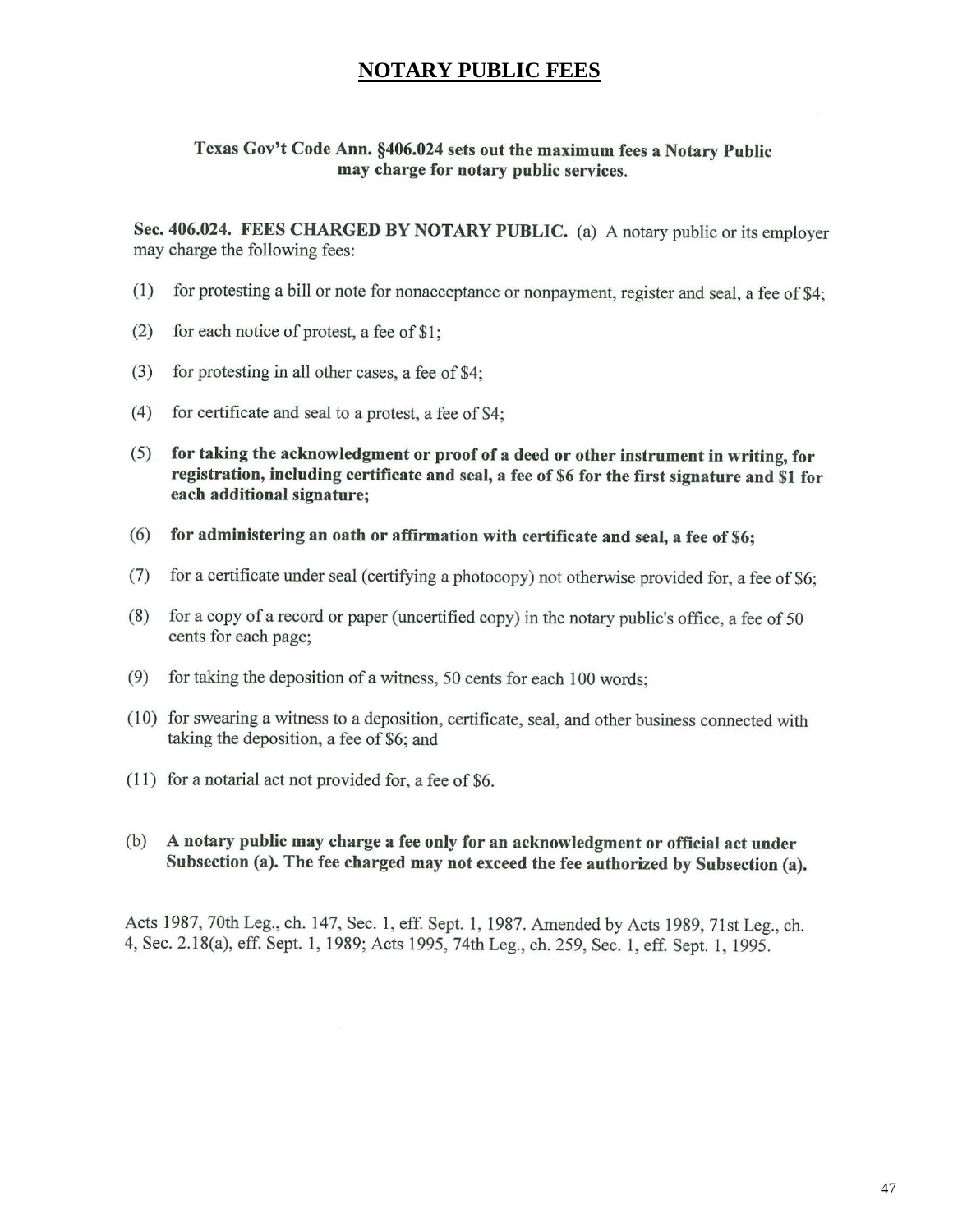## **OUTDOOR SOUND AMPLIFICATION EQUIPMENT (CHAPTER 18)**

(Sec. 18-194, Code of Ordinances)

Permit Fee for Amplification of Music or Human Speech \$10.00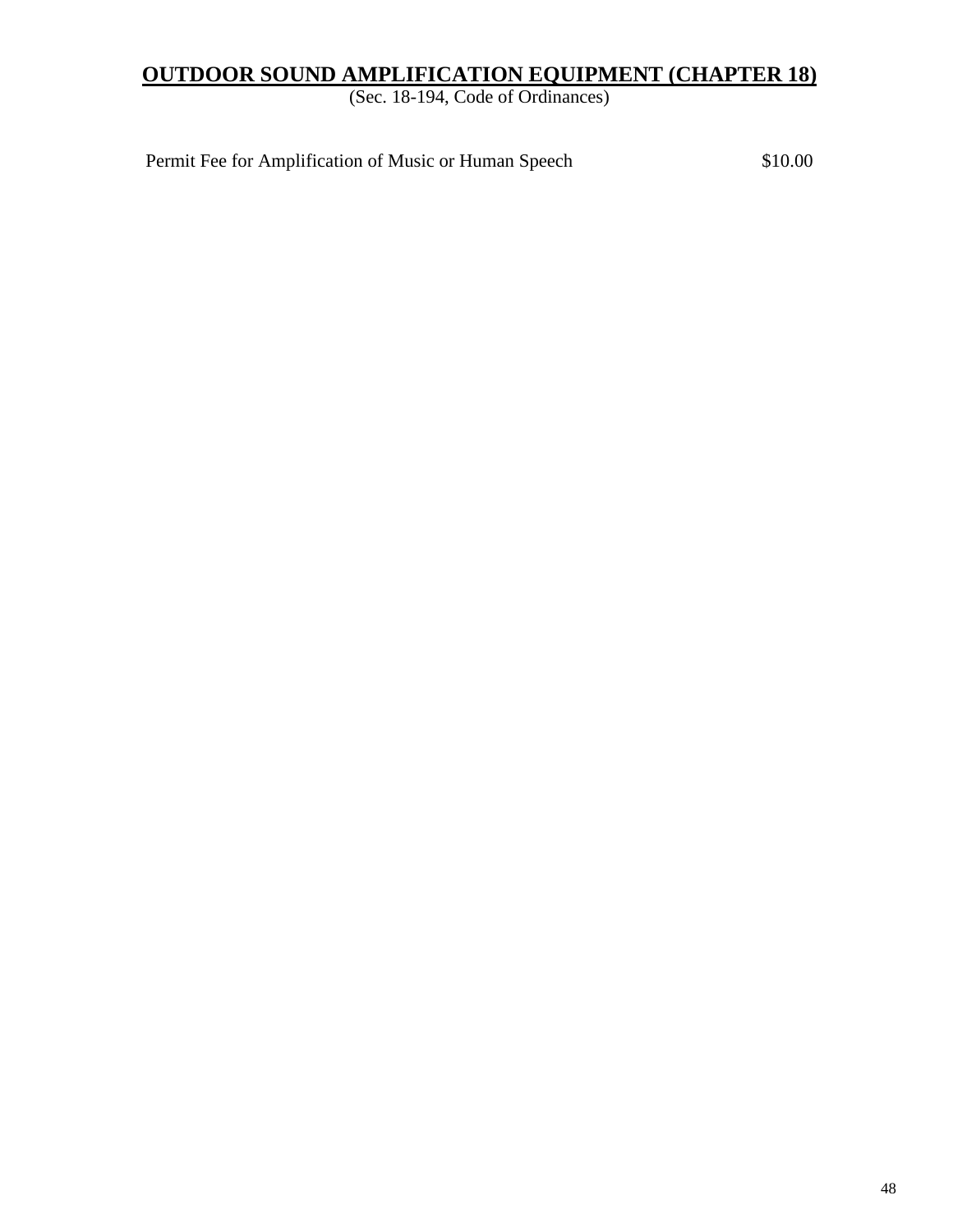## **PARK RESERVATION FEES**

(Railroad Depot Gazebo and Plaza, Juergens Park, Jerry Matheson Park, Theis Attaway Nature Center)

| Railroad Depot Plaza & Gazebo @ 201 S. Elm<br>Reservations are for the Gazebo only. Renters must provide their own tables and chairs.                                                                |                                           |  |  |
|------------------------------------------------------------------------------------------------------------------------------------------------------------------------------------------------------|-------------------------------------------|--|--|
| $\square$ 1/2 DAY \$50.00 (8am-2pm) or (4pm-10pm)<br>□*RESIDENT                                                                                                                                      | $\blacksquare$ ALL DAY \$100.00(8am-10pm) |  |  |
| $\Box$ NON-RESIDENT $\Box$ 1/2 DAY \$100.00 (8am-2pm) or (4pm-10pm)                                                                                                                                  | $\Box$ ALL DAY \$125.00(8am-10pm)         |  |  |
| Juergens Park@ 1331 Ulrich<br>Keys to the interior of the park are available, but are to be used for temporary access to set up or clean<br>up. No vehicles should remain on the park site interior. |                                           |  |  |
| $\Box$ 1/2 DAY \$50.00 (8am-2pm) or (4pm-10pm)<br>$\square$ *RESIDENT                                                                                                                                | $\Box$ ALL DAY \$100.00(8am-10pm)         |  |  |
| $\Box$ NON-RESIDENT $\Box$ 1/2 DAY \$100.00 (8am-2pm) or (4pm-10pm)                                                                                                                                  | $\Box$ ALL DAY \$125.00(8am-10pm)         |  |  |
|                                                                                                                                                                                                      |                                           |  |  |
| Jerry Matheson Park @ 1240 Ulrich<br>$\square$ *RESIDENT $\square$ 1/2 DAY \$50.00 (8am-2pm) or (4pm-10pm)                                                                                           | $\Box$ ALL DAY \$100.00(8am-10pm)         |  |  |
| $\Box$ NON-RESIDENT $\Box$ 1/2 DAY \$100.00 (8am-2pm) or (4pm-10pm)                                                                                                                                  | $\Box$ ALL DAY \$125.00(8am-10pm)         |  |  |
|                                                                                                                                                                                                      |                                           |  |  |
| <b>Theis Attaway Nature Park @ 13509 Theis Lane</b><br>Catch and release fishing. NO cast nets.                                                                                                      |                                           |  |  |
| $\square$ *RESIDENT $\square$ 1/2 DAY \$50.00 (8am-2pm) or (4pm-10pm)                                                                                                                                | $\Box$ ALL DAY \$100.00(8am-10pm)         |  |  |
|                                                                                                                                                                                                      |                                           |  |  |
| $\Box$ NON-RESIDENT $\Box$ 1/2 DAY \$100.00 (8am-2pm) or (4pm-10pm)                                                                                                                                  | $\Box$ ALL DAY \$125.00 (8am-10pm)        |  |  |
| A deposit is not required for the rental of any park facility. A debit/credit card must be provided with                                                                                             |                                           |  |  |

**the rental application that will be charged in the event of any damage to the rented facility. Rev 9-3-2019**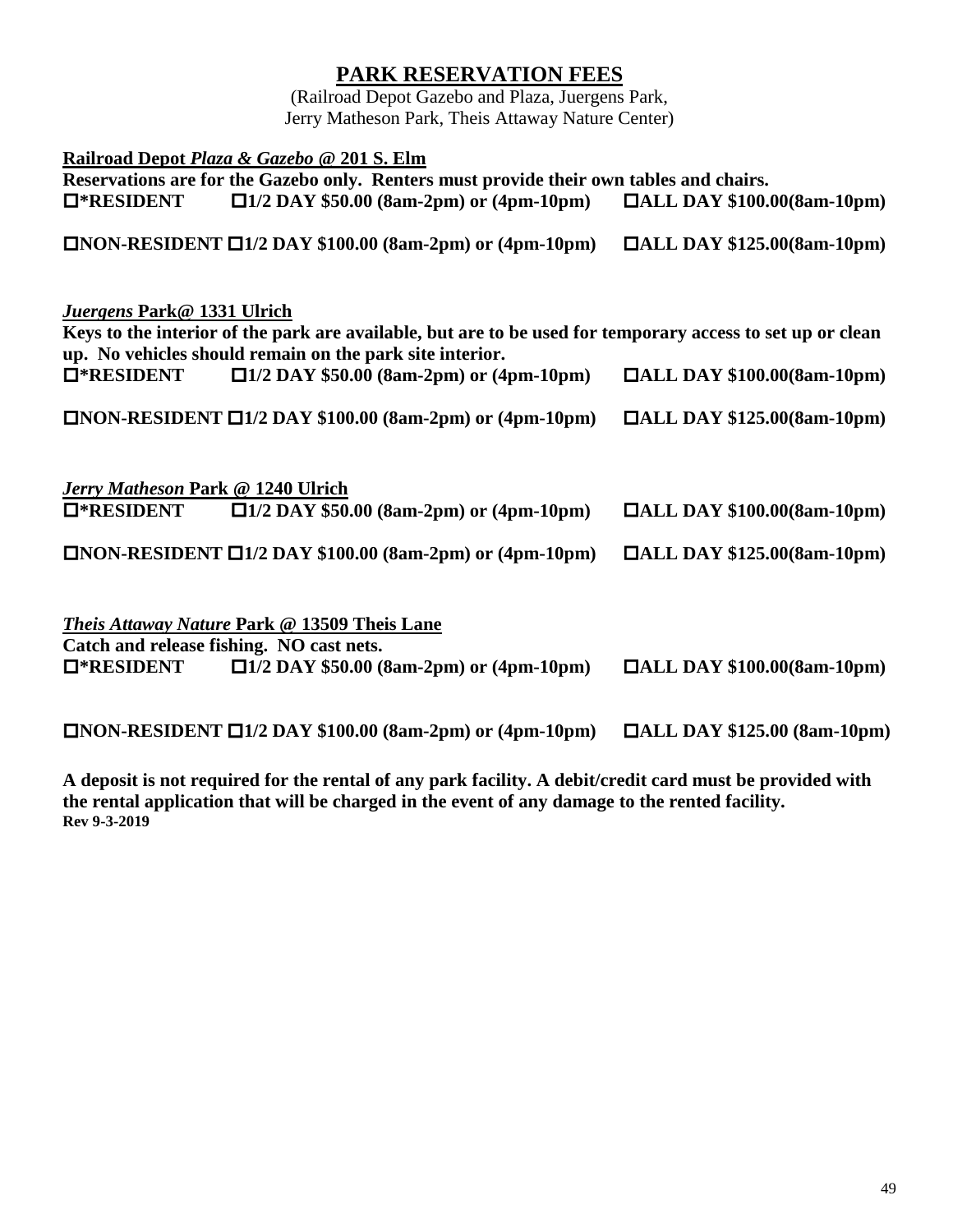## **POLICE DEPARTMENT FEES**

| <b>DESCRIPTION</b>                     | <b>FEE</b>      |
|----------------------------------------|-----------------|
| Offense Report (Public Page)           | \$2.00 Each     |
| Local Arrest Record Checks/Letters     | \$2.00 Each     |
| <b>Accident Report</b>                 | \$6.00 Each     |
| Fingerprint Cards - All Other Purposes | \$5.00 per Card |

## **IMPOUNDED VEHICLES**

(Chapter 44, Code of Ordinances)

Impounding fee - not in excess \$10.00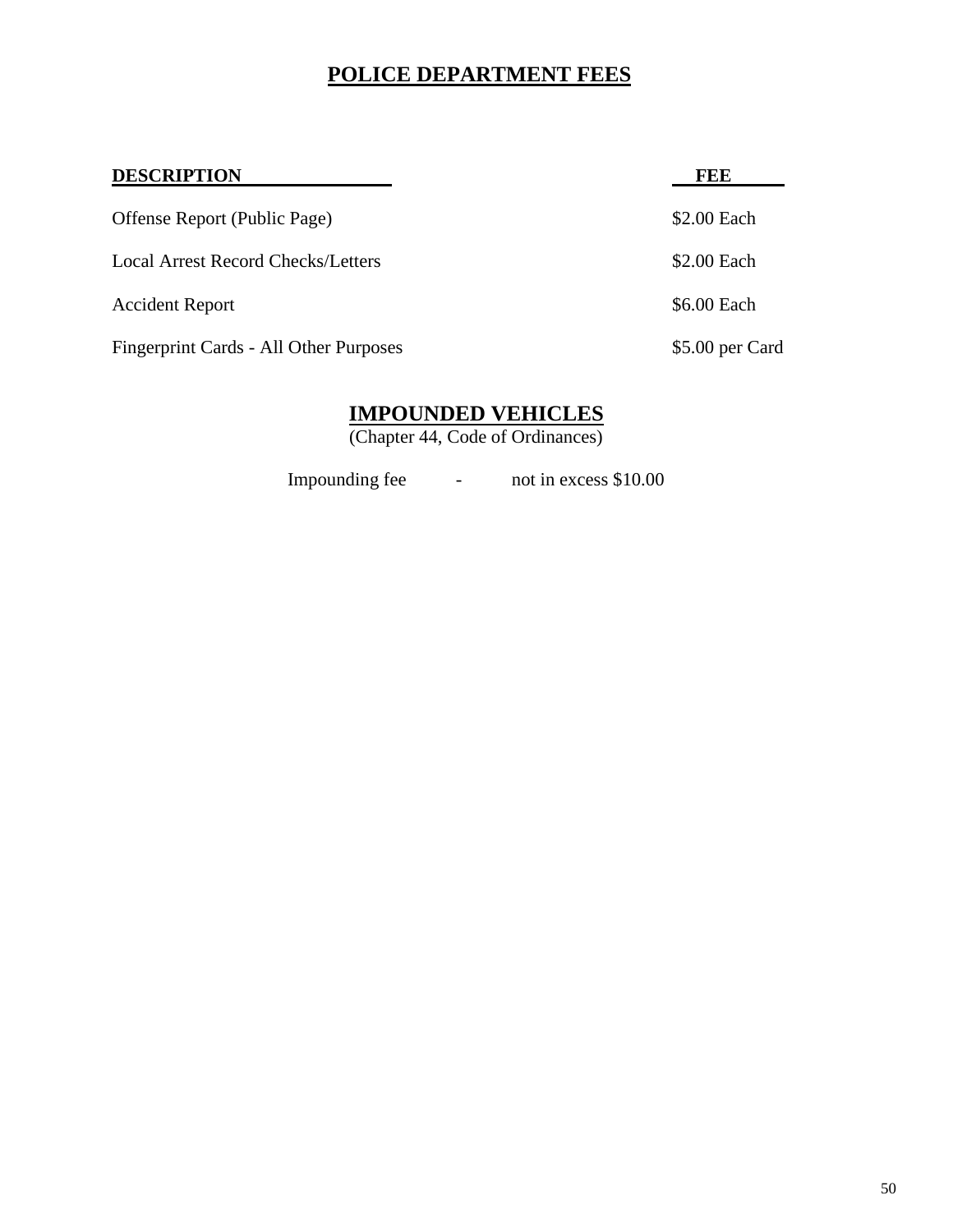## **PUBLIC INFORMATION CHARGES FOR PROVIDING COPIES**

## **TEXAS ADMINISTRATIVE CODE, TITLE 1, CHAPTER 70**

**Chapter 70. Cost of Copies of Public Information** 

- (1) Standard paper copy (per page) reproduced by means of an office machine copier  $$0.10$ or a computer printer. Each side that has recorded information is considered a page.
- (2) Nonstandard copy (each). The charges in this subsection are to cover the materials onto which information is copied and do not reflect any additional charges, including labor, that may be associated with a particular request. The charges for nonstandard copies are:

| (A) Diskette                                                                    |                                                                                      | \$1.00                             |
|---------------------------------------------------------------------------------|--------------------------------------------------------------------------------------|------------------------------------|
| (B) Magnetic tape                                                               |                                                                                      | <b>Actual Cost</b>                 |
| (C) Data cartridge                                                              |                                                                                      | <b>Actual Cost</b>                 |
| (D) Tape cartridge                                                              |                                                                                      | <b>Actual Cost</b>                 |
| (E) Rewritable CD (CD-RW)                                                       |                                                                                      | \$1.00                             |
| (F) Non-rewritable CD (CD-R)                                                    |                                                                                      | \$1.00                             |
| (G) Digital video disc (DVD)                                                    |                                                                                      | \$3.00                             |
| (H) JAZ/Flash/Thumb drive or similar                                            |                                                                                      | <b>Actual Cost</b>                 |
| (I) Other electronic media                                                      |                                                                                      | <b>Actual Cost</b>                 |
| (J) VHS video cassette                                                          |                                                                                      | \$2.50                             |
| (K) Audio cassette                                                              |                                                                                      | \$1.00                             |
|                                                                                 | (L) Oversize paper copy $(e.g.: 11$ inches by 17 inches, greenbar,                   |                                    |
|                                                                                 | bluebar, not including maps and photographs using specialty paper                    | \$0.50                             |
|                                                                                 | (M) Specialty paper (e.g.: Mylar, blueprint/blueline, map, photographic) Actual Cost |                                    |
| $(N)$ Microfiche/microfilm – existing copies                                    |                                                                                      | Cost of Reproduction               |
| (3) Labor charge for programming. If a particular request requires the services |                                                                                      |                                    |
| of a programmer in order to execute an existing program or to create a          |                                                                                      |                                    |
| new program so that requested information may be accessed and copied,           |                                                                                      |                                    |
| the governmental body may charge for the programmer's time.                     |                                                                                      | \$28.00/Hour                       |
| (4) Labor charge for locating, compiling, manipulating data, and reproducing    |                                                                                      |                                    |
| public information.                                                             |                                                                                      | \$15.00/Hour                       |
| (5) Overhead charge shall be computed at 20% of the charge made to              |                                                                                      | 20% of labor charge                |
| cover any labor costs associated with a particular request.                     |                                                                                      |                                    |
| (6) Remote document retrieval charge                                            |                                                                                      | (3) Labor charge by city personnel |
| (7) Computer resource charge, dependent on Type of System:                      |                                                                                      |                                    |
| Type of System—Rate: mainframe—\$10 per CPU minute;                             |                                                                                      |                                    |
|                                                                                 | Midsize-\$1.50 per CPU minute; Client/Server-\$2.20 per clock hour;                  |                                    |
| PC or LAN—\$1.00 per clock hour                                                 |                                                                                      |                                    |
| (8) Miscellaneous supplies                                                      |                                                                                      | <b>Actual Cost</b>                 |
| (9) Postal/shipping charges                                                     |                                                                                      | <b>Actual Cost</b>                 |
| (10) Body Camera Footage                                                        | Minimum \$10; \$1 per minute of footage if redaction is                              |                                    |
|                                                                                 | required, per AG Policy effective November 24, 2016                                  |                                    |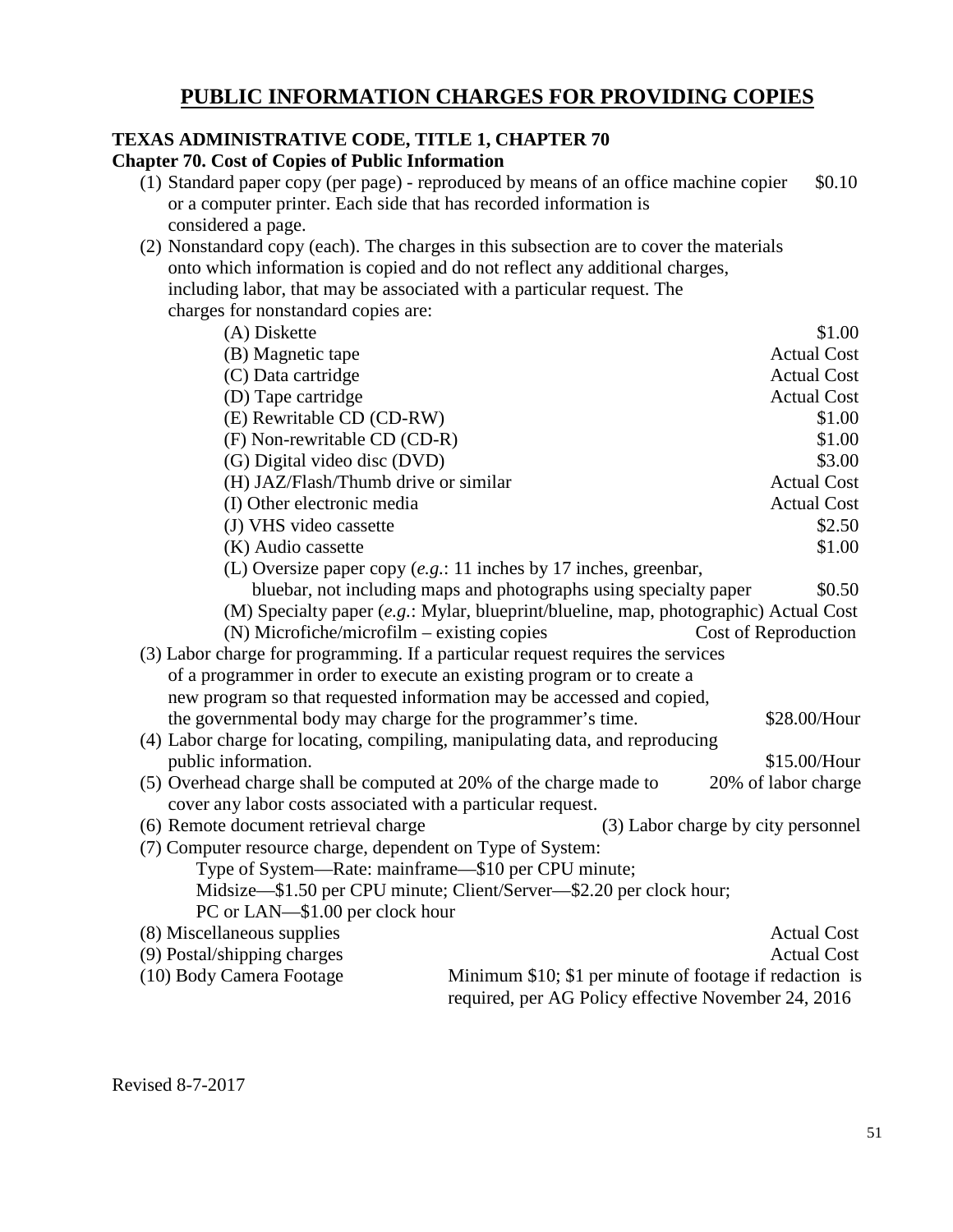## **SEXUALLY ORIENTED BUSINESS FEES**

(Sec. 6-26, Code of Ordinances)

Annual Fee for Sexually Oriented Business License - \$750.00 Annual Fee for Employee of Sexually Oriented Business - \$50.00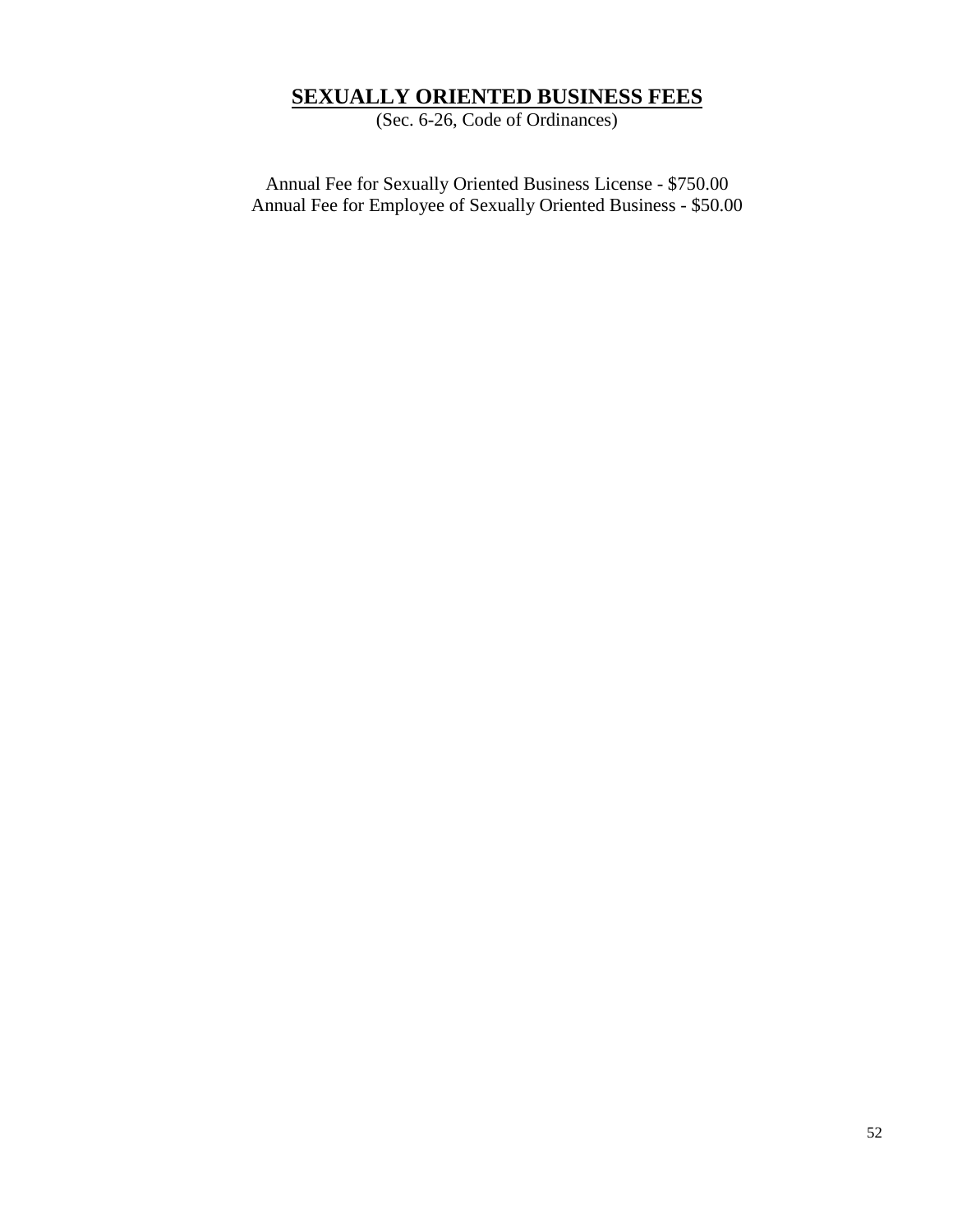## **TAXICAB FEES (Chapter 48)**

| Annual Fee for Each Taxicab                                        | $\overline{\phantom{a}}$ | \$ 0.00 |
|--------------------------------------------------------------------|--------------------------|---------|
| Annual Fee for Each Taxicab Driver Permit<br>(Chauffeur's License) | <b>Contract Contract</b> | \$ 0.00 |

Revised 8-7-2017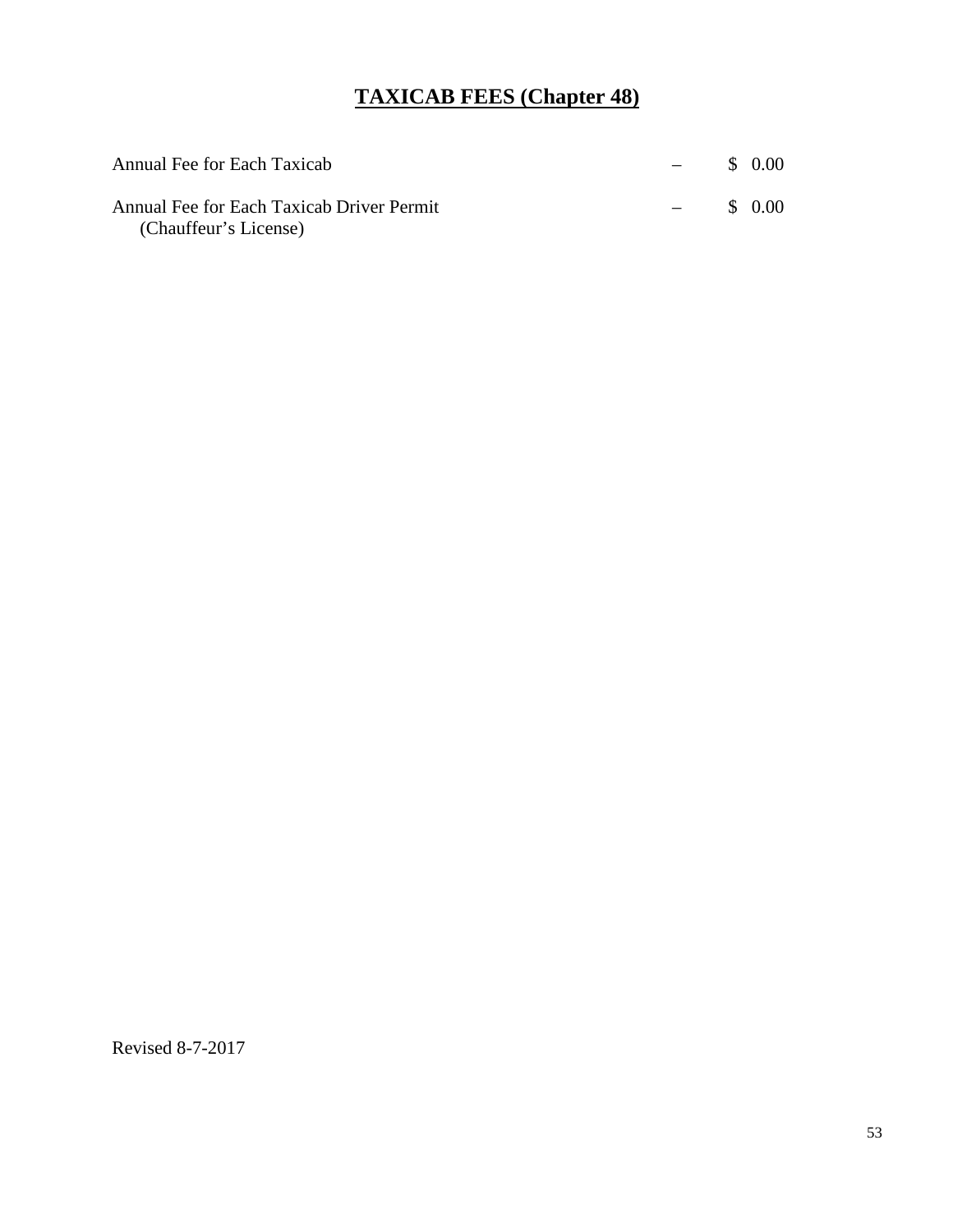### **TENNIS COURT FEES MATHESON PARK AT 1240 ULRICH**

### **The general public may reserve Jerry Matheson Park tennis courts. Reserving tennis courts will guarantee availability and priority use of tennis courts. Individuals may not utilize city facilities for profit making endeavors.**

#### **RENTAL FEES:**

| <b>Tomball Resident – Per Court:</b><br><b>Non-Resident – Per Court:</b> | $$5.00/2$ Hours<br>$$10.00/2$ Hours    |
|--------------------------------------------------------------------------|----------------------------------------|
| <b>Tomball Resident League Fees:</b>                                     | $$150.00/$ league-per season (4 mos.)  |
| <b>Non-Resident League Fees:</b>                                         | $$170.00/$ league- per season (4 mos.) |
|                                                                          |                                        |

**Spring Season: February through May Fall Season: September through December**

Reservations may be made by contacting Public Works. The tennis courts must be cleaned up by reserving party immediately after function is over. There will be a charge if the City has to clean the tennis courts.

Rev. 11-28-12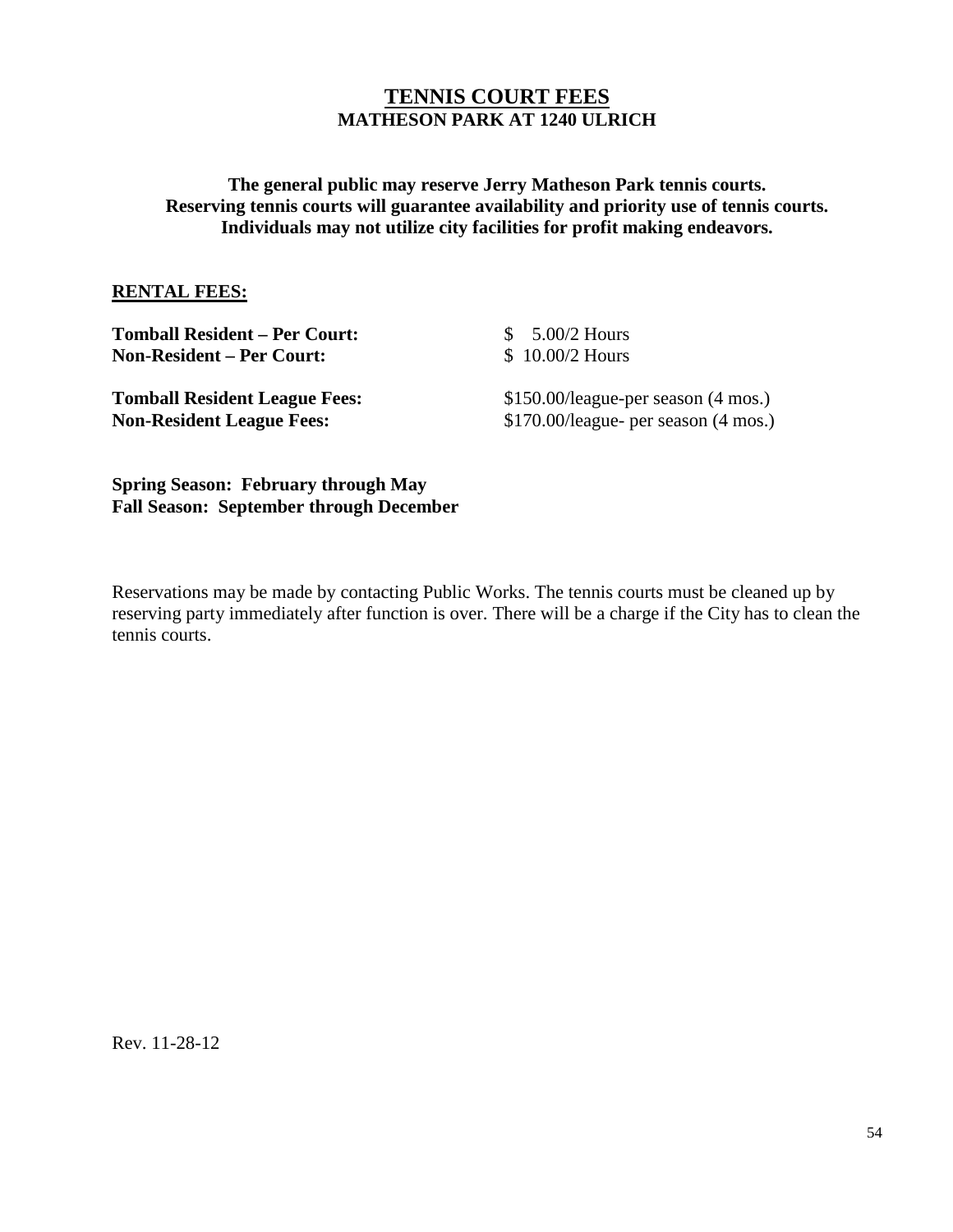## **TOW TRUCK ROTATION DRIVER FEES**

### **ANNUAL FEE:**

| City of Tomball Driver's License Fee:   | \$15.00/year         |
|-----------------------------------------|----------------------|
| Renewal Fee:                            | $$10.00/\text{year}$ |
| <b>Replacement Drivers License Fee:</b> | \$5.00/each          |

(Code of Ordinances, Chapter 48)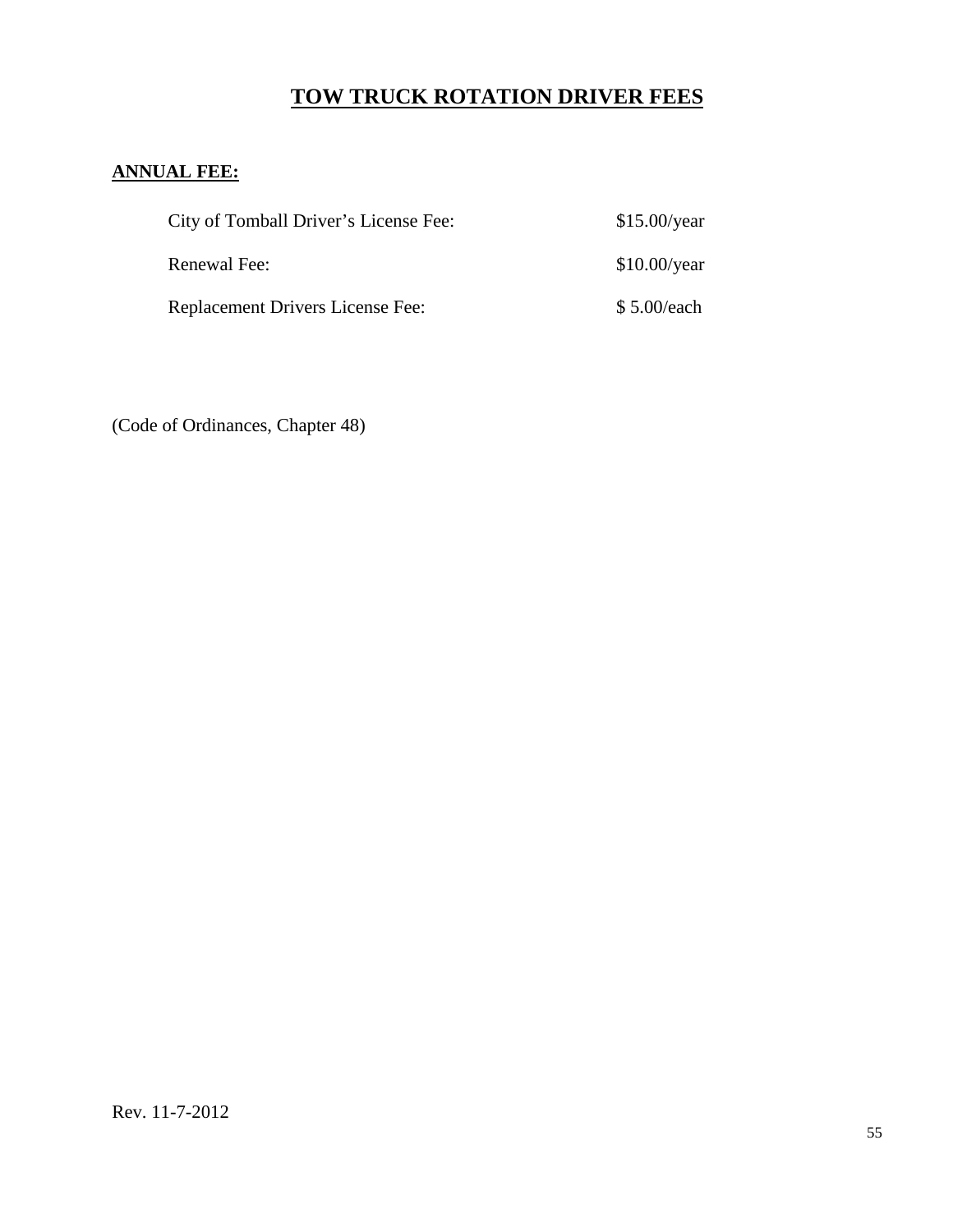## **TOW TRUCK ROTATION COMPANY FEES**

### **INITIAL APPLICATION FEE --** \$100.00

### **ADDITIONAL APPLICATION FEE** - \$75.00

**ANNUAL FEE** – All Towing Company vehicles are charged a yearly fee of \$100.00 per vehicle to operate within the City of Tomball. All Towing Company licenses expire on September  $30<sup>th</sup>$  of each year.

**SUPPLEMENTAL FEE** – All Supplemental Towing Company vehicles that are added during the year are charged \$75.00 until the annual renewal date of September  $30<sup>th</sup>$ .

#### **DUPLICATE LICENSE FOR TOWING COMPANY VEHICLE** - \$25.00

#### **FEES FOR TOWING:**

(Fees listed below are for non-consent tows for towing a vehicle from one location within the city to another within the city or the city's ETJ.)

| Light-Duty Tow Trucks                        |          |
|----------------------------------------------|----------|
| Incident Management                          | \$120.00 |
| Drop Fee                                     | \$ 55.00 |
| <b>Additional Service Fees to be Charged</b> | \$75.00  |

In the event that a tow service provider must perform services that are clearly beyond the norm in order to affect a tow, the tow service provider may request that an on-scene supervisor authorize an additional fee not to exceed \$75.00 to compensate for the additional time and services rendered. To be valid, supervisory authorization must be notated on the Tow Slip of record.

#### **COVERAGE FOR NON-CONSENT/INCIDENT MANAGEMENT WRECKERS ON THE CITY OF TOMBALL WRECKER ROTATION LIST:**

| <b>Liability Coverage</b> | $\overline{\phantom{0}}$ | \$500,000 |
|---------------------------|--------------------------|-----------|
| On-Hook Cargo             | $\overline{\phantom{0}}$ | \$50,000  |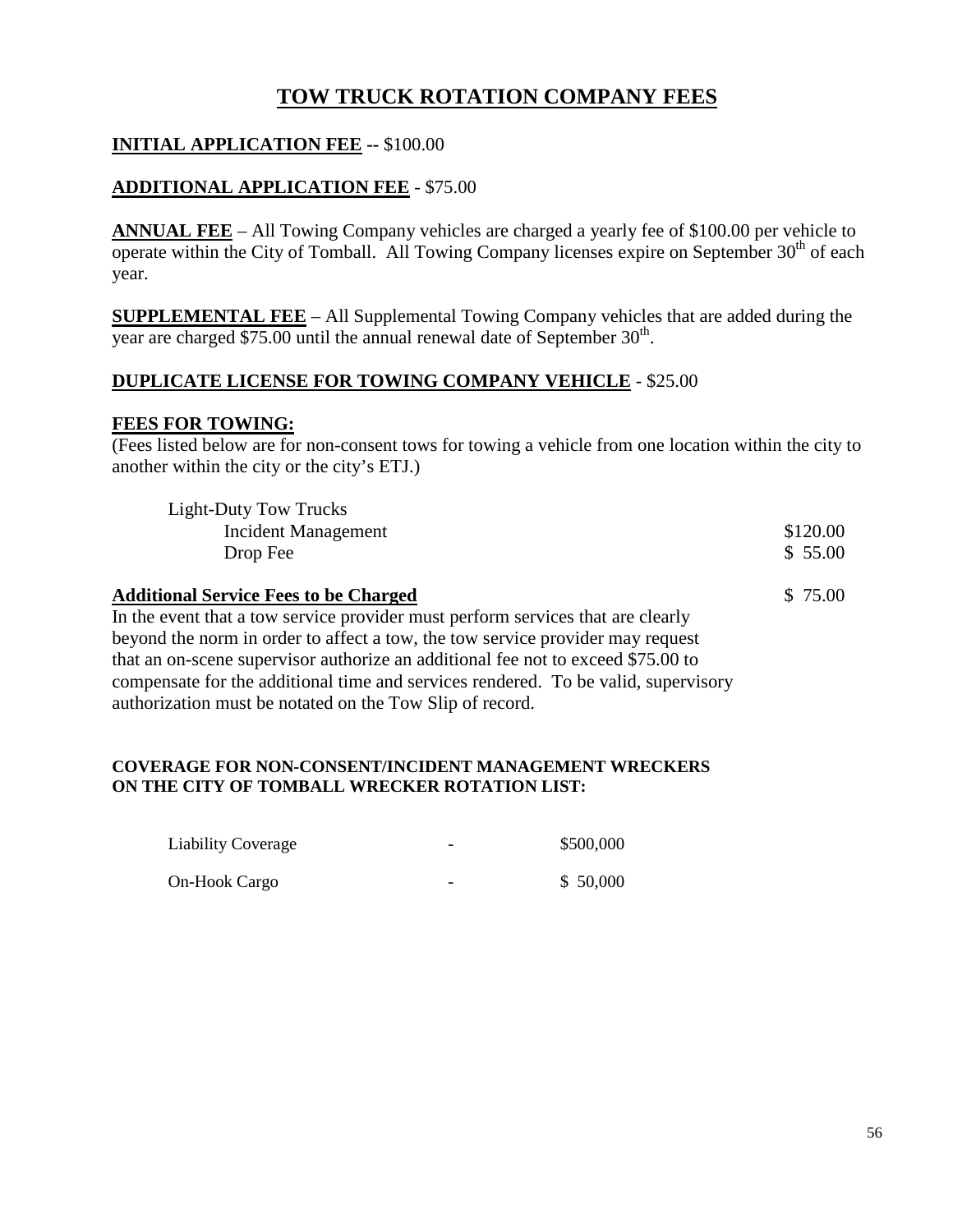## **TOW TRUCK ROTATION COMPANY FEES**

### **VEHICLE STORAGE FEES:**

Daily storage fee. A VSF operator may not charge less than \$5.00 or more than \$20.00 for each day or part of a day for storage of a vehicle that is 25 feet or less in length. A VSF operator shall charge a fee of \$35.00 for each day or part of a day for storage of a vehicle that exceeds 25 feet in length.

- (1) A daily storage fee may be charged for any part of the day, except that a daily storage fee may not be charged for more than one day if the vehicle remains at the VSF less than 12 hours. In this paragraph a day is considered to begin and end at midnight.
- (2) A VSF that has accepted into storage a vehicle registered in this state shall not charge for more than five days of storage fees until a notice, as prescribed in §85.703 of these rules, is mailed or published.
- (3) A VSF operator that has accepted into storage a vehicle not registered in Texas shall not charge for more than five days before the date the request for owner information is sent to the appropriate governmental entity. Such requests shall be correctly addressed, with sufficient postage, and sent by certified mail, or electronic certified mail, return receipt requested, to the governmental entity with which the vehicle is registered requesting information relating to the identity of the last known registered owner and any lien holder of record.
- (4) A VSF operator shall charge a daily storage fee after notice, as prescribed in §85.703, is mailed or published for each day or portion of a day the vehicle is in storage until the vehicle is removed and all accrued charges are paid.

### **NOTIFICATION FEE**

- (1) A VSF may not charge a vehicle owner more than \$50 for notification. **Notification must be sent certified mail, must be sent by the fifth day the vehicle is on the lot, and cannot be sent until the vehicle is on the lot for at least 24 hours.** If a notification must be published, and the actual cost of publication exceeds 50% of the notification fee, the VSF operator may recover the additional amount of the cost of publication. The publication fee is in addition to the notification fee.
- (2) If a vehicle is removed by the vehicle owner within 24 hours after the date the VSF receives the vehicle, notification is not required by these rules.
- (3) If a vehicle is removed by the vehicle owner before notification is sent or within 24 hours from the time the VSF receives the vehicle, the VSF operator may not charge a notification fee to the vehicle owner.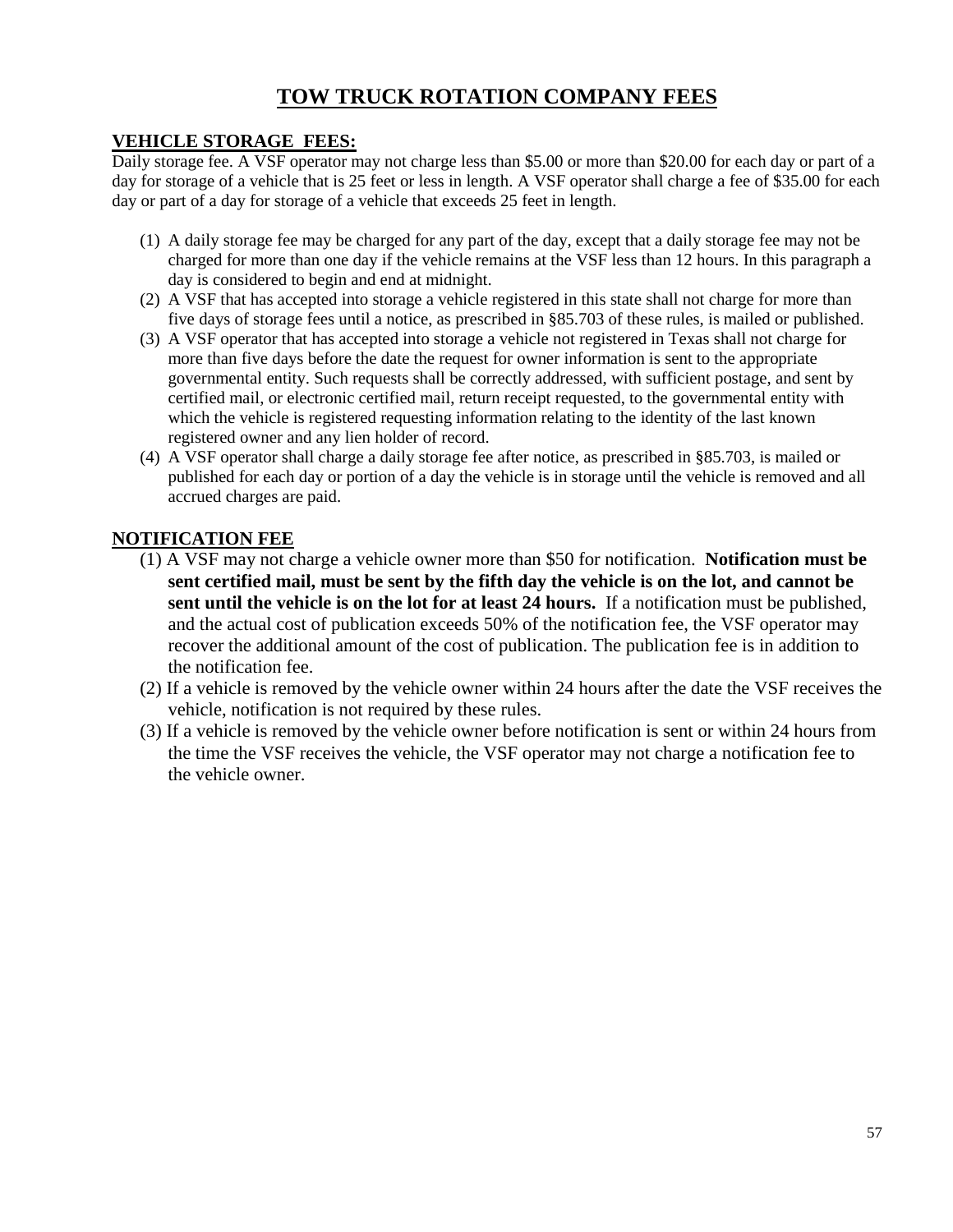### **UTILITY FEES**

City Administrative Service Charge: All utility customers will be accessed a monthly service charge fee of \$1.00 per account.

Waste Corporation of Texas Administrative Fee: All direct bill customer of WCA will be accessed a monthly service charge of \$5.50.

### **UTILITY DEPOSIT COMPUTATION**

Residential Accounts - A deposit of \$200.00 will be required for every residential account.

Commercial Accounts - Average annual bill of previous occupant multiplied by two (2) or \$300.00, whichever is greater.

### **WATER RATES**

The monthly rates and charges for potable water provided by the City shall be as follows:

- a. **Small Residential.** A base rate of \$10.90, plus a consumption charge of \$2.85 for each 1,000 gallons used. "Small Residential" shall mean residential customers using 10,000 gallons or less during the billing month.
- b. **Medium Residential.** A base rate of \$12.54, plus a consumption charge of \$3.56 for each 1,000 gallons used. "Medium Residential" shall mean residential customers using 10,001 gallons or more up to 15,000 gallons during the billing month.
- c. **Large Residential.** A base rate of \$14.42, plus a consumption charge of \$4.45 for each 1,000 gallons used. "Large Residential" shall mean residential customers using 15,001 gallons or more during the billing month.
- d. **Small Commercial**. A base rate of \$18.45, plus a consumption charge of \$3.45 for each 1,000 gallons used. "Small Commercial" shall mean commercial customers using up to 5,000 gallons during the billing month.
- e. **Medium Commercial.** A base rate of \$29.70, plus a consumption charge of \$4.32 for each 1,000 gallons used. "Medium Commercial" shall mean commercial customers using 5,001 gallons or more up to 51,000 gallons during a billing month.
- f. **Large Commercial.** A base rate of \$51.99, plus a consumption charge of \$5.40 for each 1,000 gallons used. "Large Commercial" shall mean commercial customers using 51,001 gallons or more during a billing month.

**Bulk Sales.** A base rate of \$87.05, plus a consumption charge of \$4.83 for each 1,000 gallons used. Additionally, if a meter is desired, the deposit will be \$1,000.00.

The City collects additional surcharges, based on rates established by the **North Harris County Regional Water Authority**, for each 1,000 gallons used on behalf of NHCRWA, which will be adjusted as the surcharge increases**.**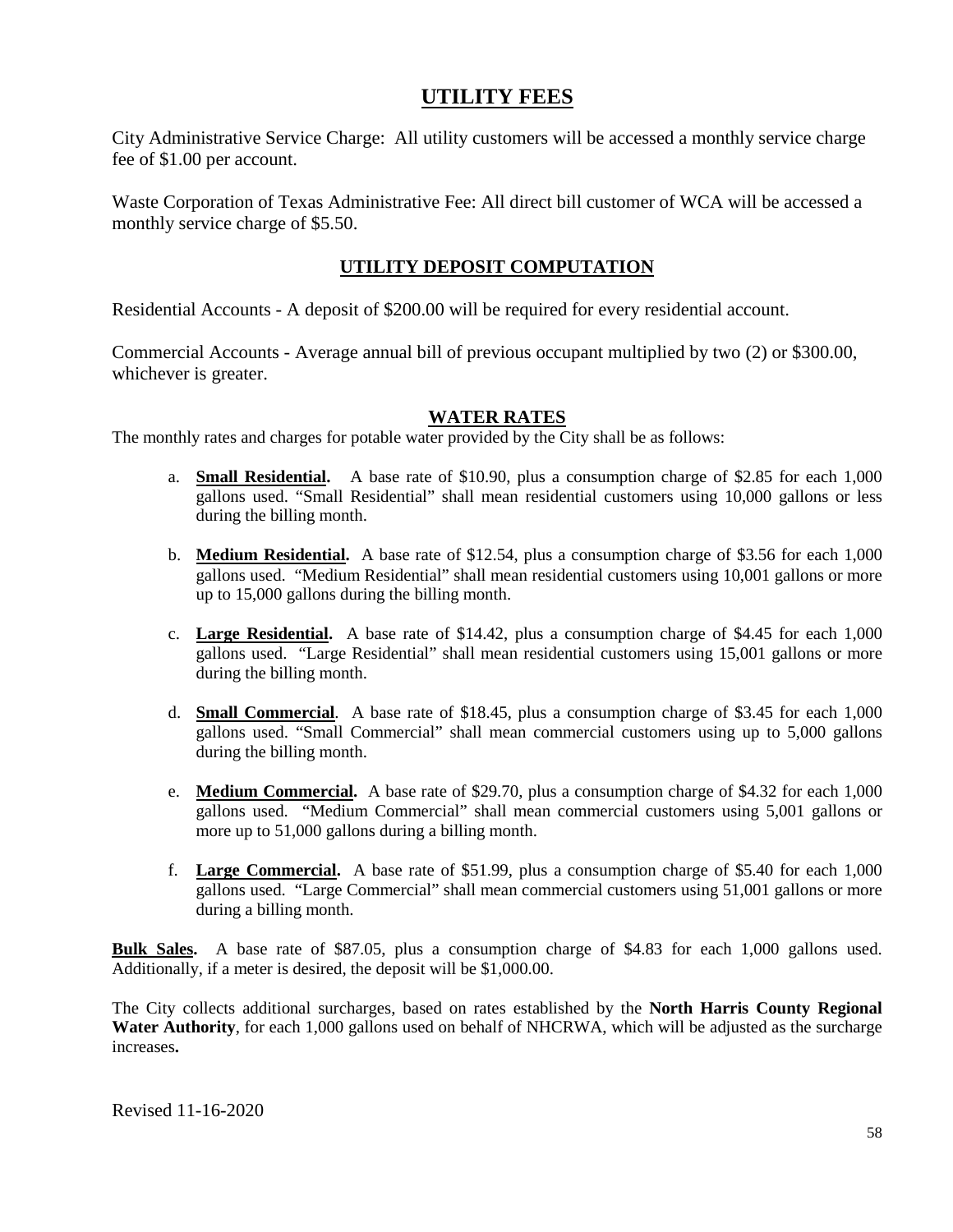### **WATER METER TESTING FEE**

In the event a customer request a meter to be tested and the meter is found to be in working order, the account will be accessed a meter testing fee based on the meter size.

In addition to the meter testing fee, the customer will be also be accessed a Bench Test Fee of \$35.00.

| Meter Size (Inches) | <b>Testing Fee</b> |
|---------------------|--------------------|
| $\vert 0.75$        | \$75.00            |
| 1.0                 | \$75.00            |
| 1.5                 | \$125.00           |
| 2.0                 | \$125.00           |
| $3.0+$              | \$150.00           |

#### **METER BOX REPAIR FEE**

In the event damage is incurred to a meter box belonging to the City, a Meter Box Repair Fee of \$225.00 will accessed to the general contractor.

The City reserves the right to contract with a third party to make the necessary repairs, and an invoice will be sent to the general contractor for payment.

\*The Meter Box Repair Fee will serve as the base fee, additional damage may incur higher fees for repair.

### **SANITARY SEWER RATES (WITH POTABLE WATER SERVICE)**

The monthly rates and charges for sanitary sewer services provided by the City for customers who receive potable water services from the City shall be as follows:

| <b>Sanitary Sewer Rates - Residential</b>   |        |  |
|---------------------------------------------|--------|--|
| <b>Monthly Base Charge</b>                  | \$9.65 |  |
| Volume Rate per 1,000 gallons               | \$3.37 |  |
| (Residential Usage Based on Winter Average) |        |  |

**Residential - Summer Rates (March-October):** Rates for summer months are calculated at the same rate as winter rates and may be based upon the previous winter months' average monthly water consumption. The rate charged shall be the lesser of actual water consumption or the previous winter month's average consumption.

| <b>Sanitary Sewer Rates - Commercial</b> |         |  |
|------------------------------------------|---------|--|
| <b>Monthly Base Charge</b>               | \$23.50 |  |
| Volume Rate per 1,000 Gallons            |         |  |
| $0 - 5,000$                              | \$4.27  |  |
| $5,001 - 51,000$                         | \$5.33  |  |
| Above 51,000                             | \$6.67  |  |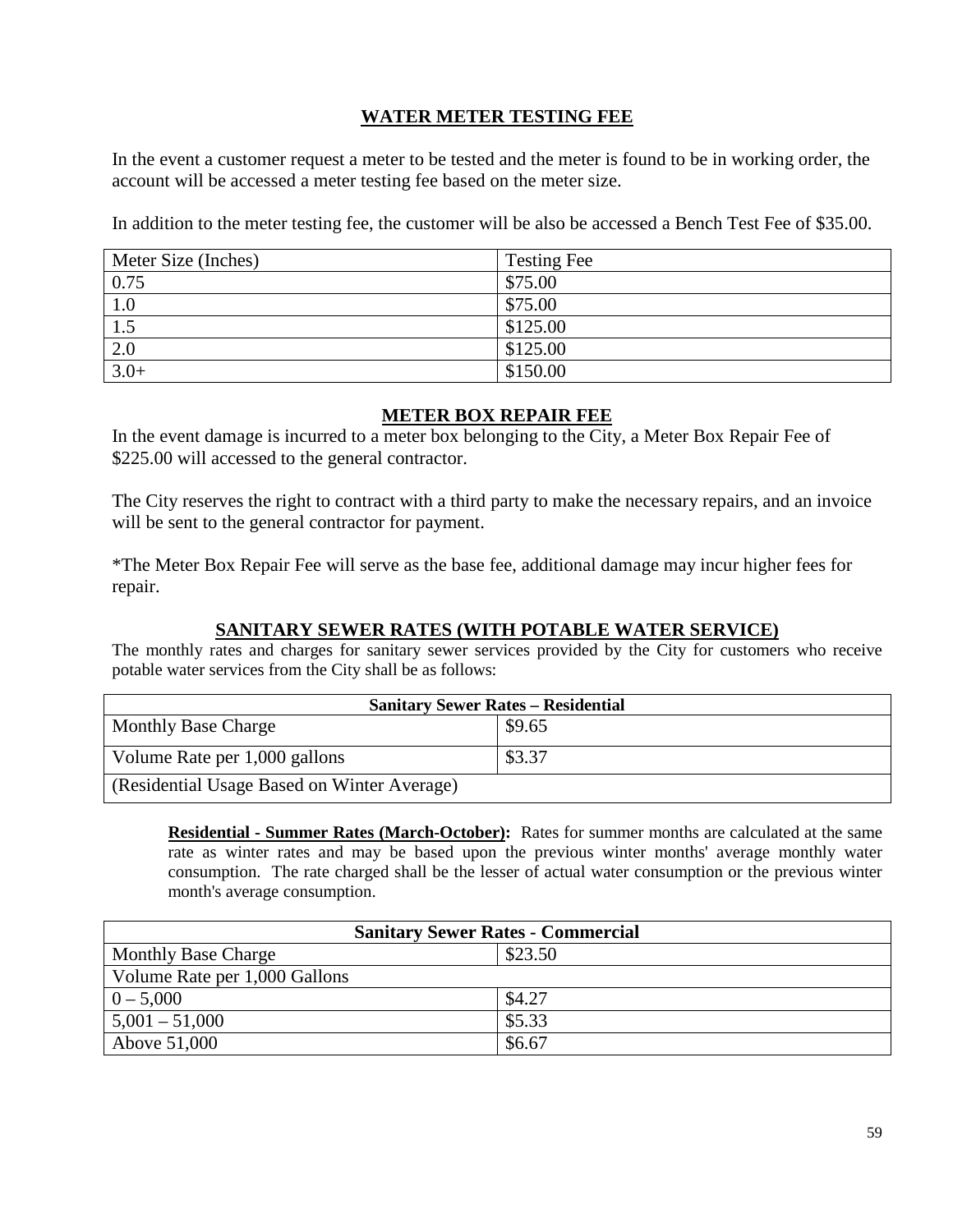#### **SANITARY SEWER RATES (WITHOUT POTABLE WATER SERVICE)**

The monthly rates and charges for sanitary sewer services provided by the City for customers who do not receive potable water services from the City shall be as follows:

| <b>Residential Sanitary Sewer Rates (not receiving potable water)</b> |         |  |
|-----------------------------------------------------------------------|---------|--|
| <b>Monthly Base Rate</b>                                              | \$39.56 |  |

| <b>Commercial Sanitary Sewer Rates (not receiving potable water)</b> |         |  |
|----------------------------------------------------------------------|---------|--|
| <b>Monthly Base Rate</b>                                             | \$65.83 |  |
| Fee per drain (in excess of 10)                                      | \$2.62  |  |

#### **GARBAGE AND TRASH COLLECTION/DISPOSAL SERVICE RATES**

The monthly rates and charges for garbage and trash collection and disposal services provided by the City, excluding applicable sales tax, shall be as follows:

- 1. Residential Service:
	- a. Bag Service: \$15.70
	- b. Poly Cart Service (Refuse Only): \$18.70
	- c. Poly Cart Service (Recycling Only) \$18.70
	- d. Poly Cart Service (Refuse & Recycling): \$21.70
- 2. Special Collection (Large Bulk):
	- a. Service Fee: \$40.00
	- b. Disposal Cost (per yard): \$20.00
- 3. Small Commercial with Poly Cart:

| Service                                     | Rate per Month |
|---------------------------------------------|----------------|
| 1 Collection per Week                       | \$30.00        |
| Additional Cart – once per week collection  | \$25.00        |
| 2 Collections per week                      | \$35.00        |
| Additional cart – twice per week collection | \$30.00        |
| <b>Weekly Recycling Collection</b>          | \$10.00        |
| Cart replacement (MSW and/or Recycling)     | \$85.00        |

4. Monthly Rate for Dumpsters:

| Size                        | Frequency      | Rate per Month |
|-----------------------------|----------------|----------------|
| 2 Yard                      |                | \$75.00        |
| 2 Yard                      | 3              | \$142.00       |
| 3 Yard                      |                | \$90.00        |
| 3 Yard                      | $\overline{2}$ | \$140.00       |
| 3 Yard                      | 3              | \$215.00       |
| 3 Yard                      | 4              | \$270.00       |
| 3 Yard                      | 5              | \$335.00       |
| 3 Yard                      | 6              | \$400.00       |
| 3 Yard Additional Container |                | \$85.00        |
| 3 Yard Additional Container | $\overline{2}$ | \$130.00       |
| 3 Yard Additional Container | 3              | \$200.00       |
| 3 Yard Additional Container | 4              | \$250.00       |
| 3 Yard Additional Container | 5              | \$310.00       |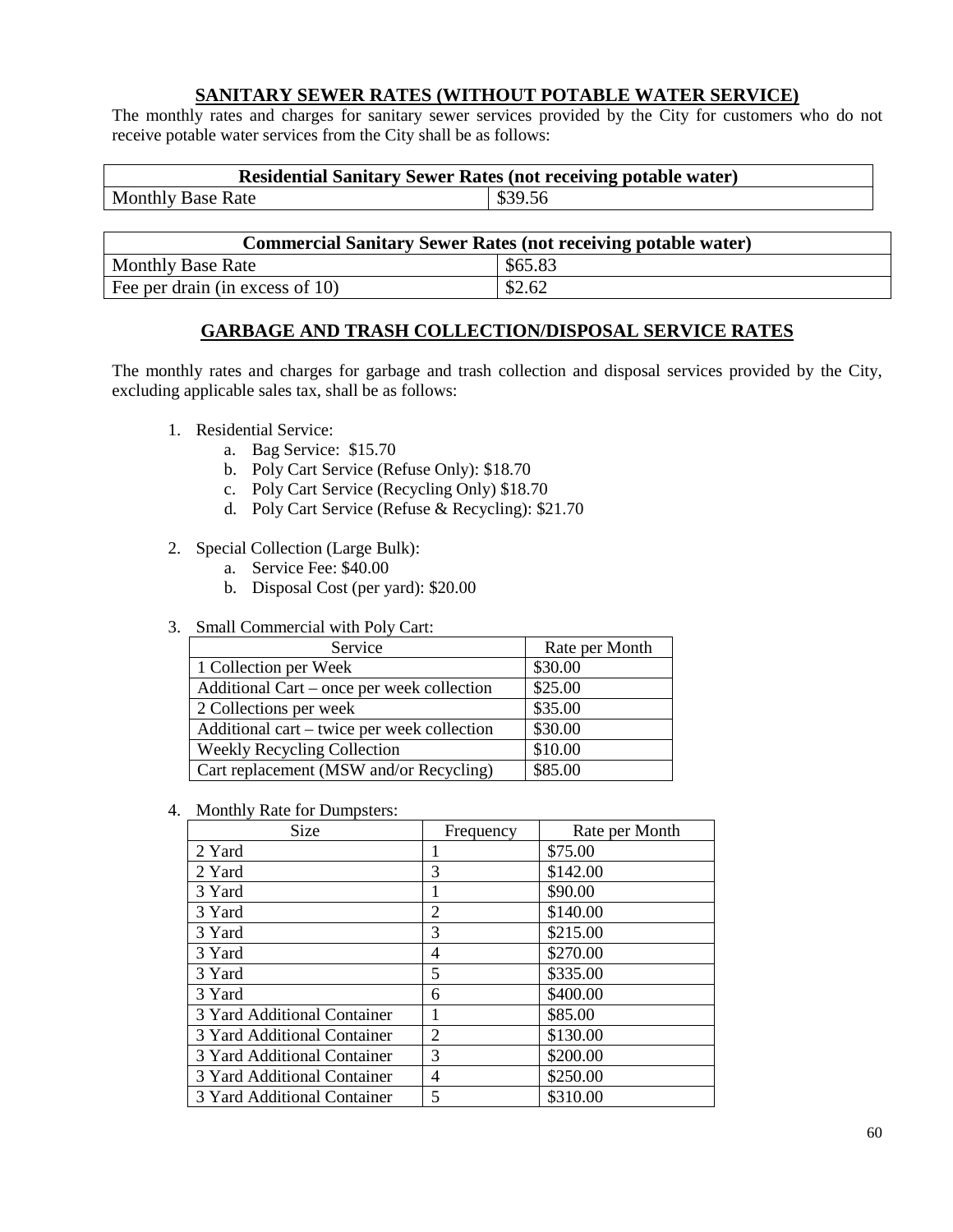| 6              | \$370.00                         |
|----------------|----------------------------------|
|                |                                  |
| 1              | \$100.00                         |
| $\overline{2}$ | \$155.00                         |
| 3              | \$230.00                         |
| $\overline{4}$ | \$290.00                         |
| 5              | \$360.00                         |
| 6              | \$430.00                         |
| $\mathbf{1}$   | \$90.00                          |
| $\overline{2}$ | \$145.00                         |
| 3              | \$215.00                         |
| $\overline{4}$ | \$270.00                         |
| 5              | \$330.00                         |
| 6              | \$400.00                         |
|                |                                  |
| 1              | \$125.00                         |
| $\overline{2}$ | \$200.00                         |
| 3              | \$300.00                         |
| $\overline{4}$ | \$370.00                         |
| 5              | \$460.00                         |
| 6              | \$550.00                         |
| 1              | \$115.00                         |
| $\overline{2}$ | \$180.00                         |
| 3              | \$275.00                         |
| $\overline{4}$ | \$340.00                         |
| 5              | \$425.00                         |
| 6              | \$510.00                         |
|                |                                  |
| $\mathbf{1}$   | \$150.00                         |
|                | \$245.00                         |
|                | \$355.00                         |
| $\overline{4}$ | \$450.00                         |
| 5              | \$550.00                         |
| 6              | \$650.00                         |
| $\mathbf{1}$   | \$135.00                         |
| $\overline{2}$ | \$225.00                         |
| 3              | \$320.00                         |
| $\overline{4}$ | \$375.00                         |
| 5              | \$490.00                         |
| 6              | \$565.00                         |
|                | $\overline{2}$<br>$\overline{3}$ |

#### a. Additional Dumpster Fees

| Description                  | Fee      | Occurrence     |
|------------------------------|----------|----------------|
| <b>Additional Collection</b> | \$100.00 | Per Collection |
| <b>Exchange Charge</b>       | \$60.00  | Per Exchange   |
| Casters                      | \$90.00  | One-time fee   |
| ocks                         | \$90.00  | One-time fee   |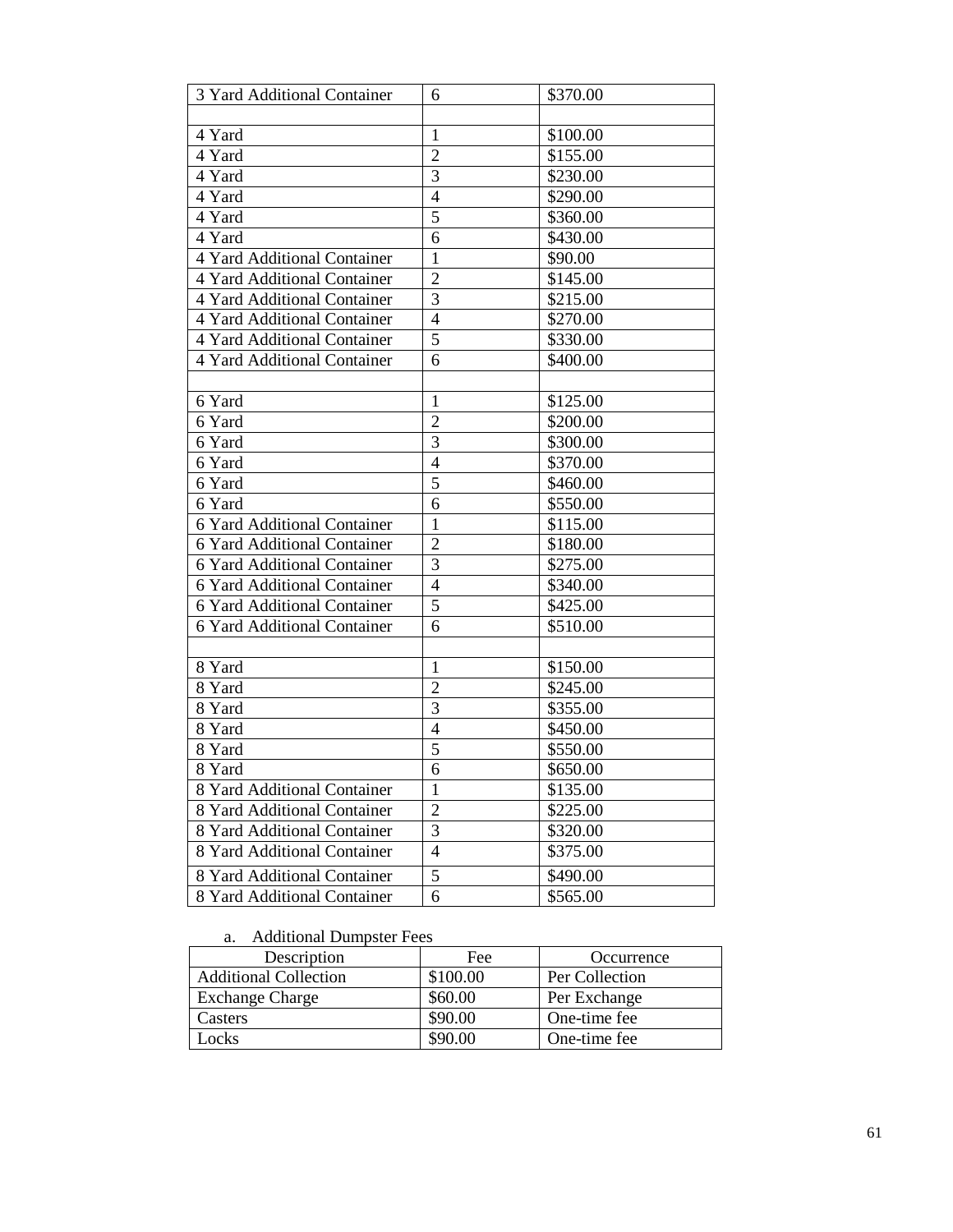5. Roll-Off Containers (Temporary or Permanent):

| Size    | Delivery Fee | Daily Rent | <b>Hauling Rate</b> | Trip Charge |
|---------|--------------|------------|---------------------|-------------|
| 20 Yard | \$130.00     | \$6.50     | \$185.00            | \$145.00    |
| 30 Yard | \$130.00     | \$6.50     | \$200.00            | \$145.00    |
| 40 Yard | \$130.00     | \$6.50     | \$210.00            | \$145.00    |

6. Self-Contained & Stationary Compactor (standard pricing for all sizes)

| Hauling Rate | Disposal Rate/Ton | Trip Charge |
|--------------|-------------------|-------------|
| \$275.00     | \$40.00           | \$145.00    |

7. Damage Waiver Fees

Damage waiver fees can be added to commercial accounts at the customer's request to cover damaged or stolen containers. In the event a container is stolen, if the customer provides a police report the replacement cost may be waived.

| Size    | Fee/Day | <b>Replacement Cost</b> | Replacement Cost (with no | Delivery Fee |
|---------|---------|-------------------------|---------------------------|--------------|
|         |         | (with Damage            | Damage Waiver)            |              |
|         |         | Waiver)                 |                           |              |
| 2 Yard  | \$0.35  | \$201.50                | \$403.00                  | \$65.00      |
| 3 Yard  | \$0.35  | \$248.50                | \$497.00                  | \$65.00      |
| 4 Yard  | \$0.35  | \$283.50                | \$567.00                  | \$65.00      |
| 6 Yard  | \$0.45  | \$386.50                | \$773.00                  | \$65.00      |
| 8 Yard  | \$0.45  | \$447.00                | \$894.00                  | \$65.00      |
|         |         |                         |                           |              |
| 20 Yard | \$2.70  | \$2,349.50              | \$4,699.00                | \$65.00      |
| 30 Yard | \$2.70  | \$2,510.00              | \$5,020.00                | \$65.00      |
| 40 Yard | \$2.70  | \$2,744.50              | \$5,489.00                | \$65.00      |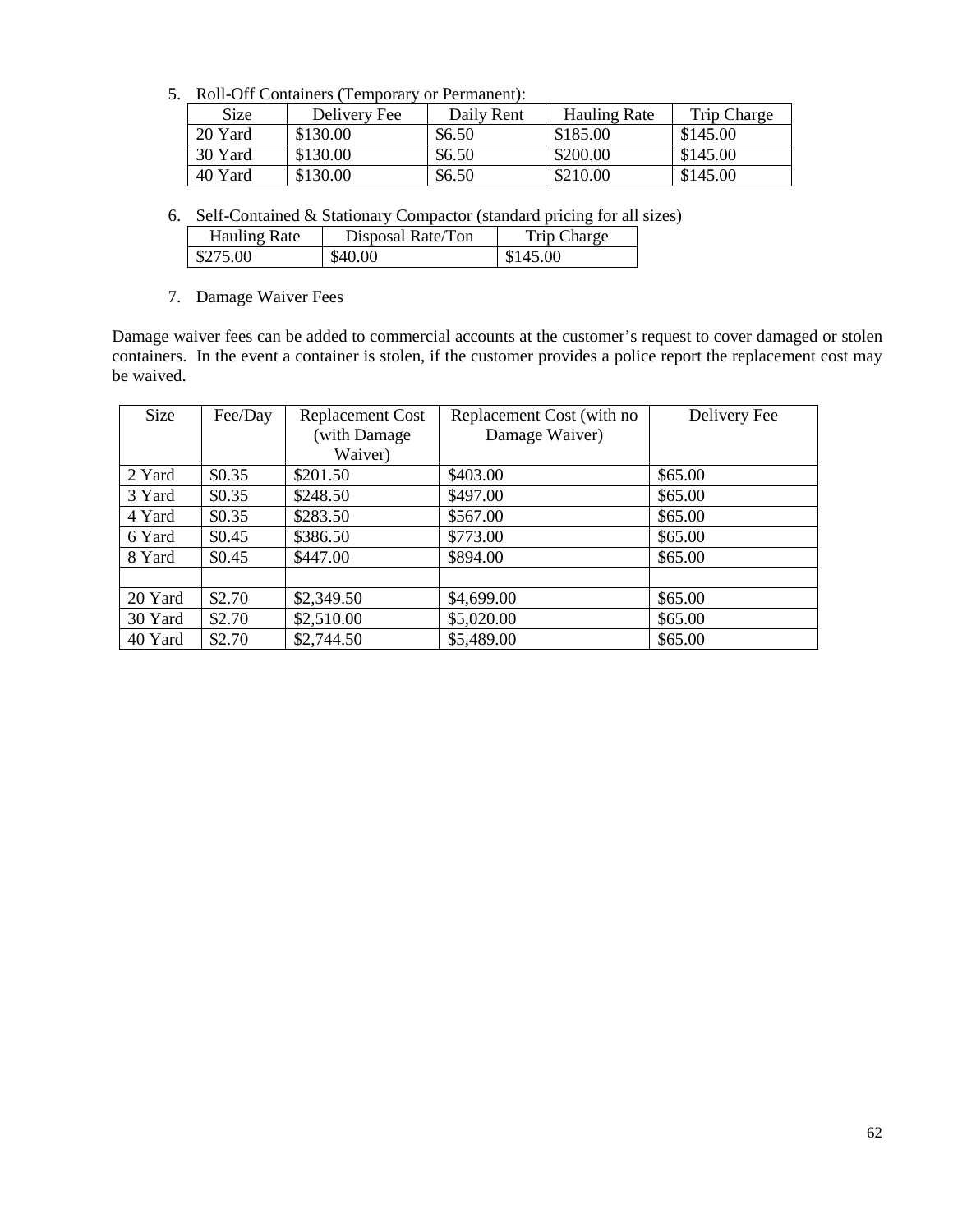#### **NATURAL GAS RATES**

The monthly rates and charges for natural gas provided by the City shall be as follows:

a. All Customers. A base rate of \$11.75, plus \$11.75 for each thousand cubic feet (MCF) after the first thousand cubic feet (MCF).

#### **GAS METER TESTING FEE**

In the event a customer requests a meter to be tested and the meter is found to be in working order, the account will be accessed a meter testing fee based on the meter size or type.

| Meter Type                              | <b>Testing Fee</b> |
|-----------------------------------------|--------------------|
| Domestic – American                     | \$45.00            |
| 400 Series                              | \$60.00            |
| Industrial Diaphragm $(800 - 1,000)$    | \$125.00           |
| Industrial Diaphragm $(1,000 - 10,000)$ | \$250.00           |
| Rotary                                  | \$300.00           |

#### **CONNECTION AND DISCONNECTION FEES**

The charges for connections and disconnections of utility services provided by the City, including those provided at customer request or convenience, or as a result of delinquent accounts, shall be as follows:

- a. During Normal Scheduled Service Periods (7:00 a.m.-4:45 p.m. weekdays), a Service Call-Out Fee of \$50.00, as a result of a delinquent account, or at a customer's request, excluding new service.
- b. During Unscheduled Service Periods (after hours and weekends), a Service Call-Out Fee of \$100.00, at a customer's request, including new service.

### **EXCESS FLOW VALVE**

The charge associated with the installation of an excess flow valve to an existing natural gas service line shall be a fee of \$500.00.

#### **DAMAGES TO UTILITY FUNCTIONS/TAMPERING FEES**

The charge for damage to utility facilities from (i) customer's tampering with valves, or (ii) customer's damaging meter in any manner, shall be \$200.00.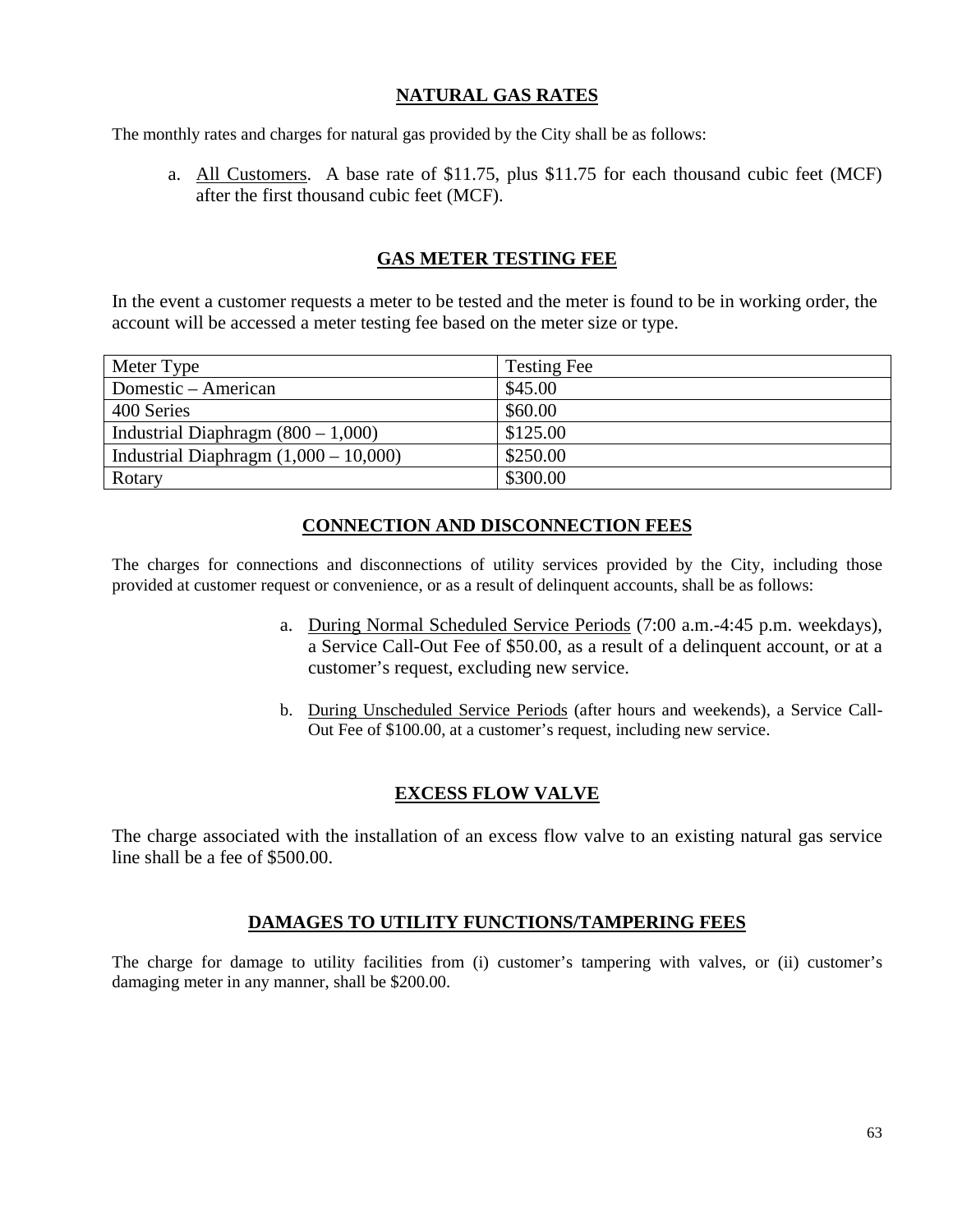### **DELINQUENT ACCOUNT FEES**

#### Delinquent Accounts.

- a. All utility bills, both residential and commercial, shall be due and payable on the close of the last business day of the month. If the month ends on a Saturday, Sunday, or holiday, the bill is due on the prior business day (the last workday of the City at closing time on that day).
- b. Residential customers who are age 65 and over or considered disabled by Social Security may be exempt from penalty fees for late payment upon application accompanied by verifying documentation to the Utilities Supervisor. This exemption may not exceed the final date of benefits designated by the Social Security Administration
- . c. Within two (2) work days following the "Due Date" a "Cut-off Notice" shall be mailed to customer giving notice that following the expiration of seven (7) days following such notice service will be discontinued unless the customer requests a hearing before the Utilities Supervisor regarding such proposed disconnection prior to the expiration of such seven (7) day period.
- c. Upon the showing of good cause and arrangement for prompt payment by a customer, the Utilities Supervisor shall be authorized to withdraw a disconnection order. Any such action by the Utilities Supervisor shall be evidence in writing, outlining the basis for the decision and, if applicable, the required payment schedule for the customer. The Utilities Supervisor shall cause a copy of such order to be delivered to the appropriate billing personnel of the City.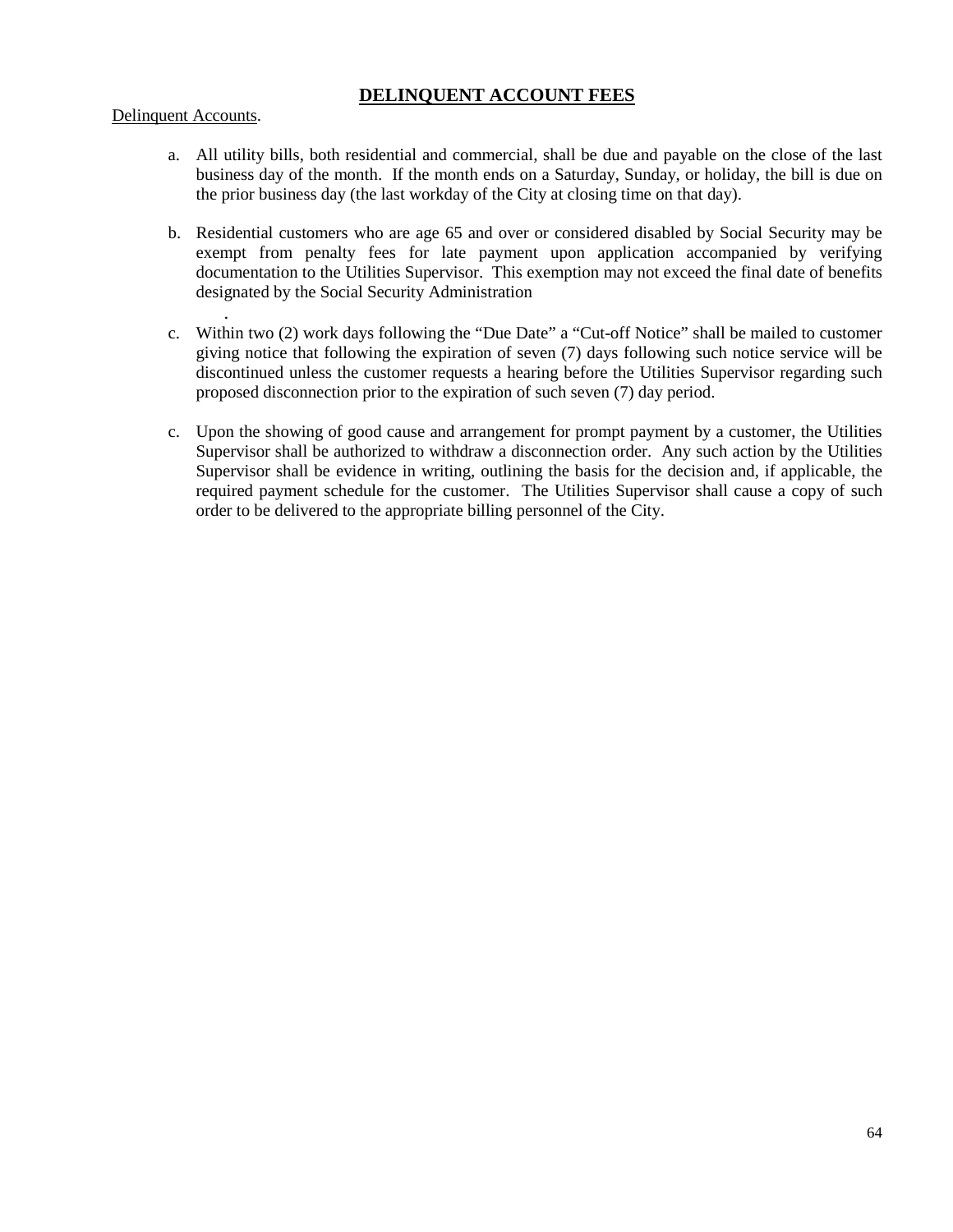## **VENDOR/PEDDLER PERMIT FEES**

### **FEE SCHEDULE (per individual/non-refundable):**

|                                                     | Per Day<br>Per Week<br>Per Month<br>Per 3 Months<br>Per 6 Months<br>Special Event<br>Interstate Permit | $-$ \$ 10.00<br>$-$ \$ 25.00<br>$-$ \$ 50.00<br>$-$ \$100.00<br>$-$ \$150.00<br>- $$25.00$ Per Day<br>- No Fee, Registration Only |
|-----------------------------------------------------|--------------------------------------------------------------------------------------------------------|-----------------------------------------------------------------------------------------------------------------------------------|
| <b>Bond Requirement</b><br>$\overline{\phantom{a}}$ |                                                                                                        | \$1,000.00 Minimum Surety Bond, naming the City of Tomball as the<br>certificate holder (Ch. 32, Sec. 32-46)                      |
| Special Event Permit -                              |                                                                                                        | \$25.00/Day as Rental for the Use of Public Property                                                                              |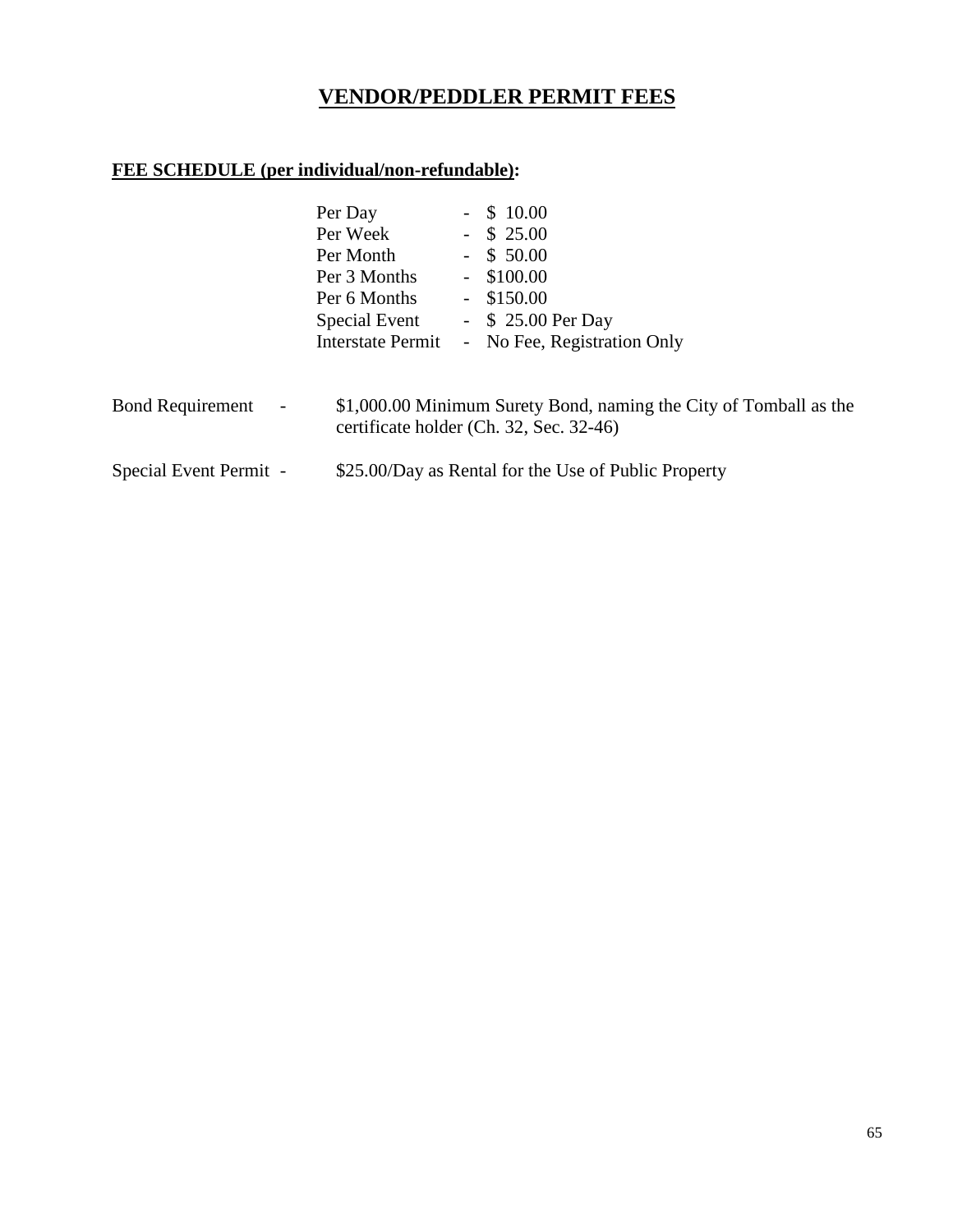## **VITAL STATISTICS RECORDS (BIRTH AND DEATH) FEES**

#### **BIRTH CERTIFICATES**

Charge is **\$23.00** for each original and each copy (3 copies would be \$69.00).

### **DEATH CERTIFICATES**

Charge is \$**21.00** for the first original and \$**4.00** for each original thereafter (3 copies would be \$29.00).

### **FEE FOR CERTIFIED MAIL SERVICE**

Certified Mail Service is required for delivery of birth and death certificates requested by mail. The actual cost of the certified mail service will be passed through to the requestor as part of providing the service.

### **FEE FOR SEARCHING RECORD**

The fee for an unsuccessful search for a birth or death record is **\$13.00.**

### **BIRTH CERTIFICATE FOR ELECTION IDENTIFICATION CERTIFICATE**

The fees paid to the state will be charged; no charge will be made on behalf of the city - \$3.63 (or current State fees, if applicable/as revised by the State)

Revised 8-7-2017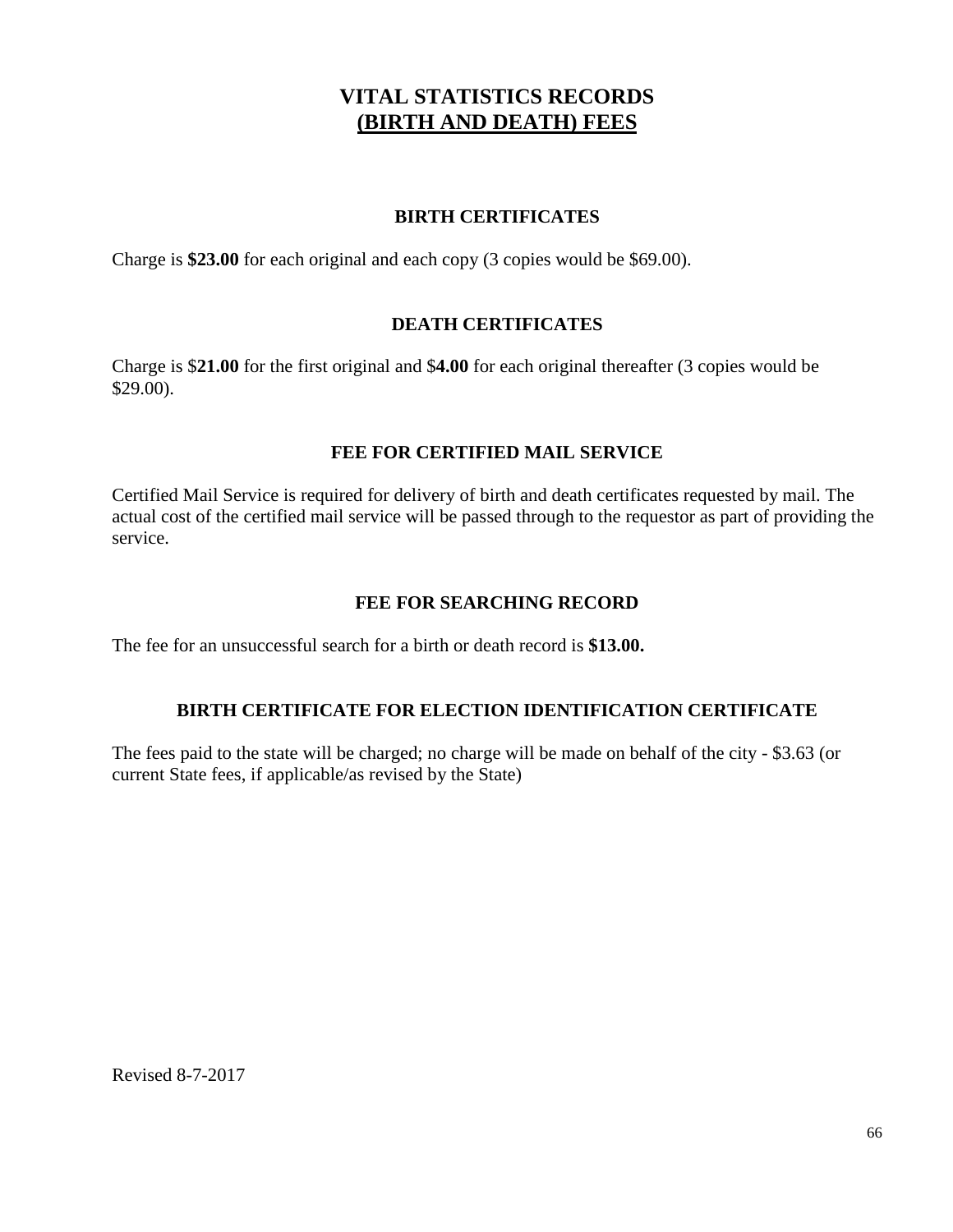## **WELL AND SEISMIC ACTIVITIES PERMITS (CHAPTER 18)**

| <b>Original Application Fee</b><br>$(Section 18-54)$                                                        | \$10,000.00                         |
|-------------------------------------------------------------------------------------------------------------|-------------------------------------|
| <b>Expediting Application Fee</b><br>$(Section 18-55)$                                                      | \$15,000.00                         |
| Renewal Application – Well, Training Well/Training Well Site,<br>or Seismic Activities<br>$(Section 18-57)$ | 500.00<br>\$.<br>(1 year extension) |
| <b>Bond Requirement</b><br>$(Section 18-58)$                                                                | \$1,000,000.00                      |

## **PIPELINE PERMITS (CHAPTER 18)**

Bond<br>
Filing Fee \$1,000.00 \$1,000.00 Filing Fee (Section 18-104)

## **NONCONFORMING WELLS**

(Sec. 18-28, Code of Ordinances)

Filing Fee for each Well Registration - \$100.00